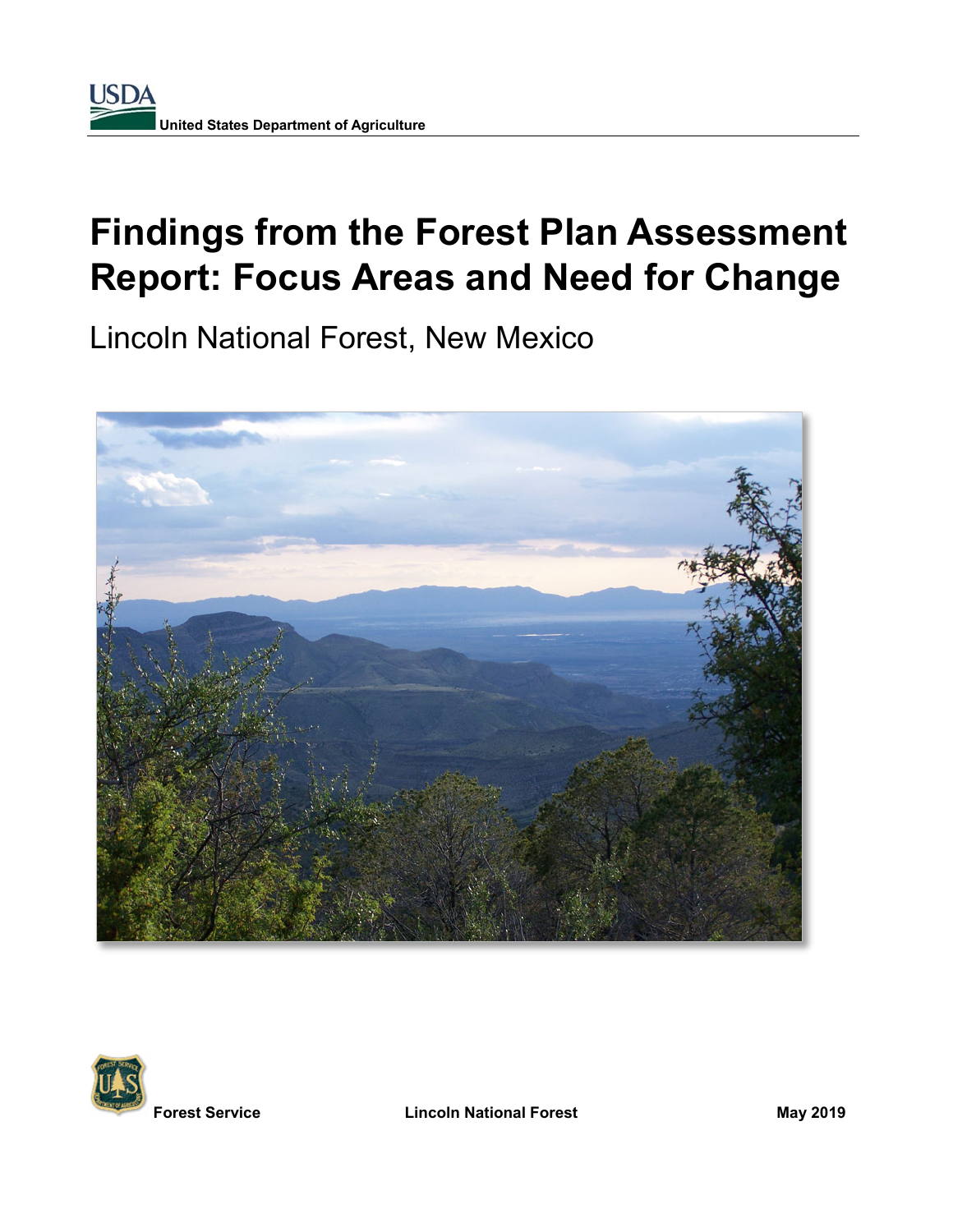**Cover photo**: View of Lincoln National Forest from a mountain looking across ridges into a valley.

In accordance with Federal civil rights law and U.S. Department of Agriculture (USDA) civil rights regulations and policies, the USDA, its Agencies, offices, and employees, and institutions participating in or administering USDA programs are prohibited from discriminating based on race, color, national origin, religion, sex, gender identity (including gender expression), sexual orientation, disability, age, marital status, family/parental status, income derived from a public assistance program, political beliefs, or reprisal or retaliation for prior civil rights activity, in any program or activity conducted or funded by USDA (not all bases apply to all programs). Remedies and complaint filing deadlines vary by program or incident.

Persons with disabilities who require alternative means of communication for program information (for example, Braille, large print, audiotape, American Sign Language, etc.) should contact the responsible Agency or USDA's TARGET Center at (202) 720-2600 (voice and TTY) or contact USDA through the Federal Relay Service at (800) 877-8339. Additionally, program information may be made available in languages other than English.

To file a program discrimination complaint, complete the USDA Program Discrimination Complaint Form, AD-3027, found online a[t http://www.ascr.usda.gov/complaint\\_filing\\_cust.html](http://www.ascr.usda.gov/complaint_filing_cust.html) and at any USDA office or write a letter addressed to USDA and provide in the letter all of the information requested in the form. To request a copy of the complaint form, call (866) 632-9992. Submit your completed form or letter to USDA by: (1) mail: U.S. Department of Agriculture, Office of the Assistant Secretary for Civil Rights, 1400 Independence Avenue, SW, Washington, D.C. 20250-9410; (2) fax: (202) 690-7442; or (3) email: program.intake@usda.gov.

USDA is an equal opportunity provider, employer and lender.

We make every effort to create documents that are accessible to individuals of all abilities; however, limitations with our word processing programs may prevent some parts of this document from being readable by computer-assisted reading devices. If you need assistance with this document, please contact the Lincoln National Forest at (575) 434-7200.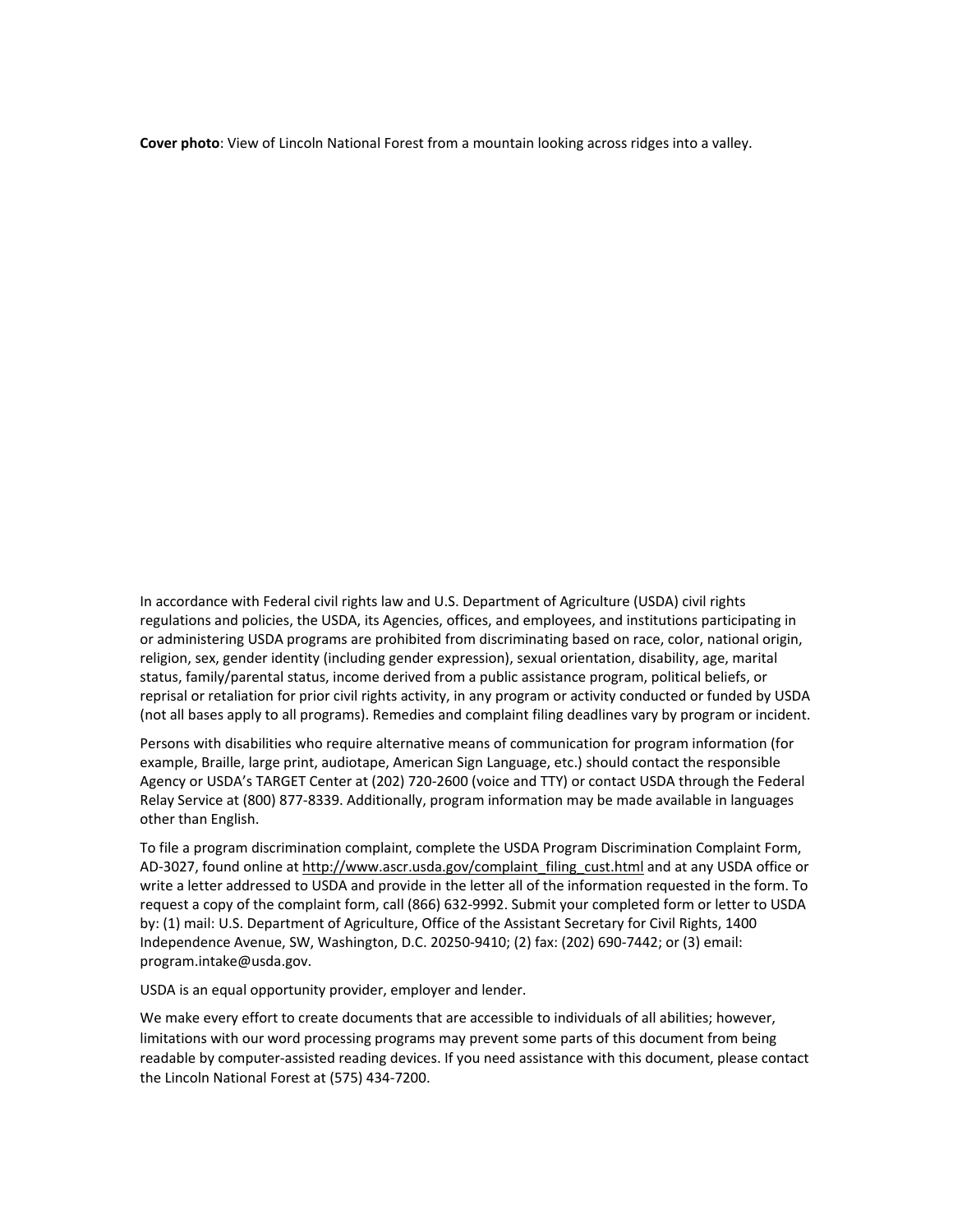## **Contents**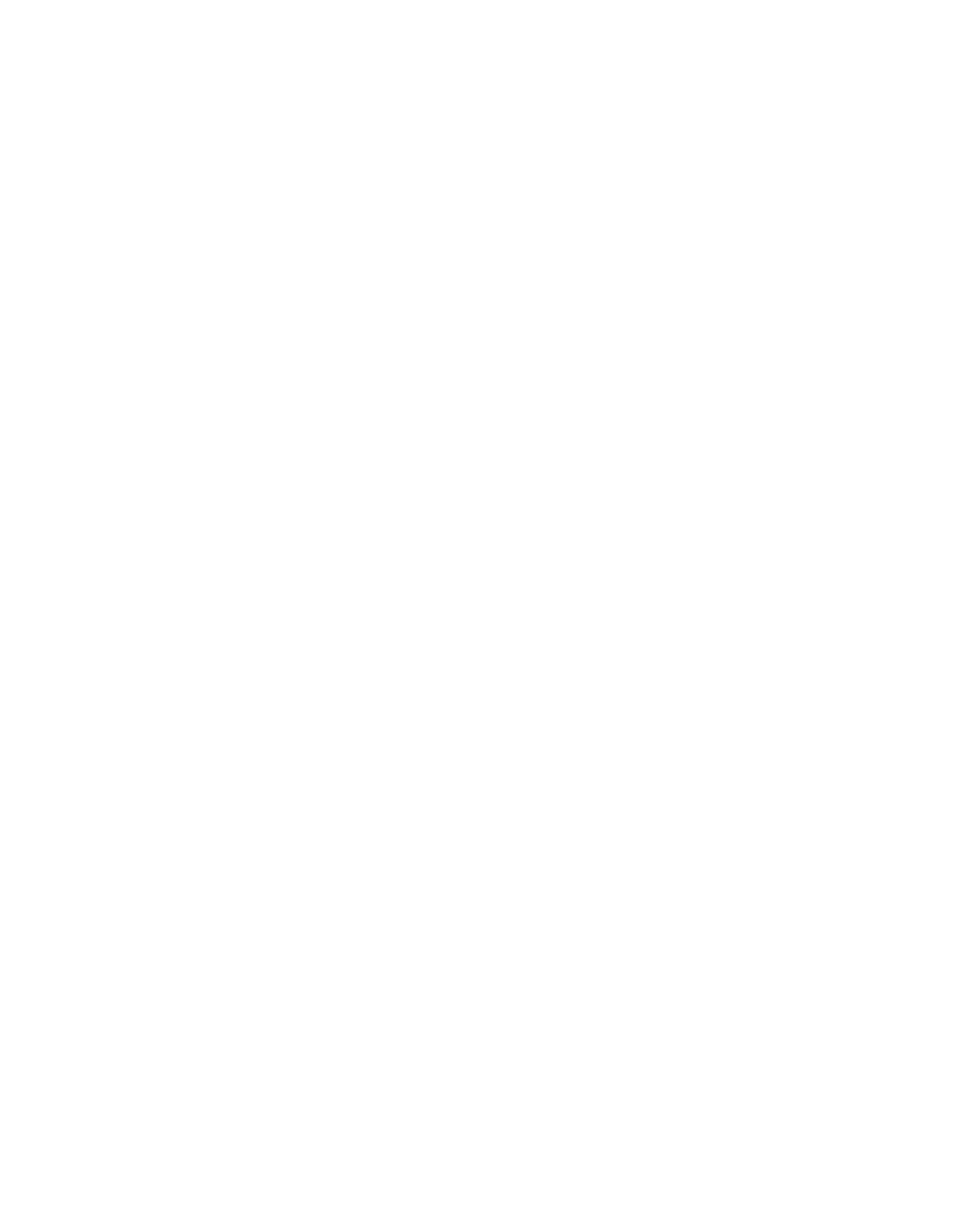## <span id="page-4-0"></span>**Introduction**

The Lincoln National Forest is a unit of the Forest Service, a land management agency within the U.S. Department of Agriculture. The mission of the Forest Service is to sustain the health, diversity, and productivity of the Nation's forests and grasslands to meet the needs of present and future generations. The principal document that guides management on the Lincoln National Forest is the Lincoln National Forest Land and Resource Management Plan (forest plan) (USDA Forest Service 1986). The forest plan was approved in 1986 and has since been amended 18 times to accommodate management needs of specific projects or to reflect changes in social, economic, or ecological conditions. Two additional amendments are in process.

The National Forest Management Act of 1976 requires each national forest to develop a land management plan (forest plan) and revise the plan every 10 to 15 years. Under the 2012 Planning Rule, revising a land management plan is an iterative process that includes three phases: assessment, plan revision, and monitoring (36 Code of Federal Regulations 219.5).

The Lincoln National Forest recently completed the final assessment report (USDA Forest Service 2019a, b), which is available in two volumes online at:

https://www.fs.usda.gov/detail/lincoln/landmanagement/planning/?cid=stelprd3814309. The assessment report describes the current conditions, trends, and risks to sustainability for various resources based on management direct from the 1986 forest plan. In short, the assessment report describes the current conditions of the Lincoln National Forest. Preparation for the assessment report included evaluating existing data, best available scientific information, forest plan amendments, and annual monitoring reports. In addition, comments from public meetings and other outreach efforts were considered. All of these sources provided valuable information about changes needed in the existing forest plan.

## <span id="page-4-1"></span>**Need for Change Statements**

Need for change statements are an identification of the need for change related to one or more components of the current forest plan based on findings from the assessment report. These statements are general and do not provide plan direction, and they do not necessarily discuss how the plan will address these issues. Rather, the need for change statements form the bridge between the identification of resource conditions and trends in the assessment and the development of the revised forest plan by presenting where and how the revised forest plan needs to be different from the current plan. These statements provide focus for the second phase of planning—the development of the revised plan—where plan components are created to help ensure management meets desired conditions for each resource. A need for change statement identifies the strategic changes necessary to address issues described by the assessment and presents a vision for future management of the Lincoln National Forest. The overarching question to be answered in developing a need for change statement is:

• What strategic, current plan content needs to be revised (added, modified, or deleted) to address the conditions, trends, and risks?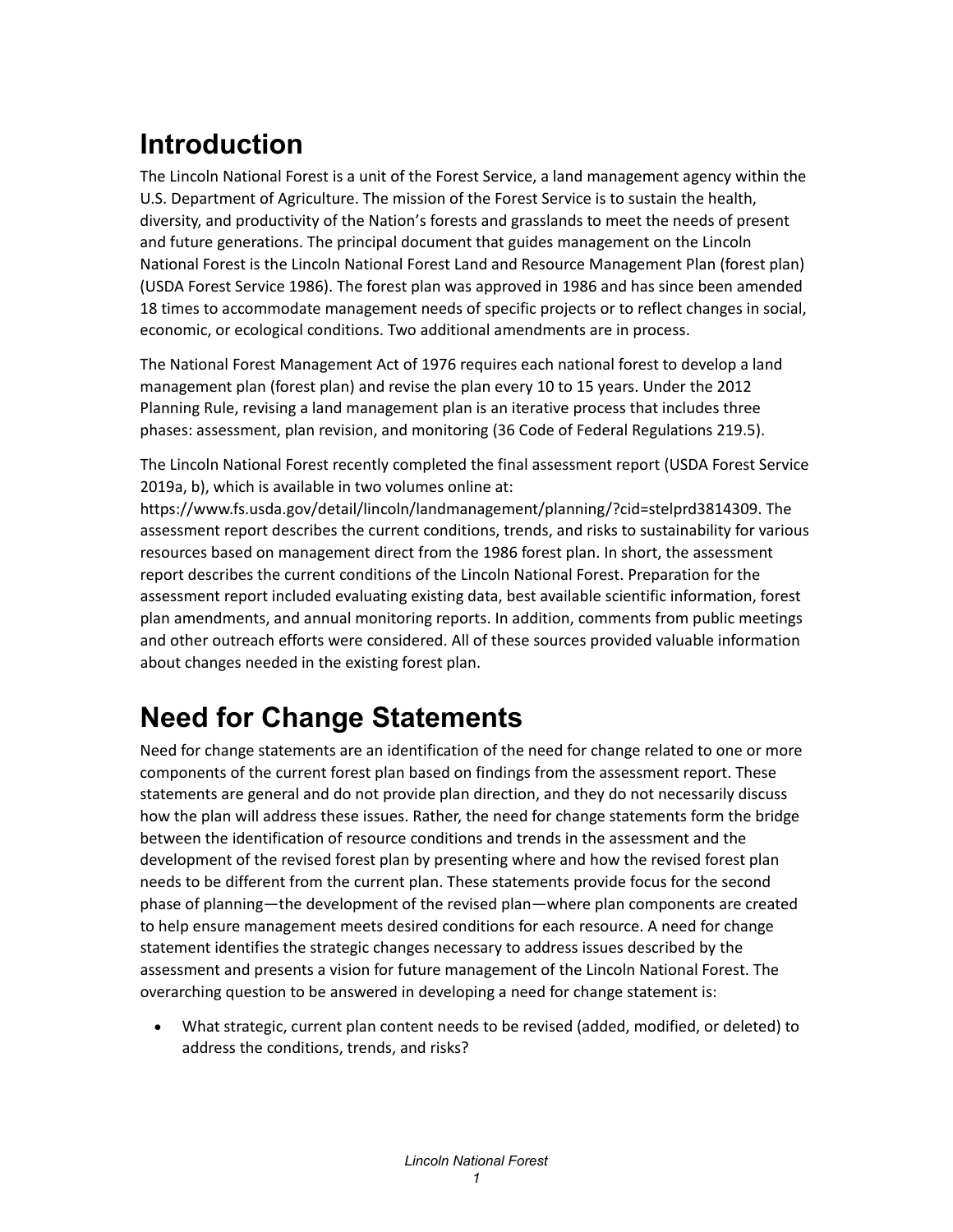Using the results and trends from the assessment report, the Lincoln National Forest's planning team identified 15 initial focus areas. With public comment, those 15 areas were expanded to 21 focus areas that need to be considered and addressed through the plan revision process in order to provide sustainable resources, goods, and services. These focus areas include:

- 1. Monitoring;
- 2. Collaboration, Partnerships, and Relationships;
- 3. Terrestrial Ecosystems;
- 4. Riparian Ecosystems;
- 5. Soil Resources;
- 6. Watersheds and Water Resources;
- 7. Climate Change;
- 8. Carbon Stocks;
- 9. Air Quality;
- 10. At-Risk Species;
- 11. Social and Economic Conditions, and Multiple Uses;
- 12. Rangeland Resources;
- 13. Timber and Forest Products;
- 14. Water Resources;
- 15. Fish, Wildlife, and Plant Resources;
- 16. Cultural and Historic Resources and Tribal Uses;
- 17. Recreation and Scenic Character;
- 18. Designated Areas;
- 19. Infrastructure;
- 20. Land Ownership, Status, Use, and Access; and
- 21. Energy Resources, Mineral Resources

The focus areas were used during a series of public meetings to help guide and focus discussion about the need for change in those areas. Five public meetings took place October 1–4, 2018. The public was presented with the Draft Assessment Summary Report and the preliminary "need for change" focus areas. The public was then asked to discuss the importance of these focus areas and indicate where additional focus areas might be needed.

The initial 15 focus areas were posted to the plan revision website for review between September 5, 2018 and October 19, 2018. Based on additional comments and feedback received, the need for change statements were updated and 21 focus areas developed. Input from public meetings and internal resource-focused meetings was used to develop the need for change statements. The need for change statements, identified later in this document, are a reflection of the results of the assessment report and input gathered during public meetings and public comments submitted to the Lincoln National Forest.

The parts of the forest plan that need to be changed (that is, need for change statements) will ultimately be summarized in the Federal Register when the Lincoln National Forest publishes a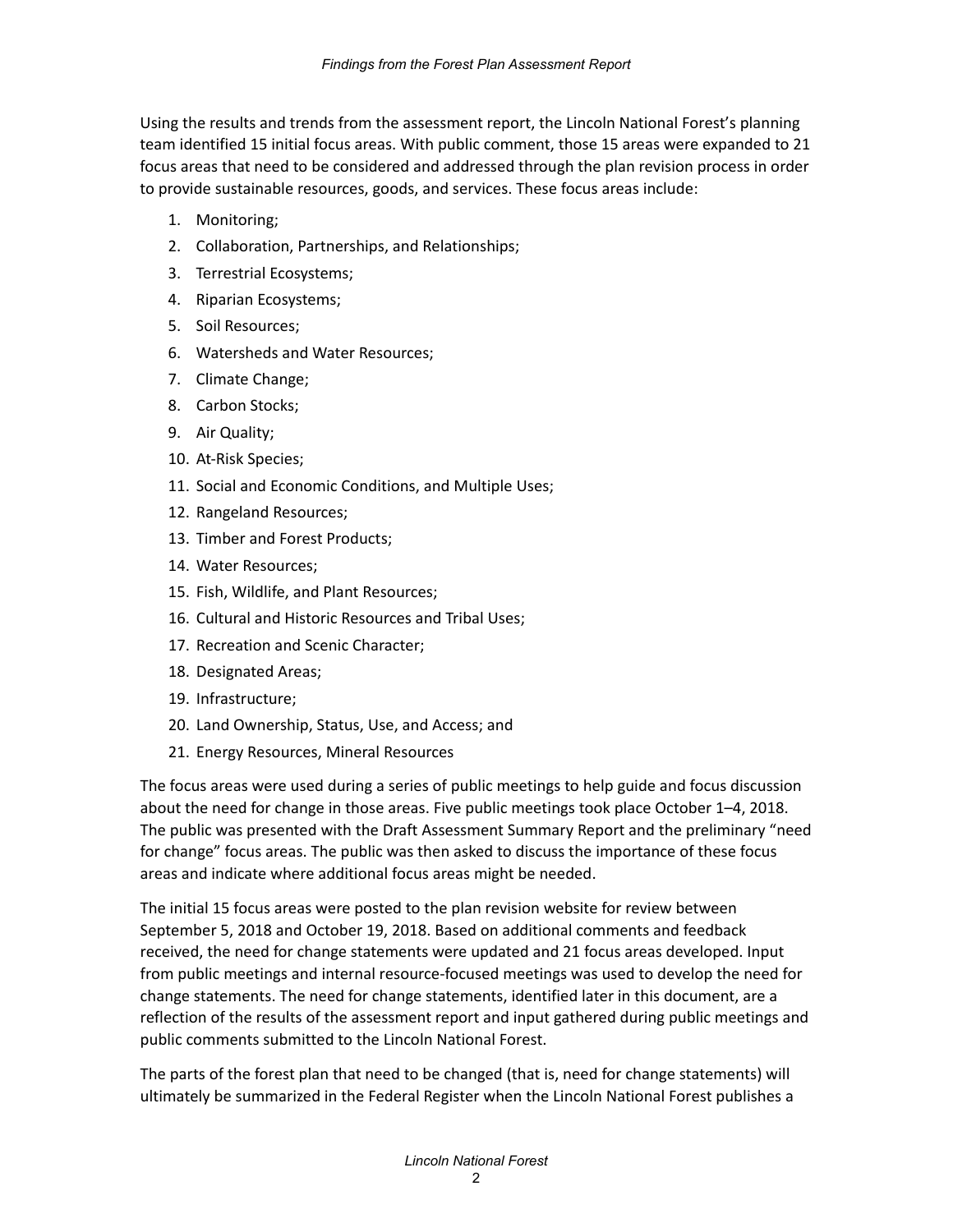notice of intent to prepare an environmental impact statement related to forest plan revision. This announcement will convey the Lincoln National Forest's intent to develop a revised forest plan (and alternatives) based on identified needs for change, and analyze their respective effects on the environment.

## <span id="page-6-0"></span>**Plan Content**

A forest plan provides broad, program-level direction for management of National Forest System lands and its resources. The purpose of a plan is to address the risks to sustainability of resources, goods, and services the national forest produces and to provide a vision for the future management of the forest. Although the forest plan does not contain a commitment to select any specific project, future projects are carried out based on guidance provided in the plan. A forest plan:

- Applies to only those lands within the National Forest System;
- Is developed through an ongoing public process;
- Uses the best available scientific, local, and Native knowledge to inform the planning process;
- Provides a framework for integrated resource management and for guiding project and activity decisionmaking;
- Does not authorize projects or activities, commit the Forest Service to take action, or regulate uses by the public (in other words, no site-specific decisions are expected to be made in a forest plan); and
- Should not repeat laws, regulations, or program management policies, practices, and procedures that are in the Forest Service Directive System.

A forest plan consists of (1) plan components; (2) identification of where plan components apply; (3) other required plan content including the identification of priority watersheds, a description of the plan area's distinctive roles and contributions, a plan monitoring program, proposed and possible actions, and (4) optional plan content. Each of these is discussed below.

#### <span id="page-6-1"></span>**Plan Components**

A forest plan consists of components that will be developed from the need for change statements and will guide future project and activity decisionmaking. Plan components will apply forestwide, to specific resources (for example, riparian areas, roads, seeps and springs, wildlife, and recreation); or to specific parcels of land that either have a certain management emphasis (management areas), or are a designated special area (designated areas), or have a certain geographic emphasis (geographic areas).

These components are:

**Desired Conditions** define a collective vision for conditions desired on the national forest into the future. Desired conditions are specific social, economic, and ecological characteristics of the plan area, or a portion of the plan area, that are described in terms specific enough to allow for progress toward their achievement. Desired conditions are what drive the plan. All project-level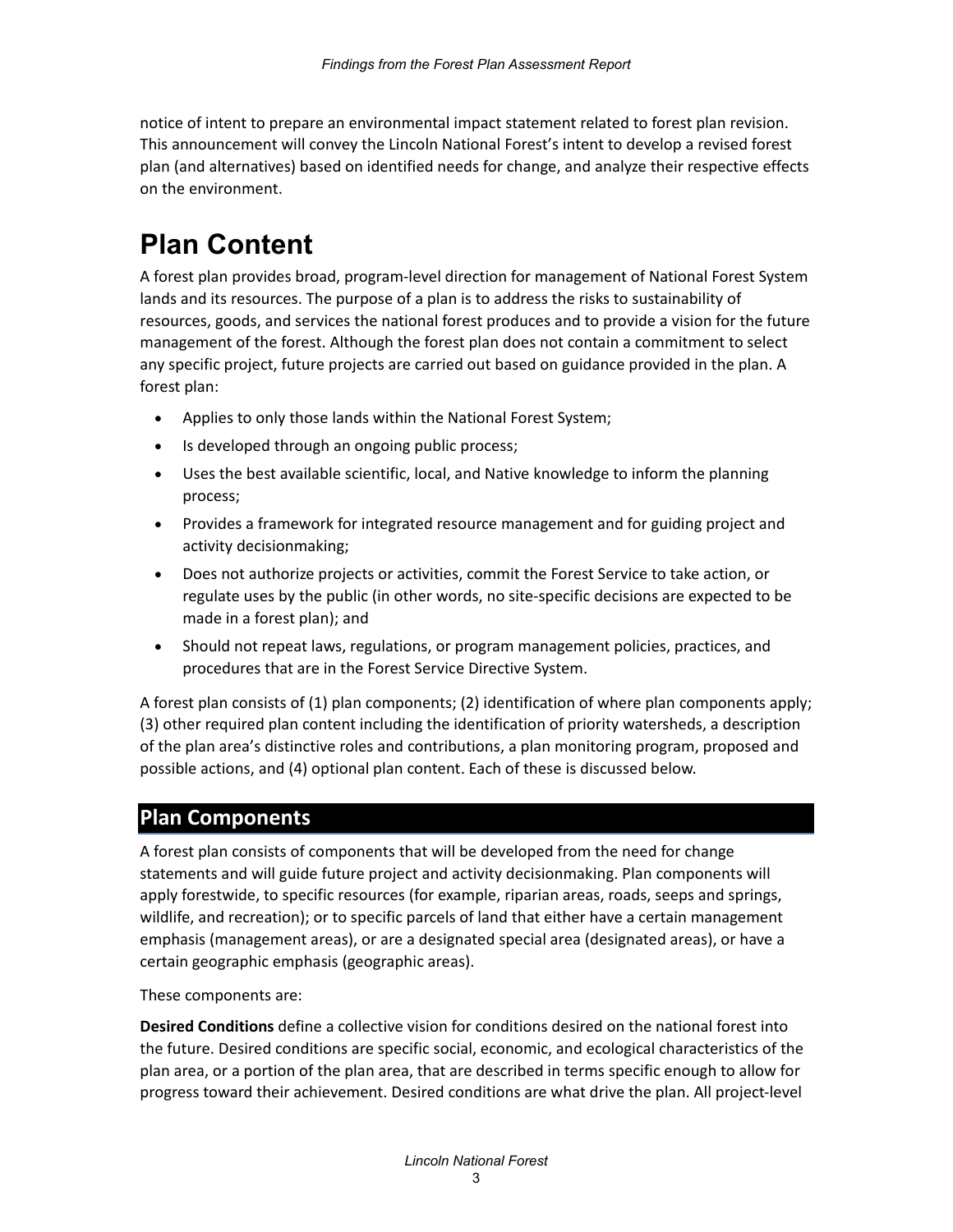management activities should be aimed at the achievement of the desired conditions for those resources in the area where the project is located.

**Objectives** are concise, measurable, and time-specific statements of a desired rate of progress toward desired conditions and should be based on reasonably foreseeable budgets. Objectives, along with the strategies (from management approaches or Forest Service Handbook direction) used to accomplish them, can be thought of as the tools the national forest will use to prioritize project activities to reach desired conditions. Objectives are mileposts along the road toward desired conditions.

**Standards** can be thought of as the rules the national forest will operate within as projects are developed to accomplish objectives and achieve desired conditions. These are mandatory constraints on project and activity decisionmaking.

**Guidelines** describe constraints on project and activity decisionmaking that allow for departure from its terms, so long as the intent of the guideline is met. In other words, guidelines are mandatory but can be replaced by something that is equal, or better, in meeting the intent of the existing guideline.

**Suitability of lands** is identified in a plan as specific lands within a plan area that are suitable for various uses or activities based on the desired conditions applicable to those lands. The plan also identifies lands within the plan area as not suitable for uses that are not compatible with desired conditions for those lands. The suitability of lands need not be identified for every use or activity; however, every plan must identify those lands that are not suitable for timber production (required by the National Forest Management Act).

**Goals** are broad statements of intent, other than desired conditions, usually related to interactions with the public, and are expressed in broad, general terms. Plans are not required to include goals since they are optional plan components.

### <span id="page-7-0"></span>**Where Plan Components Apply**

Every plan must identify management areas or geographic areas, or a plan may have both. The plan may identify designated or recommended designated areas as management areas or geographic areas.

### <span id="page-7-1"></span>**Other Required Plan Content**

In addition to plan components, the forest plan must include other required plan content. These are also linked to need for change statements. Other required plan content are not plan components.

**Priority watersheds:** Every plan must identify watersheds that are impaired or at risk for priority maintenance or restoration.

**Roles and contributions:** Every plan must describe the roles and contributions of the plan area to ecological, social, and economic sustainability within the broader landscape.

**Monitoring program:** Every plan must include a monitoring program. Monitoring information enables the responsible official to determine if a change may be needed in plan components or other plan content that guide management of resources in the plan area.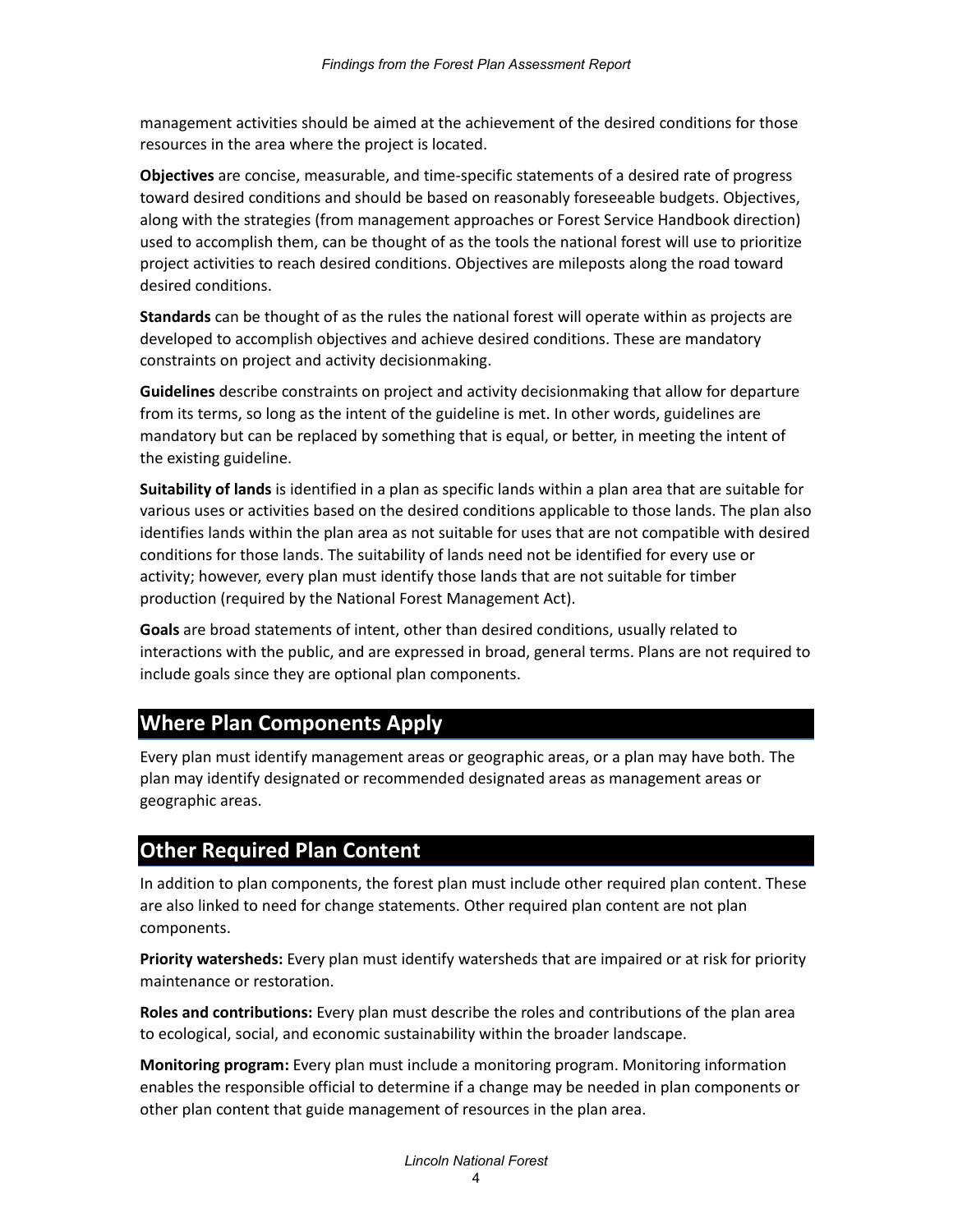**Proposed and possible actions:** Every plan must describe proposed and possible actions that may occur during the life of the plan in the plan area. Possible actions are not a commitment to do work, but possible actions that could be performed to move toward desired conditions and objectives.

## <span id="page-8-0"></span>**Optional Plan Content**

Forest plans may include other optional plan content, such as existing conditions, explanatory narrative, and management approaches. Optional plan content are not plan components.

Management approaches and associated information do not offer plan direction, but describe an approach or strategy to manage the unit to achieve a desired condition. Management approaches often convey how plan components work together to achieve the desired condition. They may also describe context, intent, priorities, partnership opportunities or coordination activities, needs to survey, inventories or assessments, or approaches to risk and uncertainty. Not every resource topic area may have an associated management approach heading. Changes to management approaches do not require plan amendments.

Background and description and associated information do not offer plan direction, but give a brief sense of the history and description of the resource topic area being addressed, as of writing the plan. The background and description information also provide a context for the desired conditions identified as part of a plan component.

Other sources of information include existing laws, regulations, policies, executive orders, memorandums of understanding, and other guidance that may be incorporated into the plan as an appendix. These sources are important in designing projects and activities to achieve desired conditions. Most of these documents are available from Forest Service offices.

## <span id="page-8-1"></span>**Need for Change to the Existing Forest Plan**

The need to revise the Lincoln National Forest Land and Resource Management Plan is driven by the changing conditions identified in the assessment, including the changing public values and uses associated with the Lincoln National Forest. In the following sections, the "need for change" statements are listed following the summary of each focus area. Forestwide Management represents a cross cut of topics that cover all resources on the national forest, how the Forest Service manages the resources, collaboration, and partnerships. The Ecological Resources section represents the needed changes identified in Volume I of the Lincoln National Forest Assessment, while the Social, Cultural, and Economic Conditions section describes needed changes identified in Volume II of the Lincoln National Forest Assessment. Each of these sections has a summary of community feedback related to the need for change statements. Each focus area is summarized with need for change statements. It is important to note the need for change statements are not a complete list of what will be changing through the plan revision process and that components from the 1986 Lincoln National Forest Land and Resource Management Plan that have proven effective will not have need for change statements.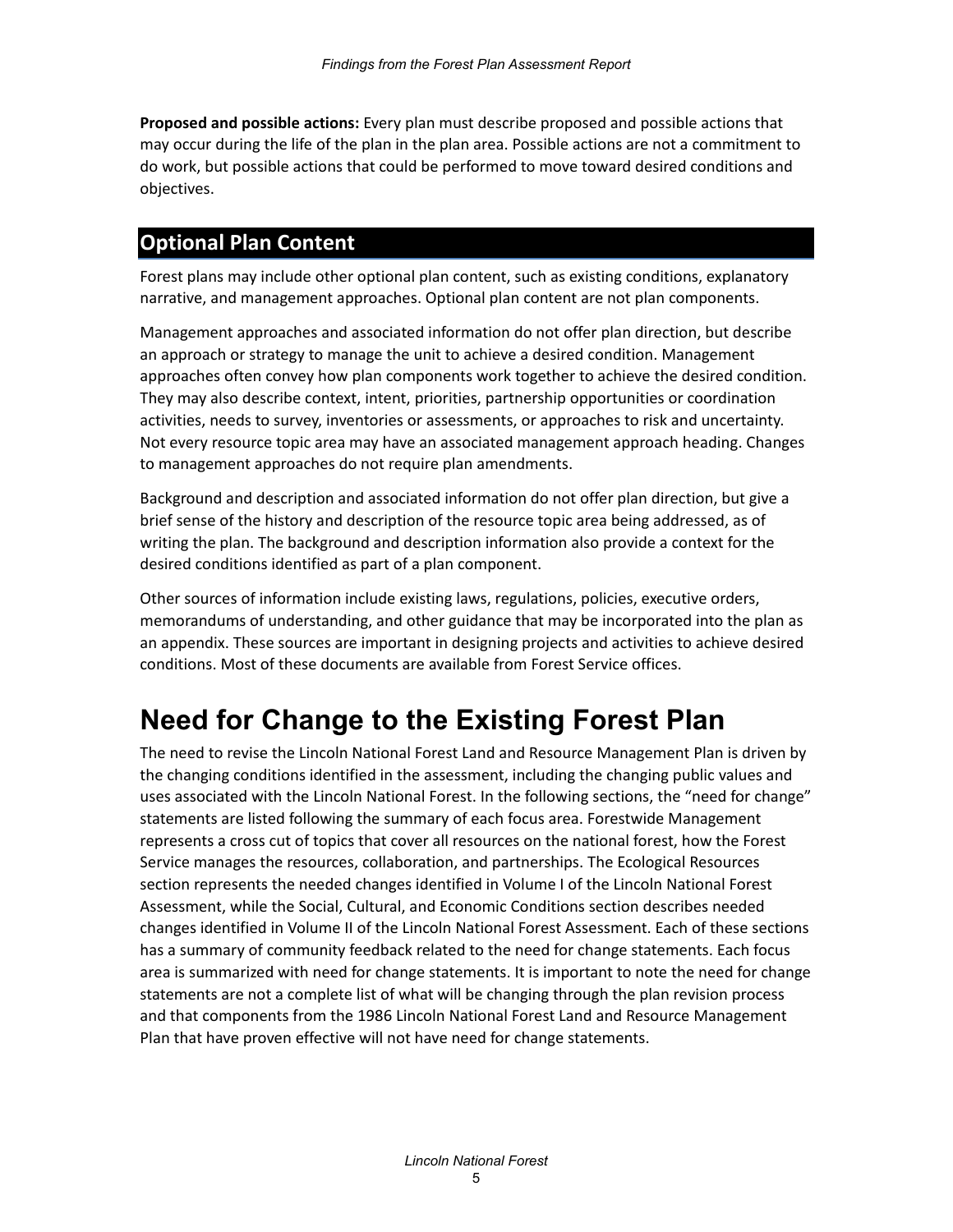Need for change statements arising from public comment topics and the assessment findings are categorized by assessment sections as outlined below.

#### *Forestwide Management*

- Monitoring
- Collaboration, Partnerships, and Relationships

#### *Ecological Sustainability*

- Terrestrial Ecosystems
- Riparian Ecosystems
- Soil Resources
- Watersheds and Water Resources
- Climate Change
- Carbon Stocks
- Air Quality
- At-Risk Species

#### *Social, Cultural, and Economic Sustainability*

- Social and Economic Conditions, and Multiple Uses
- Rangeland Resources
- Timber and Forest Products
- Water Resources
- Fish, Wildlife, and Plant Resources
- Cultural and Historic Resources and Tribal Uses
- Recreation and Scenic Character
- Designated Areas
- Infrastructure
- Land Ownership, Status, Use, and Access
- Energy Resources, Mineral Resources

Forest health, restoration and thinning, fire and fire management relate to the need for desired conditions and management objectives for characteristic forest and woodland vegetation on the Lincoln and are addressed in the Ecological Sustainability section under Terrestrial Ecosystems, with additional needs for change addressed in the Social, Cultural, and Economic Sustainability section under Timber and Forest Products. Needs for change for riparian systems are stated in the Ecological Sustainability section under Riparian Ecosystems. Needs for change for wildlife habitat are implied in the larger need for ecosystem desired conditions, as stated in the Ecological Sustainability section under Terrestrial Ecosystems. Wildlife and rare plants needs for change are addressed in both the Ecological Sustainability section under At-Risk Species, and in the Social, Cultural, and Economic Sustainability section under Fish, Wildlife, and Plant Resources. Needs for change statements for watershed health and water resource protection are addressed in the Ecological Sustainability section under Soil Resources and Watershed and Water Resources; and also addressed in the Social, Cultural, and Economic Sustainability section under Water Resources. Grazing and rangeland management needs for change relating to ecological sustainability are implied in the larger need for ecosystem desired conditions, as stated in the Ecological Sustainability section under Terrestrial Ecosystems. Other needs for change related to rangeland management are addressed in the Social, Cultural, and Economic Sustainability section under Rangeland Resources. Needs for change to address climate change as well as carbon stocks and air quality are stated in the Ecological Sustainability section under Climate Change, Carbon Stocks, and Air Quality. Science and monitoring are a common theme throughout the needs for change document, compelling need for change statements for many individual resources, such as in the Forestwide Management section under Monitoring.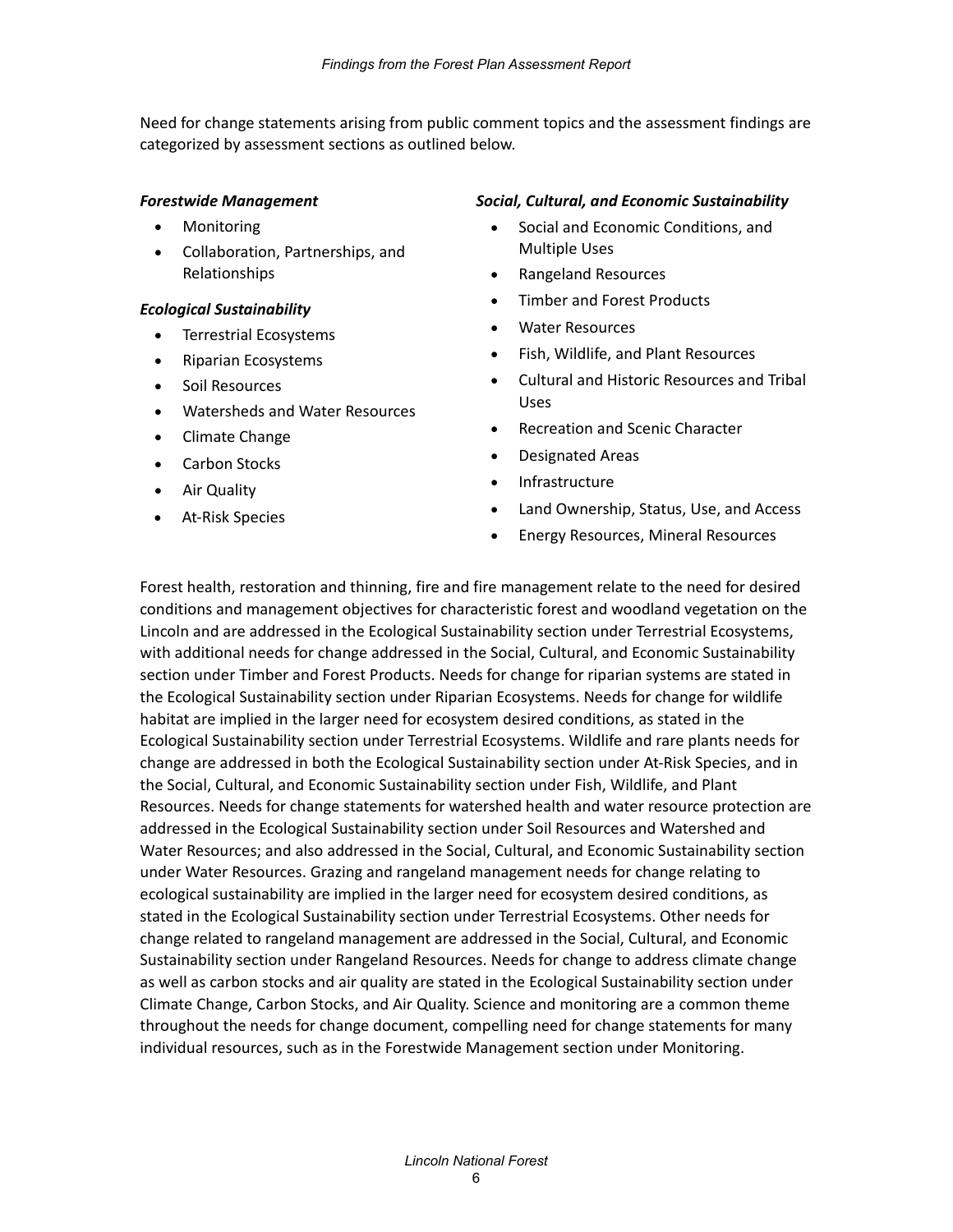### <span id="page-10-0"></span>**Forestwide Management**

Topics that emerged from public meetings discussion and comments received with regard to forestwide management include collaboration and partnerships, education, monitoring, Forest Service staffing and internal workings, forest plan components, technology, communication, enforcement, transparency, resource protection, and project management.

Public meeting participants consistently stated that the Forest Service needs to communicate better within the agency as well as to the public. Transparency came up in most meetings, especially regarding how the Forest Service uses comments from the public in decisionmaking and how they can better acknowledge community input throughout the forest plan revision process. Many participants asked that the Forest Service revise language in the Draft Assessment Report to better reflect community input. The concept of the Forest Service maintaining working relationships and partnerships with existing members of communities neighboring the Lincoln National Forest was brought up frequently.

The Forestwide Management section addresses the following focus areas—Monitoring; and Collaboration, Partnerships, and Relationships.

#### <span id="page-10-1"></span>**Monitoring**

The purpose of monitoring and evaluation is to determine if our management is meeting conditions and objectives laid out by the forest plan. However, the type and scale of monitoring in the current plan does not always answer those questions. The Lincoln National Forest staff have had a difficult time carrying out all monitoring components of the current plan because of increasingly limited resources. Furthermore, the monitoring questions are often either ambiguous or focused on very prescriptive components of the forest plan, such as comparing actual and planned outputs for timber harvest. Also, monitoring components do not take into account how monitoring is conducted beyond the Lincoln National Forest boundary by non-Forest Service entities, limiting the ability to compare and integrate monitoring data of surrounding areas and limiting the ability to compare resources on the national forest with their status at a larger context scale or even between neighboring national forests. Finally, the monitoring plan has not been amended since the current forest plan was published in 1986 and it is out of date with current science and trends in resources, such as the emergence of new recreational opportunities. Since monitoring is an essential component of adaptive management, the problems cited above make it difficult to determine if resource management as described by the plan is working as desired.

#### **Plan Need for Change – Monitoring**

- There is need for a monitoring plan that tracks progress toward desired conditions and allows for responsive adaptive management with available resources.
- There is a need for monitoring questions and associated indicators that look at the status of resources at appropriate scales.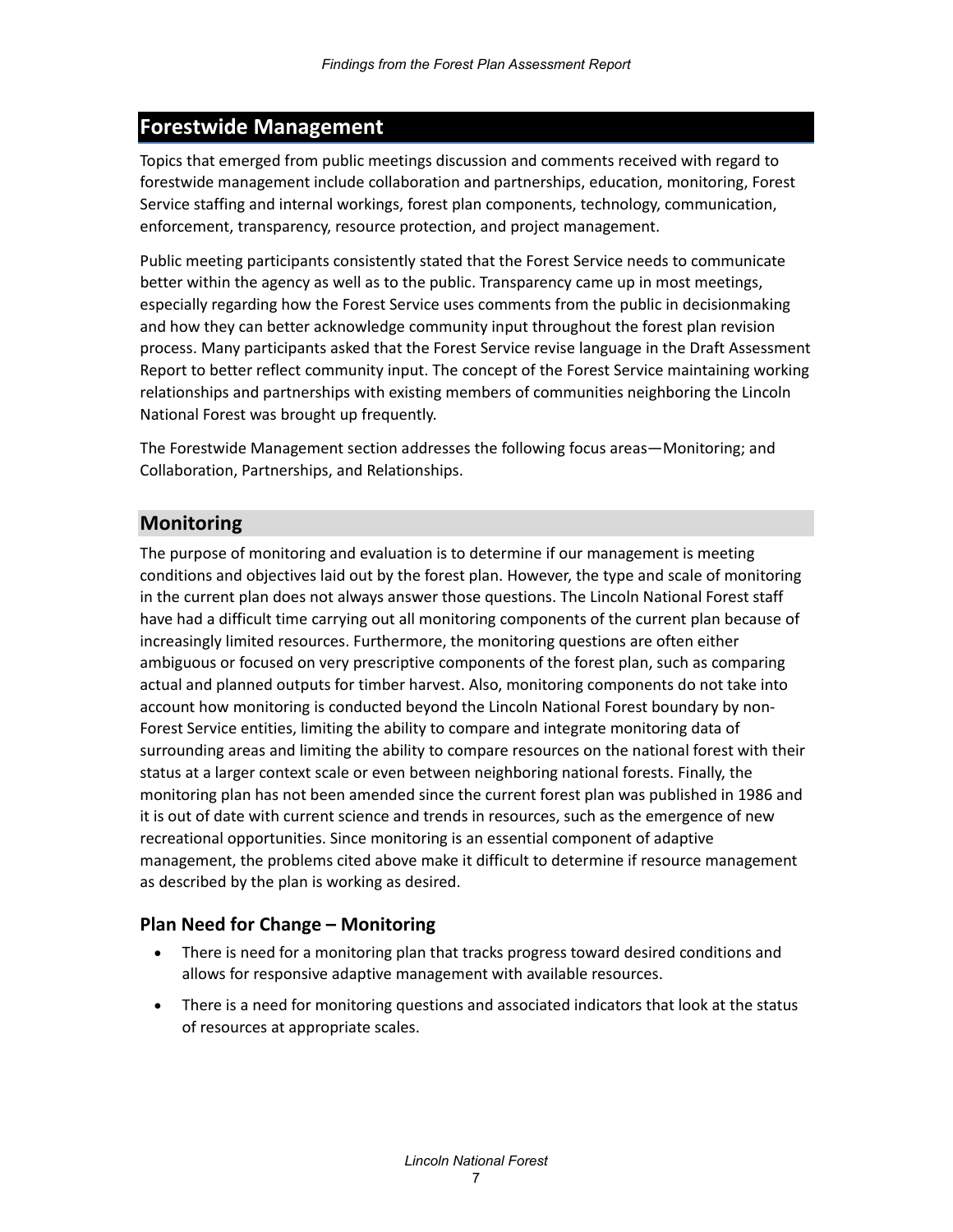#### <span id="page-11-0"></span>**Collaboration, Partnerships, and Relationships**

Relationships are a key factor that can impact the success of how the forest plan is implemented. With the challenges faced by the Lincoln National Forest today, strong relationships are not a convenience, but a requirement in order to protect the land and serve the people. Lincoln National Forest staff struggle to reach all stakeholders, which include both rural and urban communities and customers, and relationships are weak because of this. Poor relationships are costly because they can cause increased time and energy through the planning process, misperceptions and miscommunications regarding the Lincoln's intentions and actions, and ultimately negatively impact resource management. While the forest plan cannot provide direction beyond the scope of managing resources on the Lincoln National Forest, better relationships may be part of strategies that help to achieve resource desired conditions.

#### **Plan Need for Change – Collaboration, Partnerships, and Relationships**

- There is a need to include management approaches that strengthen existing relationships, promote new relationships, and incorporate strategies that prioritize partnerships (for example, local, state, and federal agencies, tribal governments, law enforcement, permittees, recreation and forest user groups, environmental groups, users with historical ties to the national forest, and youth groups).
- There is a need for management approaches that promote seeking outside assistance in addition to working with partners and volunteers to manage resources and monitor activities.

#### <span id="page-11-1"></span>**Ecological Sustainability**

Topics that emerged from public meeting discussions and comments with regard to ecological sustainability include forest health, restoration and forest thinning, fire and fire management, wildlife, rare plants and invasive species, watershed health and water resources protection, climate change, grazing and rangeland management, science, and monitoring.

Most discussions across the communities centered on watershed and forest health characteristics, the danger of large fires and using fire as a management tool, and the protection of local water resources. Species and species management were prevalent topics across most meetings, this included wildlife species and invasive species.

The Ecological Sustainability section addresses the following focus areas—Terrestrial Ecosystems; Riparian Ecosystems; Soil Resources; Watersheds and Water Resources; Climate Change; Carbon Stocks; Air Quality.; and At-Risk Species.

#### <span id="page-11-2"></span>**Terrestrial Ecosystems**

Terrestrial ecosystems are comprised of upland vegetation that are not located near or influenced by streams or wetlands. Ecosystems on the Lincoln National Forest are classified as ecological response units to describe vegetative communities and are a classification of sites with similar plant species composition, succession patterns, and distribution regimes. Therefore, ecological response units do not represent current vegetation conditions but rather the potential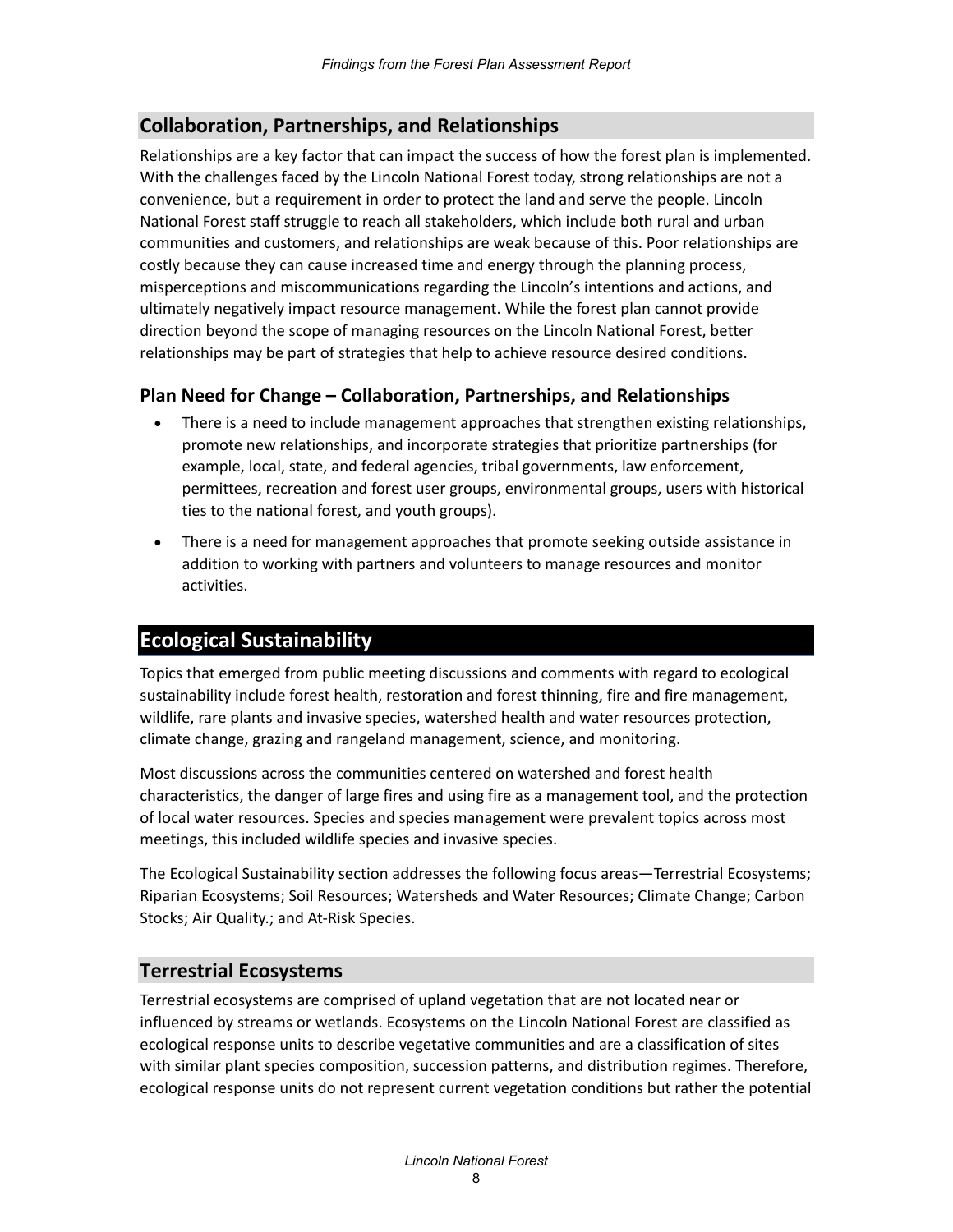range of plant associations along with vegetative structure and processes that would occur when natural disturbance regimes (such as fire) and biological process prevail.

Fire exclusion and past management activities have led to high-to-moderate departure of current conditions from historical conditions (reference conditions) for most ecosystems, specifically among characteristic frequent fire woodland and forested ecological response units on the Lincoln National Forest. These ecological response units have much larger patch sizes, higher stand densities (trees and shrubs per acre), a loss of grass and forb diversity, an overall reduction in herbaceous cover, and are more prone to atypical wildfires (generally high-severity fires). In addition, these ecological response units have lower structural diversity where, on average, more acres are in closed-canopy states (specifically forested ecological response units). In general, there is low structural diversity of forest age and size classes relative to historical conditions. For the frequent fire mixed conifer forests, there has been an increase in shade tolerant and fire intolerant tree species.

These changes can negatively impact wildlife species that generally benefit from a diversity of structural attributes (such as canopy complexity and forest patchiness). In Mixed Conifer-Frequent Fire and Mixed Conifer with Aspen ecological response units, current forest management has plan direction to provide protections for wildlife species, in particular the northern goshawk and Mexican spotted owl (Lincoln National Forest Land and Resource Management Plan, Amendment 9, 1996). This direction, while defining some desired conditions, has also increased departure from reference conditions, both by establishing standards that are different from reference conditions and restricting management that could restore systems to reference conditions. Under the current management regime, the departure (difference between current and reference conditions) trend of vegetative structure is stable, and expected to remain moderate in the future, according to predictive modelling done for the assessment. However, with recent disturbances including several large fires and insect and disease infestations, as well as natural processes such as succession in the absence of the historical fire regime (fire suppression), the Lincoln National Forest has not been able to apply management treatments at the same rate as disturbance and succession, therefore risk to ecological integrity is still moderate-to-high.

Forest insects and diseases are another factor affecting terrestrial ecosystems on the Lincoln National Forest. Mistletoes, both true and dwarf, are common, to the extent that the Lincoln has the highest level of infestation of all national forests in the region. It is hypothesized to be due to the climatic regime of the Sacramento Mountains and the amount and timing of monsoonal rains. Furthermore, white pine blister rust was first detected in the Southwestern Region in 1990 on the Lincoln National Forest, although it had probably been here since the 1970s (Hawksworth and Conklin 1990). Climatic conditions on the Lincoln National Forest favor development of the rust during monsoonal storms in the Sacramento and Capitan mountains.

Both of the grassland ecological response units on the Lincoln National Forest, Montane/Subalpine Grassland and Semi-Desert Grassland, are highly departed for seral state proportion, which is a result of encroaching woody vegetation. Conifer encroachment in the higher altitude Montane/Subalpine Grassland is primarily attributed to the lack of fire to reduce regeneration, while shrub and cactus encroachment into the lower elevation Semi-Desert Grassland may be due to historical grazing practices as well as lowering water tables resulting in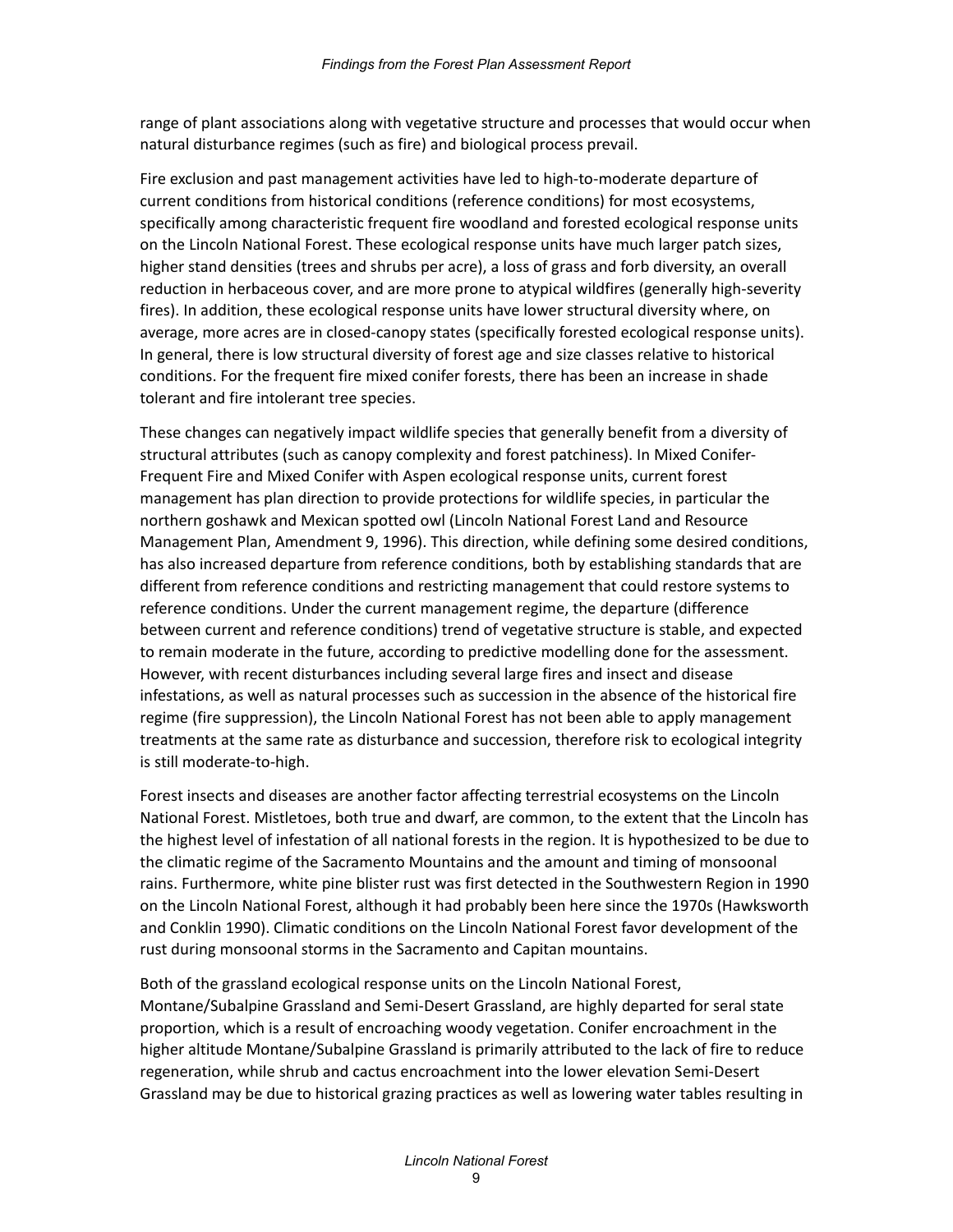greater presence of shrubs over grasses. Montane/Subalpine Grassland may show some improvement over time with a reduction in trees and an increase in grassland, but models predict that departure will always be at least moderate because native grasses have been replaced by nonnatives such as Kentucky bluegrass over much of the ecological response unit. The loss of native grasses can result in decreased site productivity and reduced soil productivity. Furthermore, nonnative grasses are not as effective in the prevention of erosion (especially during droughts) or as productive for forage. Soil loss can lead to shifts in species composition with increases in shallow-rooted grasses that are less effective in stabilizing soils. These shifts and increases in bare soil can lead to the increased chance of infestations of noxious weeds and other nonnative invasive plants, and decrease biodiversity.

Terrestrial ecosystems constitute 96 percent of the Lincoln National Forest. For some of these terrestrial ecosystems, the Lincoln may act as a refuge. Relative to the surrounding non-Forest Service lands, many of the ecological response units have a considerable presence on the national forest relative to the surrounding non-Forest Service lands. In other cases, the distribution of a particular ecological response unit may be small, however rare in the larger context landscape. Therefore, the Lincoln National Forest has a significant role in maintaining the ecological integrity of these ecological response units.

#### **Plan Need for Change – Terrestrial Ecosystems**

- There is a need to develop plan components that emphasize landscape-scale ecosystem restoration and resiliency through adaptive management strategies to changing environmental conditions and stressors.
- There is a need to include plan components that focus on addressing the impacts of nonnative invasive species on terrestrial and aquatic ecosystems.
- There is a need for plan components, including desired conditions and objectives, that recognize fire-adapted ecosystems, the role of fire on the landscape (including wilderness), and its use as a management tool, including planned and unplanned ignitions.
- There is need for plan direction that allows managers the flexibility to manage naturally ignited fires to meet resource objectives based on weather and site-specific conditions (for example, fuel conditions, topography, safety concerns, and values). These actions may include the use of fires, improving wildlife and range habitat, encouraging aspen regeneration, and improving watershed and overall forest health.
- There is a need to develop desired conditions (at multiple scales) for vegetation structure and composition to promote a characteristic diversity of seral states and species composition as well as meet management considerations for wildlife such as northern goshawk and Mexican spotted owl. This includes a suite of desired conditions for patch size, ecological status (composition), ground cover, coarse woody debris, and snags that characterize different ecological response units.
- There is a need to develop management objectives to meet desired conditions, and monitoring criteria to measure effectiveness of management toward meeting desired conditions.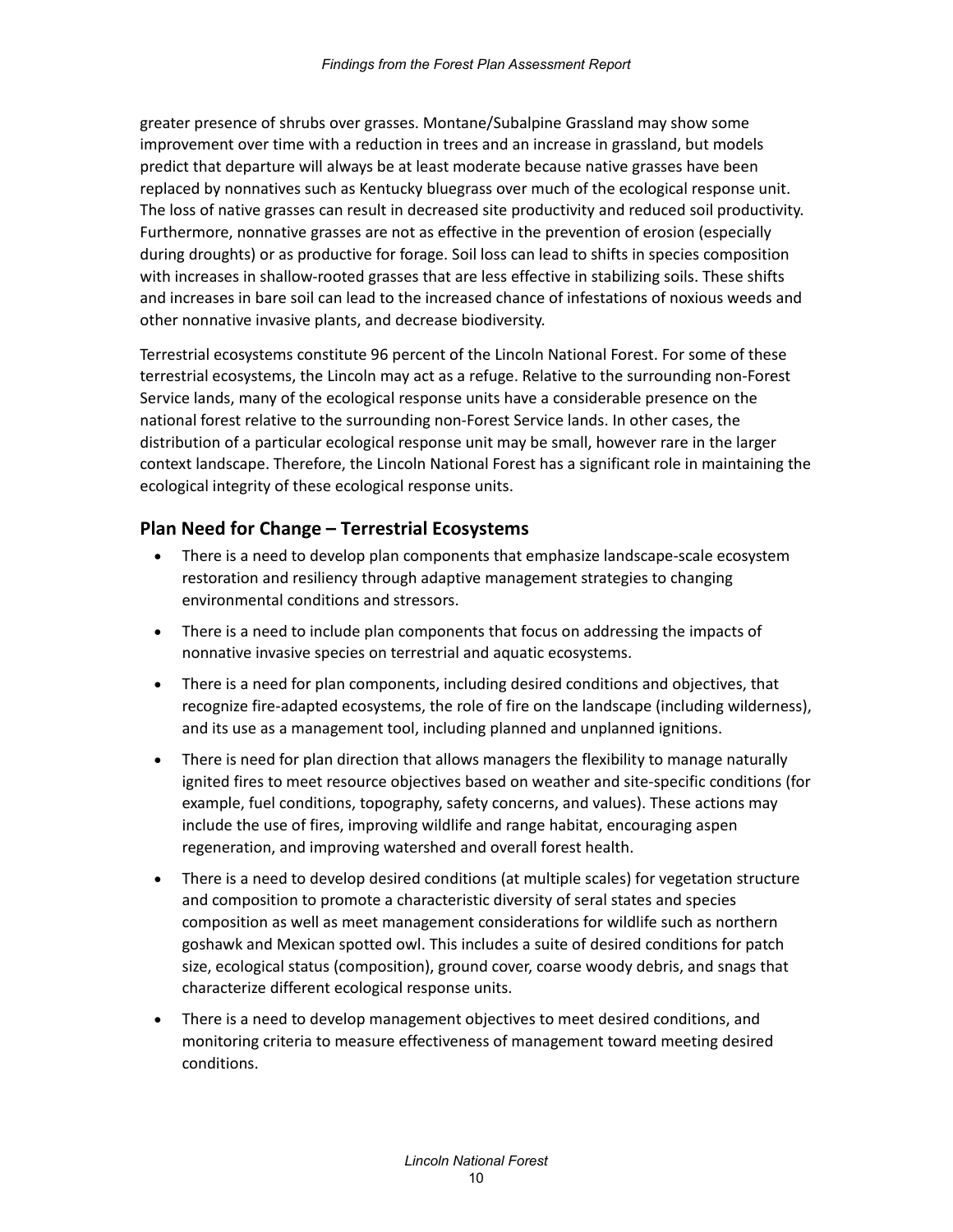#### <span id="page-14-0"></span>**Riparian Ecosystems**

Riparian areas are where ecosystems develop from the influence of water, along streams, lakes, springs and other waterbodies. On the Lincoln National Forest, riparian areas are generally small (only comprising approximately 0.3 percent of the national forest) with little transition to upland ecosystems. Many perennial streams on the Lincoln may have subsurface stretches where the "riparian area" may look similar to, and respond to disturbances similarly to, the adjacent upland types. While changes in condition may be a function of normal processes following disturbance, other changes leading to vegetation type conversion may indicate management concerns or shifting climate. This may highlight a threat to the sustainability of the riparian ecosystem, as well as the ecological structure of the forest as a whole. Much of the riparian vegetation within the Lincoln National Forest boundary is in headwater systems and many of the main watercourses are on private land.

Seral state proportion departure was low-to-moderate for all riparian ecological response units. However, most of the riparian ecological response units are exhibiting some level of departure with regard to fire regimes. Riparian areas were also assessed using the proper functioning condition method, which is an assessment using a consistent approach for considering hydrology, vegetation, and erosion and deposition (soil) attributes and how well the physical processes are functioning. There are approximately 174 miles of perennial streams on the three ranger districts of the Lincoln National Forest. As an estimate of proper functioning condition, the national forest is approximately 48 percent in proper functioning condition, 34 percent functioning at risk, and 18 percent nonfunctioning. It is worth noting that there is a need to collect more proper functioning condition assessments on the Lincoln. Currently, assessments are done in response to some specific management need, such as reviewing a grazing allotment management plan. Proper functioning conditioning assessments at key locations that are representative of a watershed or subwatershed and conducted on a systematic and repeatable basis would allow for more accurate monitoring of trends.

Overall, shallow water tables, cooler temperatures, and greater productivity typically characterize riparian areas. However, human alterations to the landscape such as impoundments, diversions, pumping, introduction of invasive plants, grazing, and recreational impacts have the potential to alter these systems. Roads, grazing, and recreational uses (including trails and dispersed recreation) remove vegetation and compact soils in riparian areas, which can lead to significant departures from reference condition in terms of species composition, proportion of bare soils, and streambank stability, ultimately causing erosion and sedimentation downstream. Increased water demand (water withdrawal) and climatic changes (for example, long-term drought) will continue to affect these systems. Water tables are lower and there have been decreases in periodic flooding, which is necessary for the regeneration of some important riparian species. This results in shifts in species composition and a reduction in available soil moisture. Bare soil and reduced native species provide conditions suitable for establishment of invasive species. Invasive species, in combination with adjacent uncharacteristically dense upland vegetation, lead to an increased risk of fire from the uplands entering riparian areas, where fire is not a natural part of the ecosystem. Loss of riparian vegetation leads to higher water temperatures, increased erosion and sedimentation, and an overall decrease in water quality that negatively affects aquatic biota and wildlife.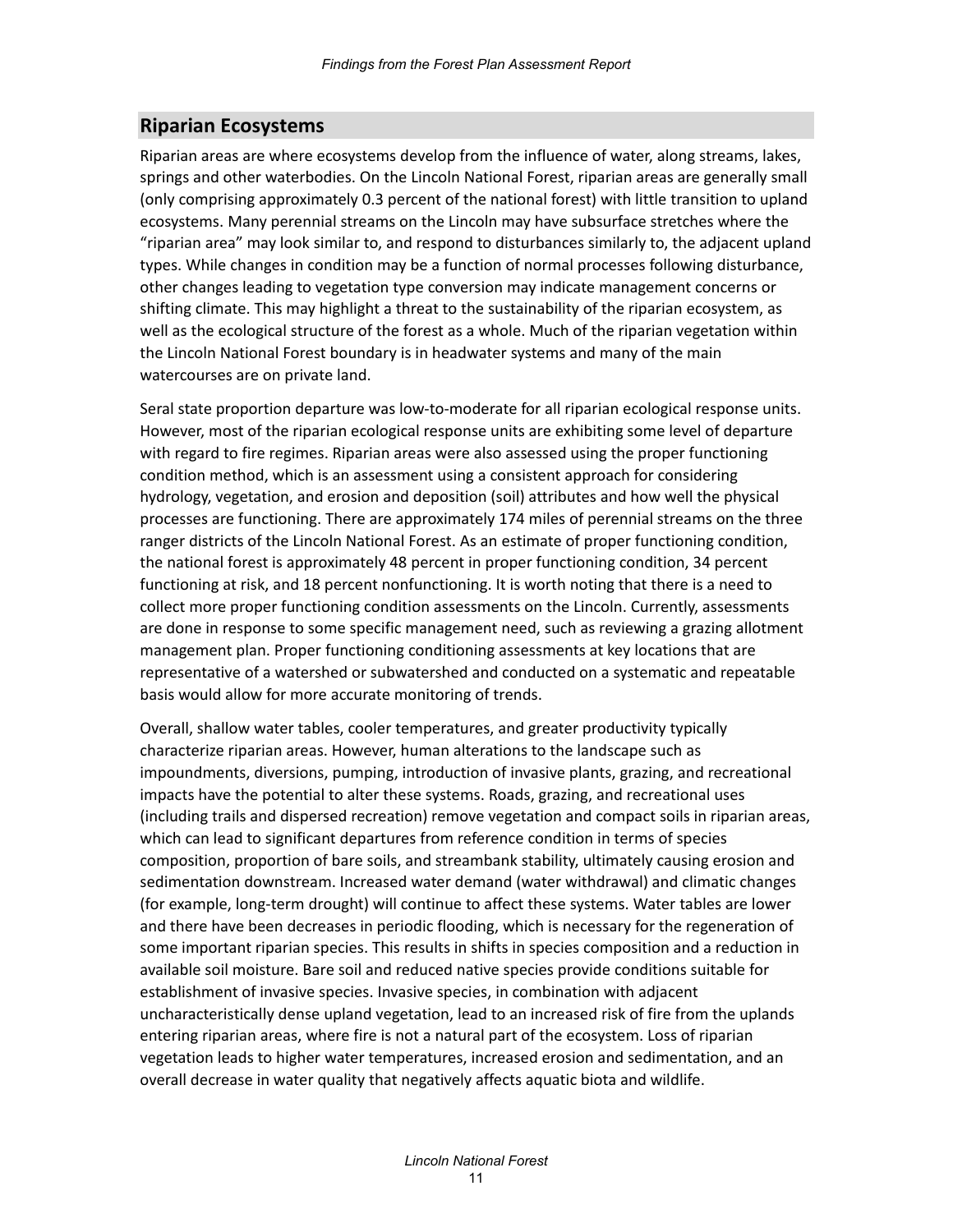The Lincoln National Forest has a significant role in maintaining the ecological integrity of riparian ecological response units because the percentages of land area in riparian ecological response units are low for the Lincoln as well as the surrounding landscapes. Some of the ecological response units show a higher occurrence (50 percent or greater) on the national forest relative to off-forest, while others, such as the Little Walnut-Chinquapin Oak, Little Walnut/Desert Willow, and Little Walnut-Ponderosa Pine ecological response units are found only in the Guadalupe Ranger District and adjacent lands. It is also important to maintain the ecological integrity of riparian areas on the national forest because most (43) of the at-risk species on the Lincoln are associated with aquatic, wet, or relatively moist microenvironments and habitats.

#### **Plan Need for Change – Riparian Ecosystems**

- There is a need for plan components that identify appropriate riparian characteristics (for example, biodiversity, connectivity, and water availability) that promote functionality and resiliency while taking into account multiple stressors.
- There is a need to develop desired conditions for riparian areas—including vegetation structure, ecological status (composition), ground cover, coarse woody debris, and snags that characterize different riparian ecological response units.
- There is a need for plan components that minimize ecological impacts of multiple uses in riparian areas.
- There is a need to develop more effective riparian plan monitoring criteria in order to better assess riparian conditions and trends.

#### <span id="page-15-0"></span>**Soil Resources**

Three key ecosystem characteristics were evaluated to describe soil diversity and distribution on the Lincoln National Forest: soil condition, soil loss, and erosion hazard.

Trends of soil condition on the Lincoln National Forest are a product of a variety of factors and interactions. Among those factors are current and future management objectives, management practices, climate change, and natural disturbances. Satisfactory soil condition (soil quality) is important in maintaining long-term soil productivity—key to sustaining ecological diversity. Unsatisfactory and impaired soil conditions have resulted in the reduced ability of the soil to grow plants and sustain productive, diverse vegetation. Approximately 67 percent of the Lincoln is currently in satisfactory soil condition and more than half (11 of 14) of the upland ecological response units have satisfactory soil conditions: Spruce-Fir Forest, Mixed Conifer with Aspen, Mixed Conifer-Frequent Fire, Ponderosa Pine Forest, Ponderosa Pine-Evergreen Oak, Piñon-Juniper Evergreen Shrub, Piñon-Juniper Woodland, Gambel Oak Shrubland, Montane/Subalpine Grassland, Semi-Desert Grassland, and Chihuahuan Desert Scrub. Eight of these ecological response units have a stable trend; however, Ponderosa Pine-Evergreen Oak, Semi-Desert Grassland, and Montane/ Subalpine Grassland, though currently considered in satisfactory soil condition, are trending away from reference conditions because 25 percent or more have unsatisfactory soil conditions.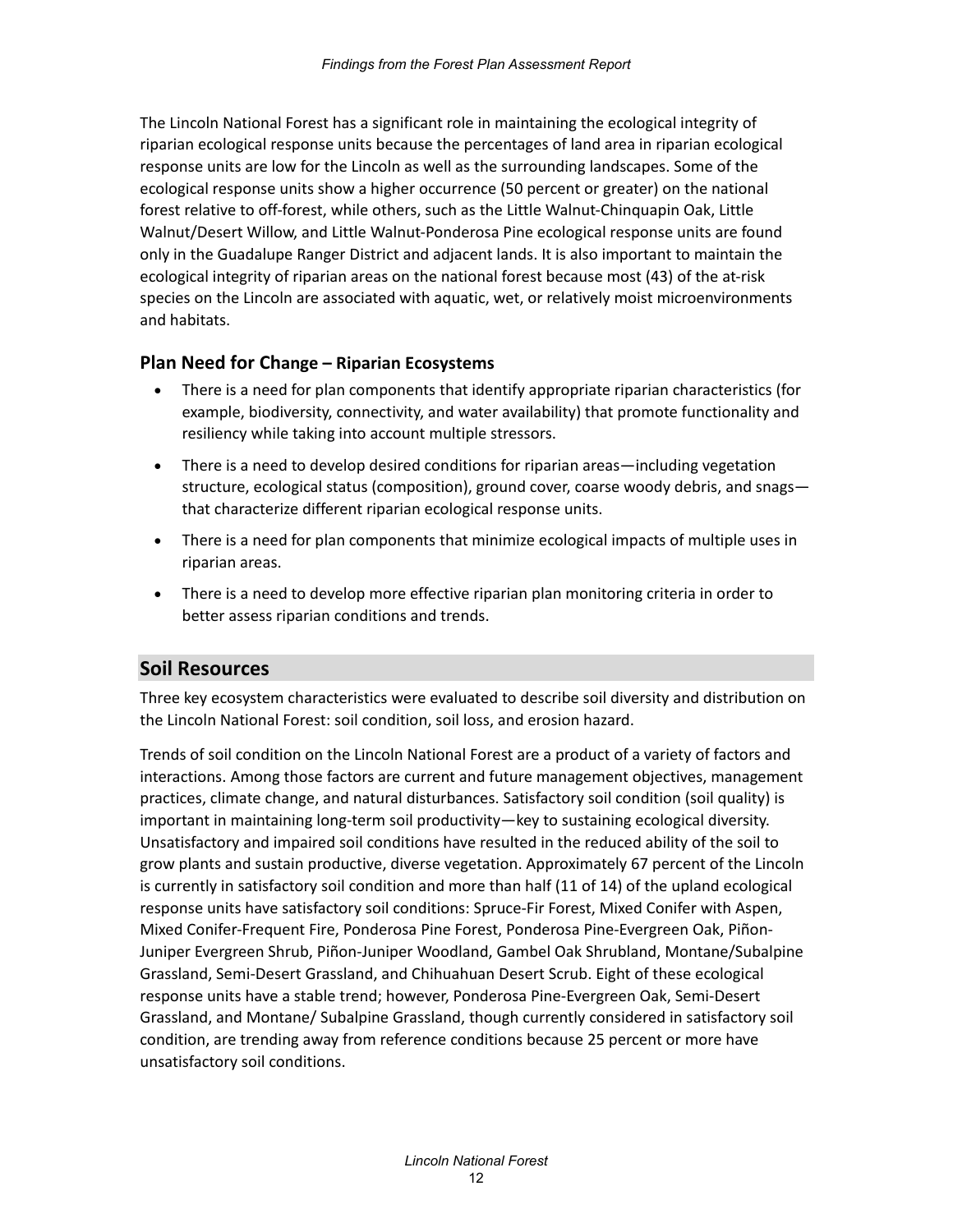Approximately 33 percent of the Lincoln National Forest is currently in unsatisfactory and impaired soil condition. The Juniper Grass, Piñon-Juniper Grass, and Mountain Mahogany Mixed Shrubland ecological response units have portions that contain impaired and unsatisfactory soil condition due to high amounts of bare soil from drought, grazing, and dense tree and shrub overstory due to lack of fire and continue to trend away from reference conditions. The loss of soil productivity (unsatisfactory soil condition) through a reduction in soil function is due to a lack of effective vegetative groundcover and organic matter. A reduction in vegetative ground cover also decreases the sites ability to buffer the soil surface again raindrop impact and excessive animal or mechanical traffic, which compacts the soil surface. Overall, out of the 14 ecological response units analyzed on the Lincoln National Forest, four are considered at high risk for soil condition—Ponderosa Pine-Evergreen Oak, Juniper Grass, Piñon-Juniper Grass, and Montane/Subalpine Grassland.

Although all of the ecological response units analyzed on the Lincoln National Forest have current soil loss rates that exceed natural soil loss rates, many are still within the threshold of soil loss tolerances. Ponderosa Pine-Evergreen Oak, Piñon-Juniper Evergreen Shrub, and Piñon-Juniper Grass ecological response units are significantly departed from reference conditions and have unsustainable levels of soil loss to maintain inherent site productivity. The Ponderosa Pine-Evergreen Oak ecological response unit has a significant departure due to potential for high and moderate burn severities resulting from the current overstocked forest structure. These areas have experienced slow recovery of vegetative groundcover and soil loss is occurring at an accelerated rate. The reasons for significant departure in Piñon-Juniper Evergreen Shrub and Piñon-Juniper Grass ecological response units are relatively large difference between the canopy cover of grasses, and bare soil between reference (more grass and litter) and current conditions (less grass and litter). The remaining ecological response units analyzed on the Lincoln National Forest currently have soil loss rates that do not exceed threshold soil loss rates and are considered low in departure.

Soil Erosion Hazard is the probability of soil loss resulting from complete removal of vegetation and litter—an inherent soil property (not influenced by management). Juniper Grass, Piñon-Juniper Grass, Gambel Oak Shrubland, Montane/Subalpine Grassland, Mountain Mahogany Mixed Shrubland, and Chihuahuan Desert Scrub ecological response units have a slight erosion hazard rating. In the grassland, shrubland, and woodland ecological response units, the slight erosion hazard rating is typically associated with lower slope gradients and landforms that are more level. Slopes over 40 percent may be unstable and have been excluded from past mechanical vegetation treatments on the Lincoln National Forest. Low impact harvesting technology is available. Approximately 68 percent of the forest occurs on slopes over 40 percent. All ecological response units contain areas with slopes of over 40 percent, but the Spruce-Fir Forest ecological response unit has the largest area.

Ecological response units that have soil erosion hazard risks of 50 percent or greater (moderate and severe erosion hazard classes combined) are Spruce-Fir Forest, Mixed Conifer with Aspen, Mixed Conifer-Frequent Fire, Ponderosa Pine Forest, Ponderosa Pine-Evergreen Oak, Piñon-Juniper Evergreen Shrub, Piñon-Juniper Woodland, and Semi-Desert Grassland. The moderate and severe erosion hazard classes indicate a high probability that accelerated erosion would occur if erosion control measures are not addressed when natural or management-induced disturbances occur.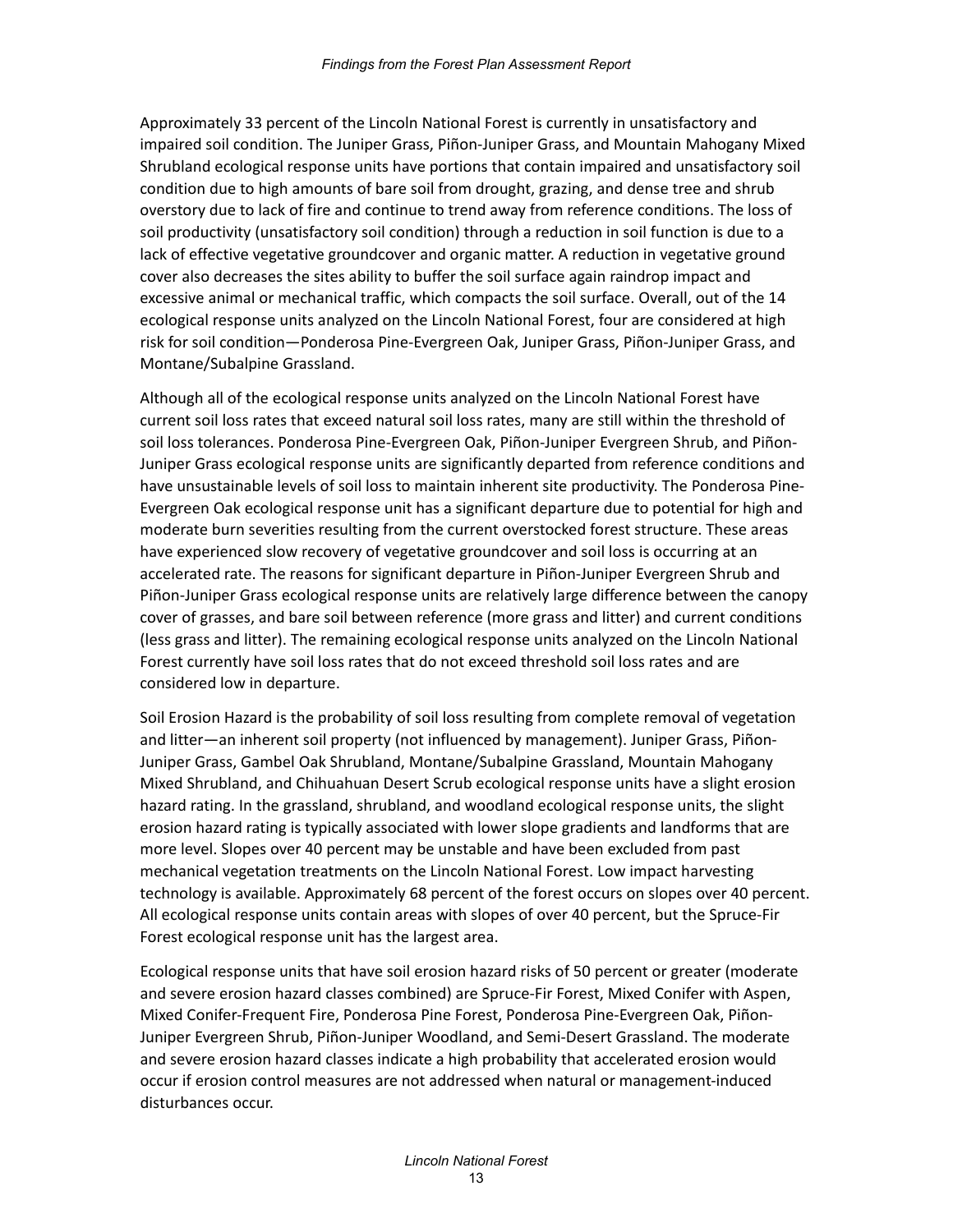Public comments related to soil are located in the recreation section since soil compaction was tied to the effects of dispersed camping.

#### **Plan Need for Change – Soil Resources**

• There is a need for plan components that promote the maintenance and restoration of soil condition and function (for example, hydrology, stability, and nutrient cycling) by limiting the amount of exposed bare soil and by restoring and maintaining sufficient vegetative cover, including downed woody material.

#### <span id="page-17-0"></span>**Watershed and Water Resources**

The Lincoln National Forest is located within portions of 34 watersheds and 122 subwatersheds. The majority of the subwatersheds on the Lincoln, approximately 93 percent, are classified as functioning-at-risk or impaired. Water quantity, aquatic habitat, aquatic biota, riparian vegetation, roads and trails, and soil condition are the watershed conditions indicators that have the greatest impact on overall watershed condition scores.

There are 501 springs within the Lincoln National Forest plan area. Sixty-two of the springs were inventoried, with site conditions rated for level of disturbance: 17 rated as "undisturbed," 16 rated as "slight," 21 rated as "moderate," and 5 rated as "high." Three springs were not given a rating or the rating was not recorded. Major factors that lead to moderate and high ratings are spring developments, diversion structures and livestock (domestic and feral) disturbances. Trends are stable since the number of spring developments are not expected to increase substantially.

Groundwater basins that overlap the plan area include the Tularosa, Hondo, Peñasco, Salt, Roswell Artesian, and Carlsbad. Although some basins only have a small amount of land within the plan area, these areas provide a substantial amount of recharge for the basin and provide a substantial benefit as drinking water, as well as for agricultural and industrial uses in the area surrounding the forest. Changing precipitation patterns may inhibit recharge of the many aquifers within these basins. Under the current management scenario, trends for groundwater conditions would be site specific and variable, with some local areas moving upwards and some downwards. However, water withdrawals through surface water diversions and groundwater pumping exceed the natural range of variation.

Both natural and human caused disturbances impact the condition of water resources across the Lincoln National Forest. Although some wildfires are a natural disturbance, high burn severity areas within wildfires from both natural and human-caused ignitions lead to increased rates of erosion and sedimentation, negatively impacting water quality. Drought also impacts water resources through reduced flow in streams and springs. Roads in close proximity to stream channels increase delivery of water and sediment to stream networks on and off the national forest. Likewise, grazing, recreation, and other multiple uses continue to impact water resources into the future.

#### **Plan Need for Change – Watershed and Water Resources**

• There is a need to include plan components to maintain or restore the integrity of aquatic ecosystems and watersheds.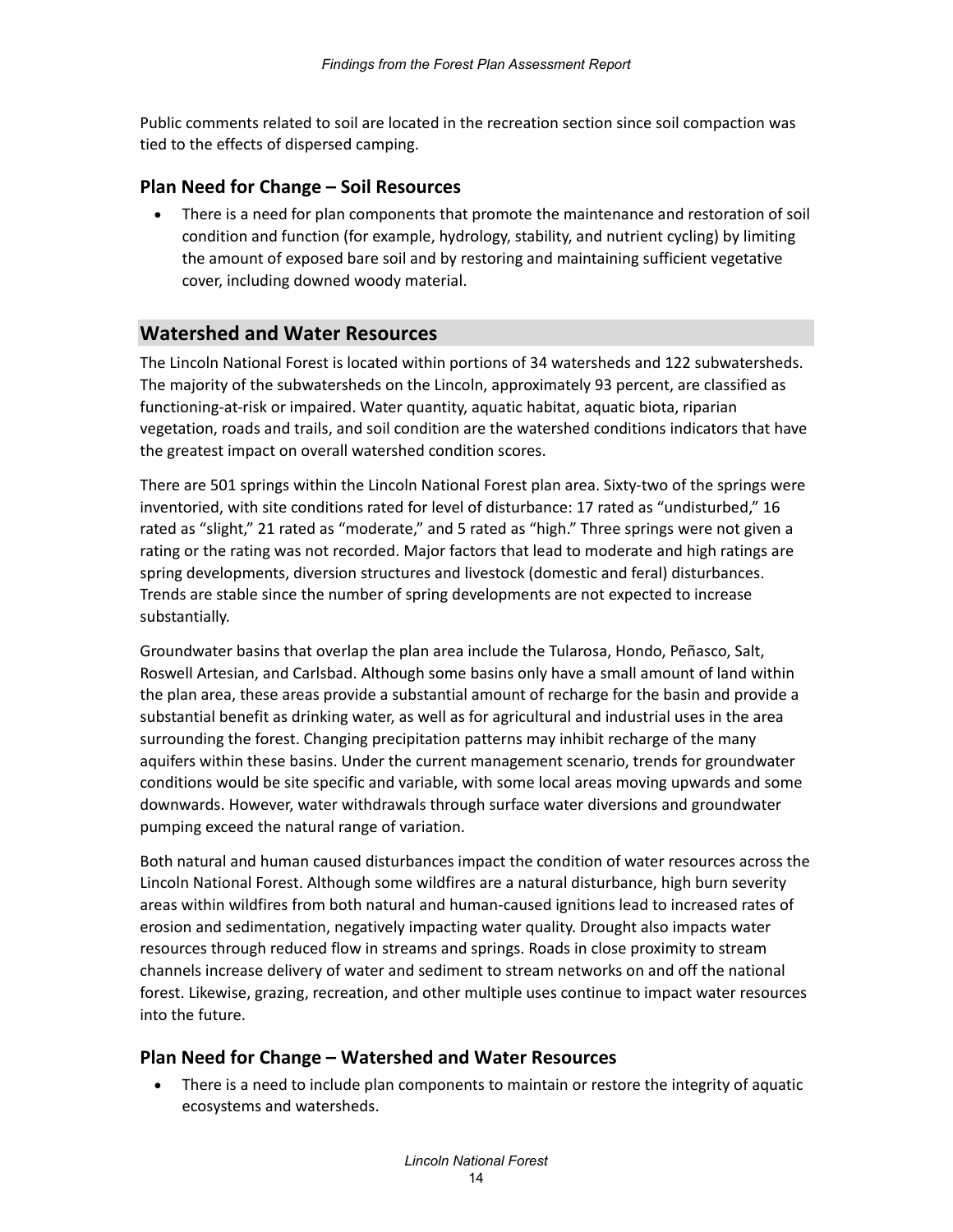- There is a need for plan components that improve hydrological function and condition of water-dependent systems by maintaining and restoring upland and riparian vegetative cover and reducing erosion and sedimentation from disturbed sites (for example, reclaim headcuts) where feasible.
- There is a need to develop plan components to ensure stream channels and floodplains are dynamic and resilient to disturbance.
- There is a there is a need to develop more effective aquatic biotic monitoring items in order to better assess biological condition and trends.

#### <span id="page-18-0"></span>**Climate Change**

There is general agreement among climate modelers that the Southwestern United States is experiencing a warming and drying trend that will continue well into the latter part of  $21^{st}$ century. While some models predict increased precipitation for the region, researchers expect the overall balance between precipitation and evaporation would still likely result in an overall decrease in available moisture. Temperatures are predicted to rise by 5 to 8 degrees Fahrenheit by the end of this century, with the greatest warming occurring during winter months. Some climate model results also suggest a five-fold increase in unusually hot days by the end of the century.

Thirteen major upland ecological response units were identified for the Lincoln National Forest climate change vulnerability assessment. Of these, the Piñon-Juniper Woodland ecological response unit makes up the largest portion of the national forest at 29 percent, while the remaining upland ecological response units represent between 1 and 15 percent. Minor ecological response units, collectively represented about 5 percent of the forest. The climate change vulnerability assessment results indicate that considerable portions of ecosystems in the plan area and characteristic plant communities within and near the Lincoln are at risk of ecological departure due to climate change, at present and in the future. Based on the climate change vulnerability assessment results, approximately 61 percent of the plan unit (including all ecological response units or ecosystems regardless of land ownership) is at high or very high risk (vulnerability) due to climate change. Specifically, 26 percent of the plan unit is at very high risk; 35 percent is at high risk; 29 percent is at moderate risk; and 10 percent is at low risk.

Within the plan unit, Spruce-Fir Forest, Ponderosa Pine-Evergreen Oak, Pin͂on-Juniper Grass, and Ponderosa Pine Forest are the most vulnerable, while Mountain Mahogany Mixed Shrubland, Piñon-Juniper Evergreen Shrub, and Semi-Desert Grassland are the least vulnerable to climate change. As stated in the climate change vulnerability assessment, results infer vulnerability based on the projected climate departure from the historic climate envelope for a given ecological response unit and location (Triepke et al. 2014). Both the Ponderosa Pine Forest and Ponderosa Pine-Evergreen Oak ecological response units are significantly departed from seral state proportion reference (historical) conditions. Drought, past timber harvesting, livestock grazing, and historical and current fires have contributed to departure away from reference conditions. Some of these areas have experienced slow recovery of vegetative groundcover and as a result have experienced loss of soil site productivity. The Ponderosa Pine-Evergreen Oak ecological response unit has a significant departure from reference soil loss rates due to high and moderate burn severities.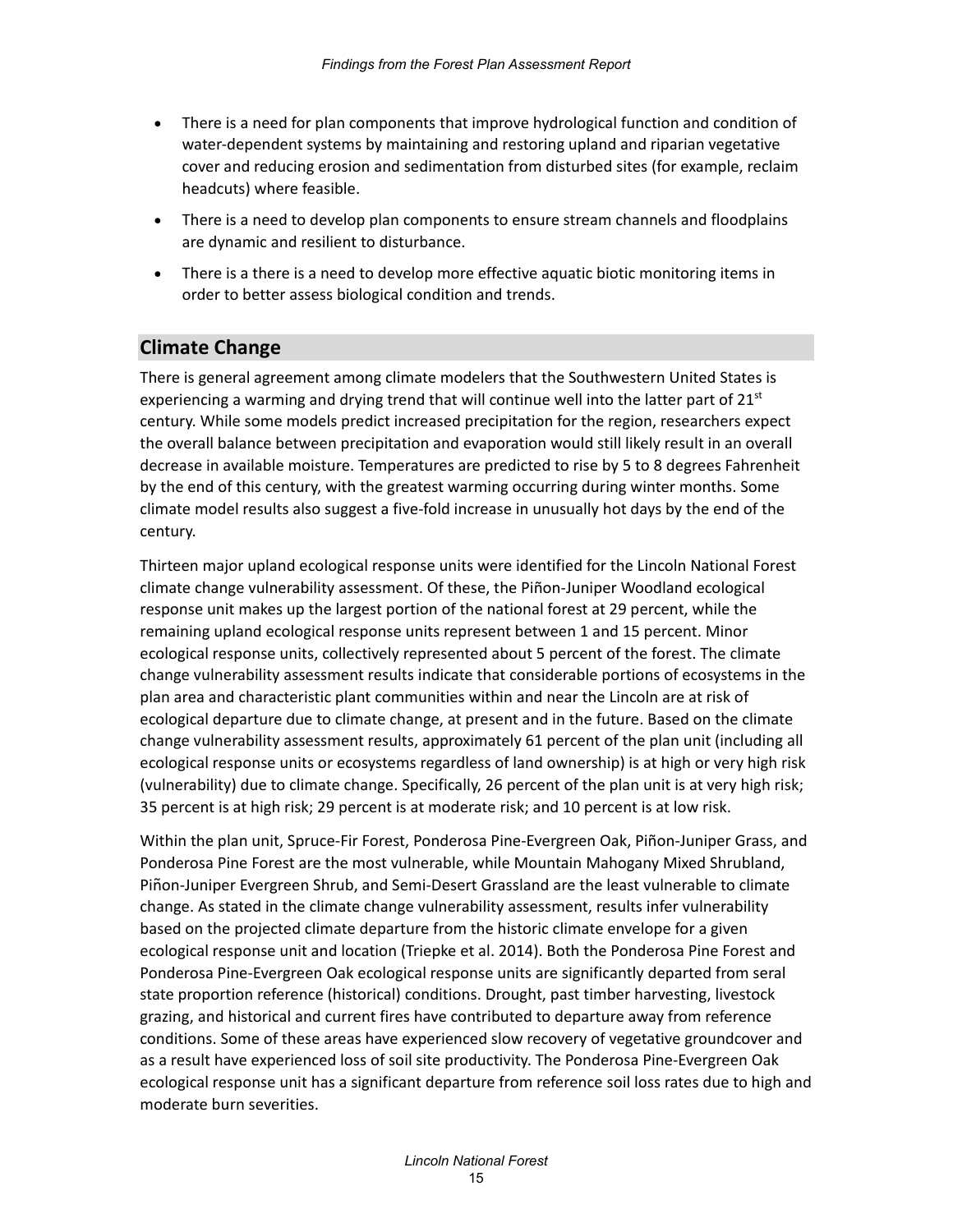Public comments on climate change included support for adaptive management.

#### **Plan Need for Change – Climate Change**

• There is a need to include plan components that consider potential climate change impacts or stressors (for example, increases in storm events, uncharacteristic wildfire, drought, flooding, and other extreme weather) to ecosystems and natural resources.

#### <span id="page-19-0"></span>**Carbon Stocks**

The emission of greenhouse gases by human activities and natural processes contribute to the warming of the Earth's climate. Warming could have significant ecological, economic, and social impacts at regional and global scales (Intergovernmental Panel on Climate Change 2007). In 2005, U.S. forests were estimated to be sequestering nearly 220.5 million tons of carbon, suggesting that forests and woodlands of the Southwest could have a significant role to play in the sequestration of carbon and climate change mitigation. There are other components (for example forest products) that would provide a more complete picture of carbon stock and flux, but for strategic purposes of forest planning, the following components are readily assessed: biomass, carbon emissions, and soil organic carbon.

Biomass (vegetative carbon) serves as an integral component in forest carbon cycles. Forest vegetation, through the process of photosynthesis, converts atmospheric carbon dioxide to carbohydrates (referred to as carbon fixation). The primary influences on biomass carbon stock are plant growth (primary productivity)—which serves to increase biomass carbon stock, decay and decomposition that slowly decreases biomass carbon stock—and disturbance in the form of fire and harvest. The overarching pattern of biomass carbon stock projections on the Lincoln National Forest indicates an increase in total carbon storage above current conditions in most modeled ecological response units, with an overall increase of 23 percent (just over 5.5 metric tons). This translates to an increase beyond reference condition levels across the national forest. The greatest proportional increases in biomass carbon stocks are predicted to occur in the woodland systems, with biomass carbon greater than doubling in Juniper Grass and Piñon-Juniper Grass, and increasing by over 60 percent in Piñon-Juniper Evergreen Shrub and Piñon-Juniper Woodland over the 100-year projection period. Smaller changes from current condition are predicted in the grassland, shrubland, and forest ecological response units, ranging from a 6 percent reduction in biomass carbon in Mountain Mahogany Mixed Shrubland to a 30 percent increase in Ponderosa Pine Forest. This has the potential for increased risk from uncharacteristically severe fire behavior and loss of forest cover over time.

Currently there are no binding commitments by the federal government to regulate carbon emissions (carbon dioxide), though there has been increasing activity at local levels to control carbon emissions. Long-term differences in carbon stocks and emissions between treated and untreated national forest land was investigated using the nearby Apache-Sitgreaves National Forest (Vegh et al 2013, discussed in chapter 9 in Volume I of the assessment). In this simulation study, it was found that the no-action (treatment) alternative resulted in the lowest total carbon emissions while treatment alternatives produced five times more carbon emissions. However, carbon emissions by wildfire (the largest contributor to emissions on the Lincoln National Forest) was lowest in the treatment alternatives (thinning), than in the no-action alternative, with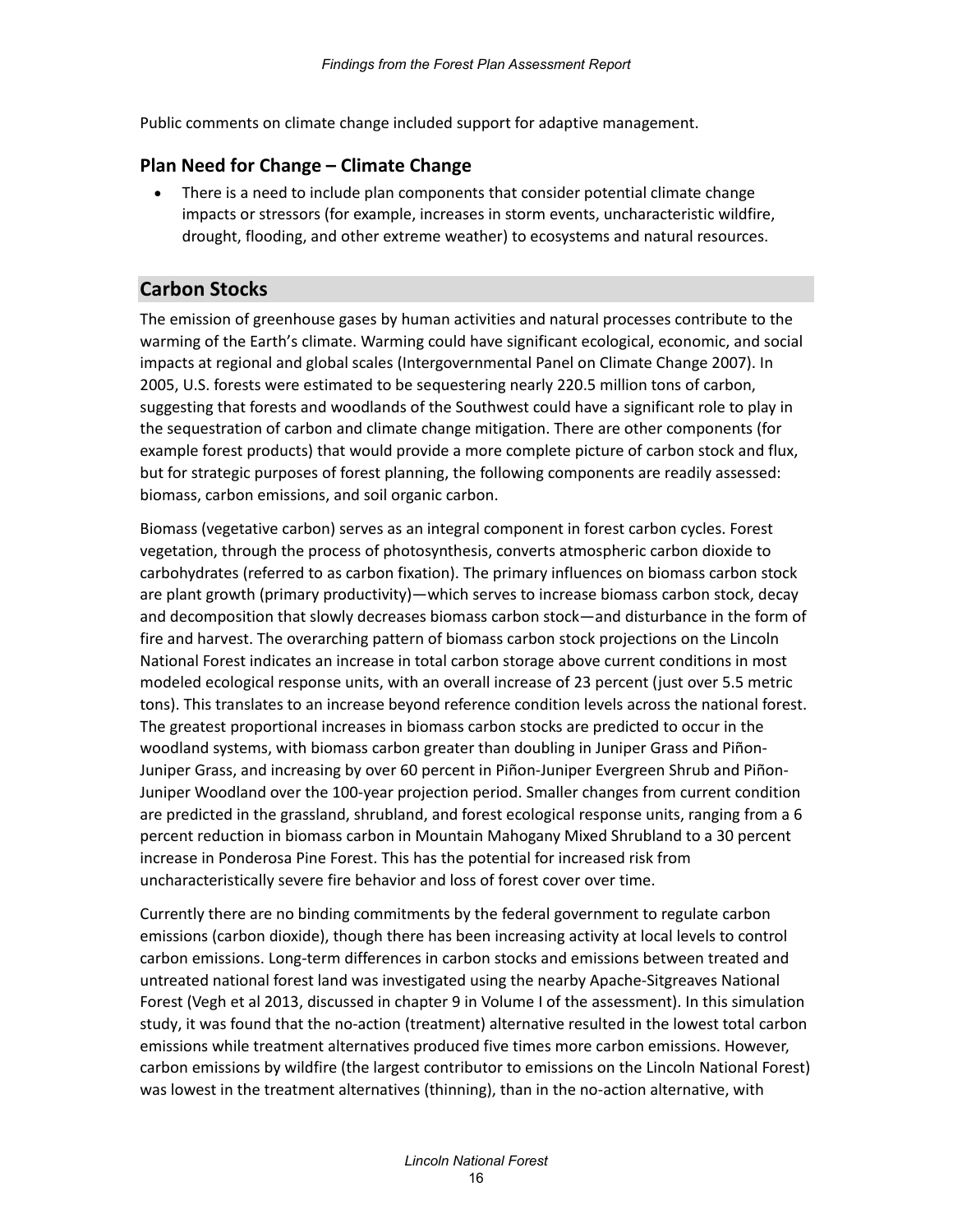heavier thinning showing lowest carbon emissions. Total carbon stocks were also lower in treated alternatives than the no-action alternative. Accumulation of carbon in untreated forests, however, may increase the risk of uncharacteristic wildfire and accompanying carbon emissions.

Soil organic carbon is the energy source for soil organisms that, through their activity and interactions with mineral matter, impart structure to soil that affects its stability and capacity to provide water, air, and nutrients to plant roots. The current trend of sustaining soil organic carbon is strongly influenced by vegetation growth and by activities that remove biomass; including climatic factors that influence the rates of weathering and decomposition of aboveground and belowground biomass. Given the projection that biomass carbon will potentially increase into the future, it is logical to assume that soil organic carbon will remain the same, or potentially increase, under current rates of decomposition.

Biomass carbon, particularly in the form of standing trees, is a storage sink for carbon but also a source for future emissions from biomass removal, prescribed fire, and potential wildfires. Thinning to promote larger trees can put more carbon in fewer stems that may be more resistant to wildfire and less prone to crown fires, and reduce the risk of severe wildfires and resulting carbon emissions.

There were no specific public comments on carbon stocks.

#### **Plan Need for Change – Carbon Stocks**

• There is a need to describe desired conditions for carbon storage and emissions, particularly as they relate to historical and current vegetation structure, including the potential for emissions from biomass removal and prescribed and wildfires.

#### <span id="page-20-0"></span>**Air Quality**

The Lincoln National Forest airshed covers most of New Mexico, plus all or portions of 36 counties in southwest Texas and part of the State of Chihuahua in Mexico. In total, the relevant airshed includes areas within 300 kilometers (186.4 miles) of the Lincoln National Forest. Overall, air quality and the values dependent on air quality on the Lincoln National Forest are generally in good condition or are improving as most pollutants are decreasing; however, visibility and ambient air quality conditions associated with particulate matter are expected to continue to have episodic periods of very high levels, which result from wildfires and increases in fugitive dust due to the effects of climate change. In addition, impacts from emissions along the U.S.- Mexico border are a significant concern and an area of significant uncertainty in terms of the magnitude and subsequent impacts. Lastly, modeled critical loads from nitrogen deposition are insufficient to assess the full range of possible impacts to the ecosystems potentially affected.

#### **Plan Need for Change – Air Quality**

• There is a need to describe desired conditions and objectives for air quality, incorporated by reference from applicable federal and state regulations (for example, Clean Air Act) without duplicating or conflicting with those regulations.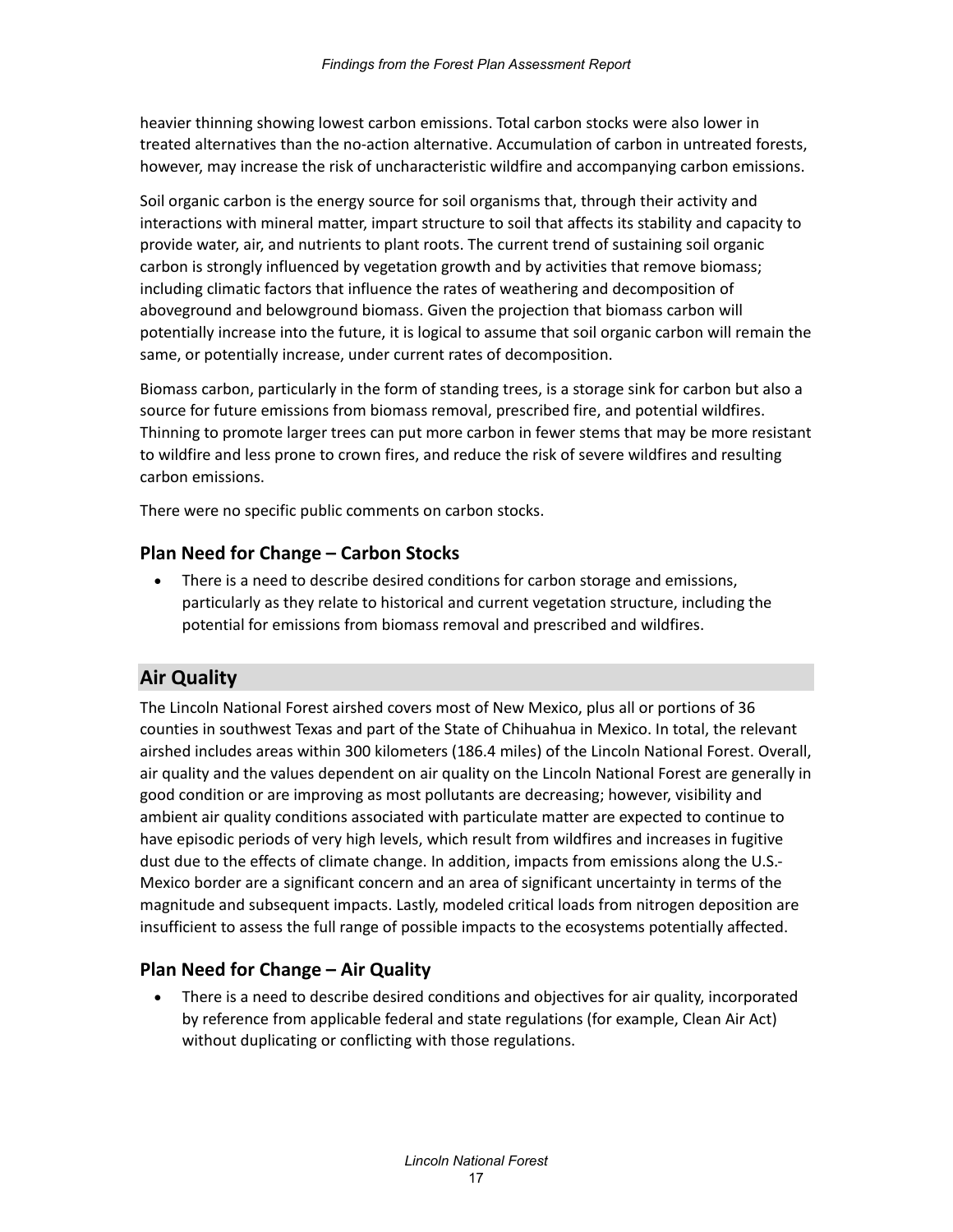### <span id="page-21-0"></span>**At-Risk Species**

In accordance with the 2012 Planning Rule, the Lincoln National Forest identified at-risk species that occur on the forest. There are two categories of at-risk species, which include 1) those recognized under the Endangered Species Act as endangered, threatened, proposed, or candidate; and 2) species of conservation concern. Species of conservation concern are those that are native to and known to occur in the plan area and for which the Regional Forester of the Southwest Region has determined substantial concern about the species capability to persist over the long term in the plan area.

The Lincoln National Forest identified a total of 9 federally listed species and 51 species of conservation concern, for a total of 60 proposed at-risk species, of which more than half of these species are flowering plants. Each at-risk species was ascribed to particular ecological response units, special habitat features, water resources, and threats. The highest numbers of proposed at-risk species were associated with the Ponderosa Pine Forest ecological response unit. The proportion of all proposed at-risk species that use ponderosa pine was 50 percent, followed closely by mixed conifer (47), and piñon-juniper (40). Furthermore, most (43) of the species are associated with aquatic, wet, or relatively moist microenvironments and habitats, with 15 species associated with dry environments. Regarding landform type, the largest number of species (12) were associated with canyon bottoms, streamsides, and lower slopes. Combined, aquatic, meadows, marshes, springs, riparian, canyon bottoms, streamsides, and lower slopes were associated with 24 of the 58 species. The basin and lower slope landscape setting was attributed to 26 species, and 5 species were attributed to prominently inhabiting both basin and lower slope and upland settings. Upland was attributed to 27 species.

Threats most frequently associated with at-risk species were related to fire regime modification issues (47 percent of species), followed by grazing issues (31 percent), climate change and severe weather (31 percent), recreation, military, and work disturbance (29 percent), hydrological modifications (24 percent), and invasive and problematic species (22 percent). The number of threats per species was particularly high in cave, meadow, spring, montane/subalpine grassland, and aquatic-associated species, and fewest for rock-associated species.

Public comments included finding a reasonable way to mitigate listed species impacts and that the Lincoln's Sparrow be included in the at-risk species.

#### **Plan Need for Change – At-Risk Species**

- There is a need for plan components that support ecological conditions that contribute to the recovery and conservation of federally listed species (threatened and endangered), maintaining stable to increasing populations of the species of conservation concern, and maintaining common and abundant species.
- There is a need for plan components that will support documentation and establishment of baseline conditions for terrestrial and aquatic habitat linkages and connectivity for species migration and movement across the landscape.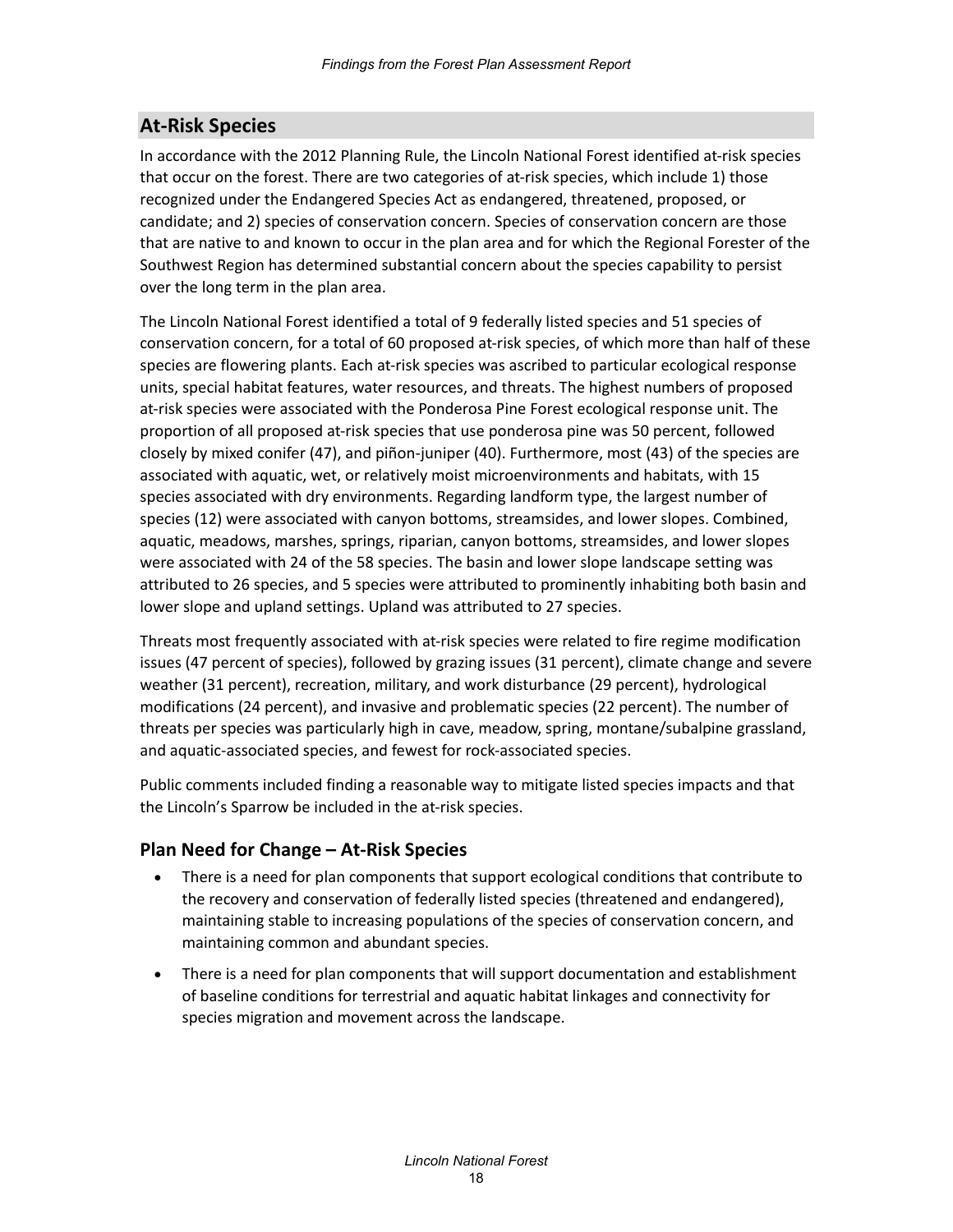### <span id="page-22-0"></span>**Social, Cultural, and Economic Sustainability**

Topics identified from public meeting discussions and comments with regard to social, cultural, and economic sustainability include economics, multiple uses, grazing, recreation, wilderness, military use of the national forest, law enforcement, access, resource concerns, outreach, managed use, public involvement, communities, stewardship, and road maintenance.

Most discussions across the communities focused on economics regarding timber management and the trend toward the lack of jobs, mills, and markets for timber products. Specifically noting the need for the Lincoln National Forest to help reinvigorate the local markets.

There is a need to minimize user conflicts between multiple uses, mostly with regards to recreational users such as pedestrian, mountain bike, motorized, and equestrian groups. Recreational shooting near other users was identified as an issue. Commenters wanted to limit the duration of dispersed camping stays and to limit the number of vehicles at campsites. Dispersed camping was seen to cause soil and vegetation impacts.

Grazing was said to have priority over recreation uses. There is the need to recognize the importance of water sources and infrastructure (pumps and wells) to neighboring communities and the risk of water shortages during drought. Finally, many individuals expressed concern about potential wilderness designations and the risk of losing access or the ability to use portions of the national forest as in the past.

The Social, Cultural, and Economic Sustainability section addresses the following focus areas— Social and Economic Conditions, and Multiple Uses; Rangeland Resources; Timber and Forest Products; Water Resources; Fish, Wildlife, and Plant Resources; Cultural and Historic Resources and Tribal Uses; Recreation and Scenic Character; Designated Areas; Infrastructure; Land Ownership, Status, Use, and Access; and Energy Resources, Mineral Resources and Geologic Hazards.

#### <span id="page-22-1"></span>**Social and Economic Conditions, and Multiple Uses**

For over a century, communities surrounding the Lincoln National Forest have relied on it as a source of sustenance. Many people that live adjacent to the national forest have families going back several generations that supported themselves ranching, mining, or working in the timber industry. Some uses of the national forest may have included more cultural, historical, or traditional purposes such as hunting, fishing, gathering plants for food and medicinal uses, and firewood gathering. Native American use of the area now encompassed by the Lincoln National Forest dates back centuries. However, over the past few decades, uses of the forest have shifted. Resource-based industries such as mining, ranching, and timber harvest have declined, while amenity based activities such as recreation and residential development have emerged as the predominant use in and around the Lincoln National Forest.

Counties surrounding the Lincoln National Forest are experiencing economic and demographic changes, resulting in changes in racial and economic diversity, multiculturalism, and social values. Socioeconomic data for the four counties (Chaves, Eddy, Lincoln, and Otero) surrounding the Lincoln National Forest reflect upward trends in employment rates, educational attainment, and household income that are expected to continue increasing. Over the past three decades,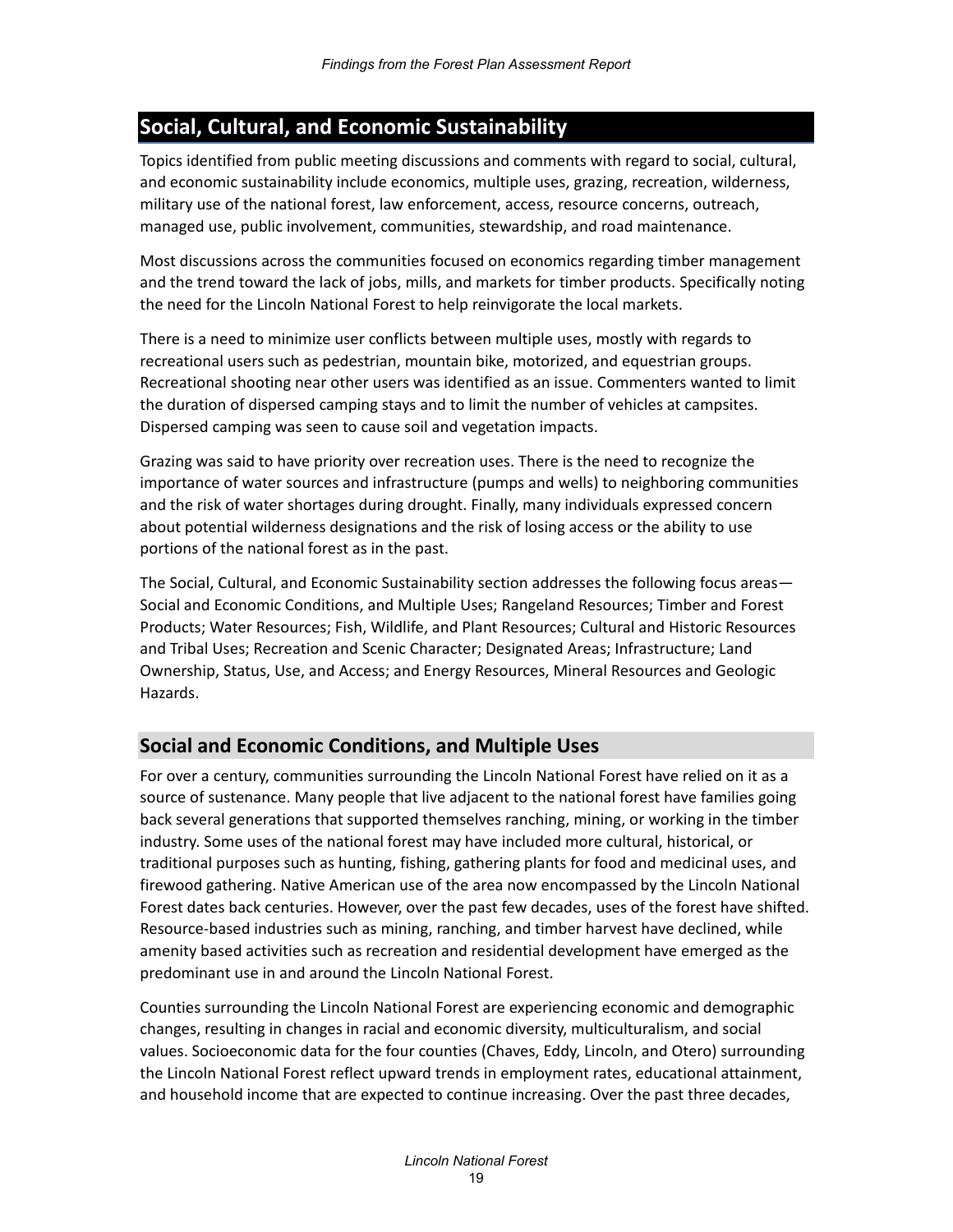Hispanic and Latino populations have increased in the counties, with the exception of Lincoln County where the population exhibited a marked increase in the number of non-Hispanic retirees. In addition, continued population growth in predominately rural areas has brought about significant changes in the dynamic relationships between human communities and publicly administered lands, especially in the wildland urban interface—an area commonly characterized as the transition zone where urban development intersects with private and public wildlands. It is now common to have a large number of homes, second homes, and vacation homes bordering or surrounded by public lands in the Western United States, including lands adjacent to the national forest.

The four counties surrounding the Lincoln National Forest contain roughly one-sixth of New Mexico's wildland-urban interface, which is almost entirely located within Lincoln and Otero counties. These two counties are ranked first (Otero County) and third (Lincoln County) in New Mexico (out of 33 counties) for the risk of wildfire on lands in the wildland-urban interface. Homes in the wildland-urban interface adjacent to the national forest were heavily impacted in the 2000s by large fires. The greatest number of structures lost occurred during the 2012 Little Bear Fire in which 254 structures burned. This trend may be expected to continue or increase on the Lincoln National Forest as more and more people inhabit wildland-urban interface areas, and warmer temperatures, less snow pack, and drier forests result in longer, more intense fire seasons across the West. Together, these demographic shifts of communities surrounding the Lincoln National Forest carry important implications for the development of good relations between management agencies and the local public.

The government has consistently provided a significant portion of jobs within the four-county area of influence since 1970. On average, the government provides approximately 19 percent of total employment within the area of influence. The area economy is dependent on federal dollars from entities like Fort Bliss, White Sands Missile Range, and Holloman Air Force Base. Furthermore, the extraction and consumption of forest products (for example, timber and livestock forage), recreation visitors, and Lincoln National Forest expenditures (for example, equipment and salaries) contribute to economic activity in the area of influence. Market transactions attributable to activities on the national forest support an estimated 991 jobs and \$31.5 million in labor income in the regional economy. In reviewing spending influenced by Lincoln National Forest management, grazing and Forest Service expenditures contribute the most to employment in the regional economy. Livestock grazing supports the most jobs; however, Forest Service expenditures contribute nearly double the income of that generated by livestock grazing.

Public comments generally noted the importance of the Lincoln National Forest for local economics and individual livelihoods. Comments specific to Rangeland Resources and Timber and Forest Products are addressed in this section.

#### **Plan Need for Change – Social and Economic Conditions, and Multiple Uses**

• There is a need to add plan components that recognize the Lincoln National Forest's role in contributing to local economies (for example, timber, grazing, and other multiple-use activities and products).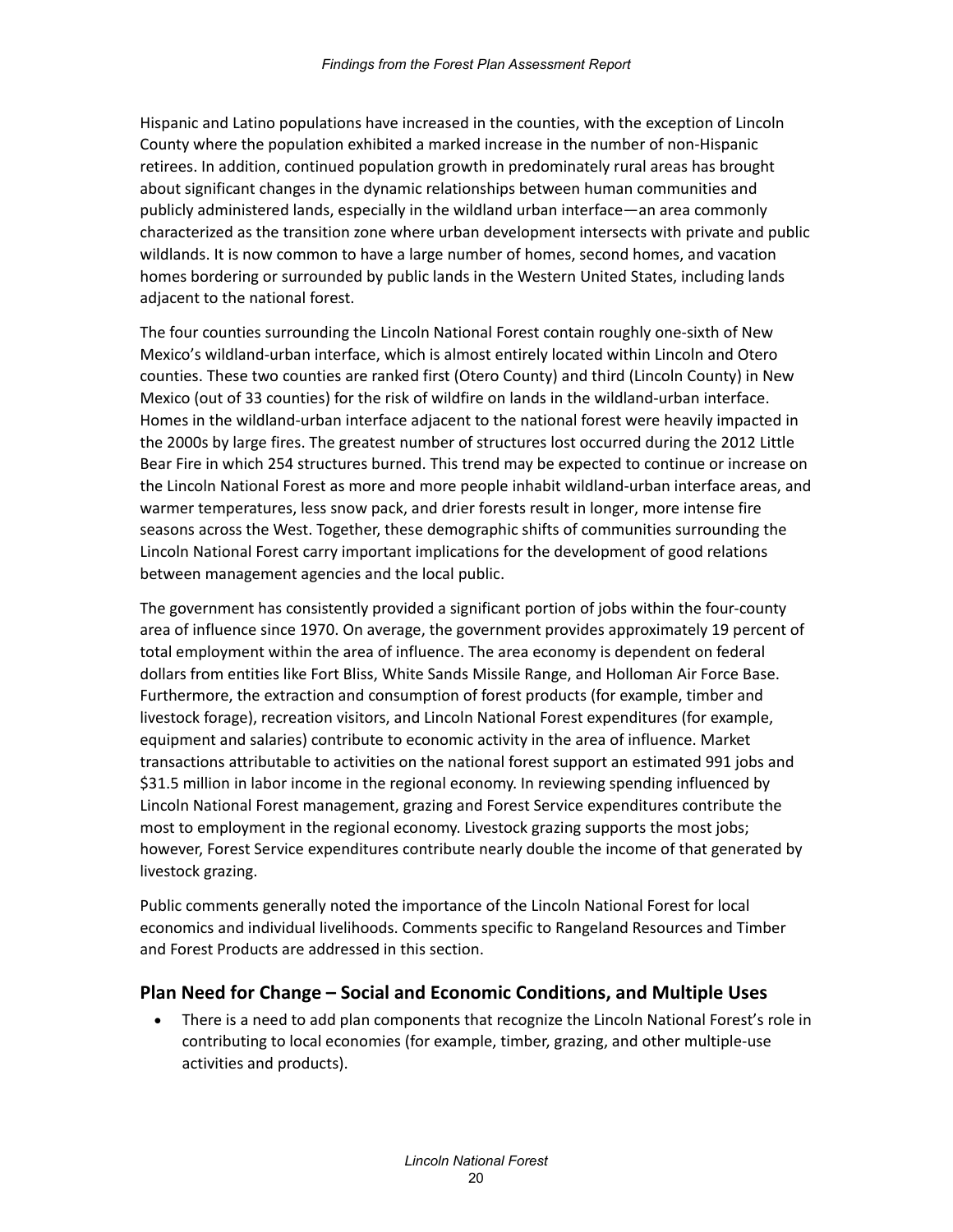• There is a need for plan components that build stronger relationships with the public including but not limited to state and federal agencies, cities and counties, tribal governments, recreational and forest-user groups, environmental groups, local communities, youth, vendors, and other users with cultural and historical ties to the national forest—for the management of resources such as water, timber and other forest products.

#### <span id="page-24-0"></span>**Rangeland Resources**

About 65 percent of the Lincoln National Forest is classified as capable of sustaining livestock grazing, with the remaining 35 percent classified as incapable for grazing activities due to steep slopes or because the herbaceous vegetation produced is insufficient to sustain livestock grazing. Livestock grazing has important economic and cultural value to communities surrounding the national forest. Many livestock operations rely heavily on the use of public lands to remain viable. In turn, resource conditions are directly affected by stocking levels and range management practices.

Factors affecting current range management and resource condition include increasing concerns for the management of endangered species along with the spread of invasive plant species, feral hog impacts, encroachment of woody vegetation, and drought. These factors all lead to reduced forage availability either in the short or long term. One opportunity to help maintain forage on these lands are projects that reduce piñon-juniper densities and increase grass production.

Public comments on livestock grazing included the desire to work cooperatively between ranchers and the Forest Service. A commenter noted the priority of grazing over other resources and uses. Another commenter saw the need to include impacts from grazing in determining departure from reference conditions. Other comments are addressed elsewhere in the document under Soil Resources; Water Resources; Fish, Wildlife, and Plant Resources, and Recreation and Scenic Character.

#### **Plan Need for Change – Rangeland Resources**

• There is a need to add plan components for rangeland management that maintain or restore ecological integrity and productivity of rangelands.

#### <span id="page-24-1"></span>**Timber and Forest Products**

Suitable timberlands on the Lincoln comprise 21 percent of the national forest and include spruce fir, mixed conifer, and ponderosa pine forest types. Historically, forest stands on the Lincoln National Forest were dominated by fire tolerant Douglas-fir and ponderosa pine with more open spacing supporting a more frequent, less severe fire regime. Current stand conditions are generally overly crowded with trees of young and mid-aged trees, often with moderate to high levels of dwarf mistletoe and root rot, that create conditions more prone to insect outbreaks and greater susceptibility to crown fire. Forest trees have experienced a shift in abundance from fire-resistant, shade-intolerant species to shade-tolerant species such as white fir.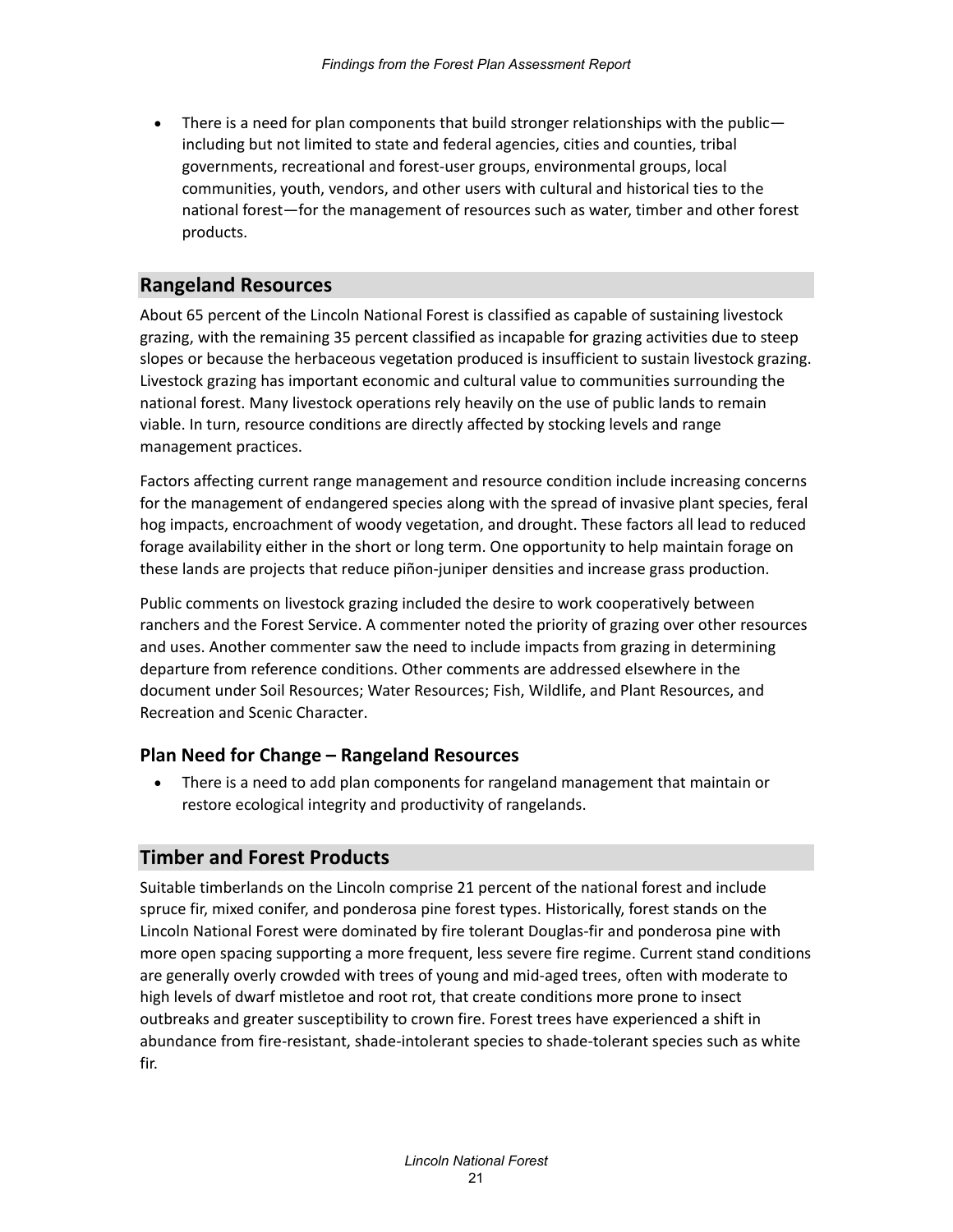Historical logging practices and fire suppression have created a landscape that is more homogenous than what would be expected to occur under the frequent-fire regime that the vast majority of these forest types developed under. The decline of harvest levels in the early 1990s on the Lincoln National Forest and many other national forests in the west was due to a combination of pressures related to threatened and endangered species, appeals and litigation directed at federal timber sales, market demand, and federal budget levels. In New Mexico, federal listing of the Mexican spotted owl had a profound impact on national forest harvest levels. Logging on the Lincoln National Forest between 1970 and 1989 generated an average annual revenue of approximately \$11,000,000 per year with a high of almost \$24,000,000 in 1972. Between 1990 and 1999, logging revenues decreased 86 percent to approximately \$1,500,000 per year. The economic loss incurred by the four counties over those years was estimated at \$14.7 million.

After a 10-year period of passive management and a decline in timber sale activities, the Lincoln National Forest has generally shifted planning and implementation efforts to encompass primarily forest ecosystem restoration and management of larger landscapes. This is creating local and regional interest in the feasibility of commercial use of traditionally sub-merchantable materials, such as small-diameter, dimensional lumber and wood-based energy production. Currently, there are five active small production sawmills in Otero County, multiple firewood processors throughout the four counties, and one full production pallet mill in Canutillo, Texas. The increased emphasis in forest ecosystem restoration projects should allow the continued ability to contribute to both timber and fuelwood demands. An increase in forest restoration projects will be vital to help sustain forest and watershed health, prevent uncharacteristic wildfire, reduce insect and disease outbreaks, and improve or maintain wildlife habitat, as well as to contribute to local economies.

Currently, fuelwood and miscellaneous products such as posts and poles, Christmas trees, and transplant permits expand the existing forest product market for the Lincoln National Forest. The ability to gather firewood for heating and cooking is important for many of the communities surrounding the national forest. Firewood gathering is often a family social event, but more importantly, it provides a means for many people to heat their homes at a large economic savings over propane, natural gas, and electricity. Other wood products that come off the Lincoln, such as Christmas trees, transplants, nuts, and native plant materials, are also important cultural and social products gathered from the national forest.

Public comments included support for timber management. Timber harvest should be used to treat the forest and maintain meadows. Other commenters indicated environmental laws have killed the timber industry. The importance of timber management was seen as a way to treat fuels and mitigate the risk of fires. Public comments noted the importance responsible timber harvest and educating the public on how timber harvest funds local schools.

#### **Plan Need for Change – Timber and Forest Products**

• There is a need for plan components to ensure the sustainability and availability of forest products such as timber, firewood, and other special forest products for economic uses.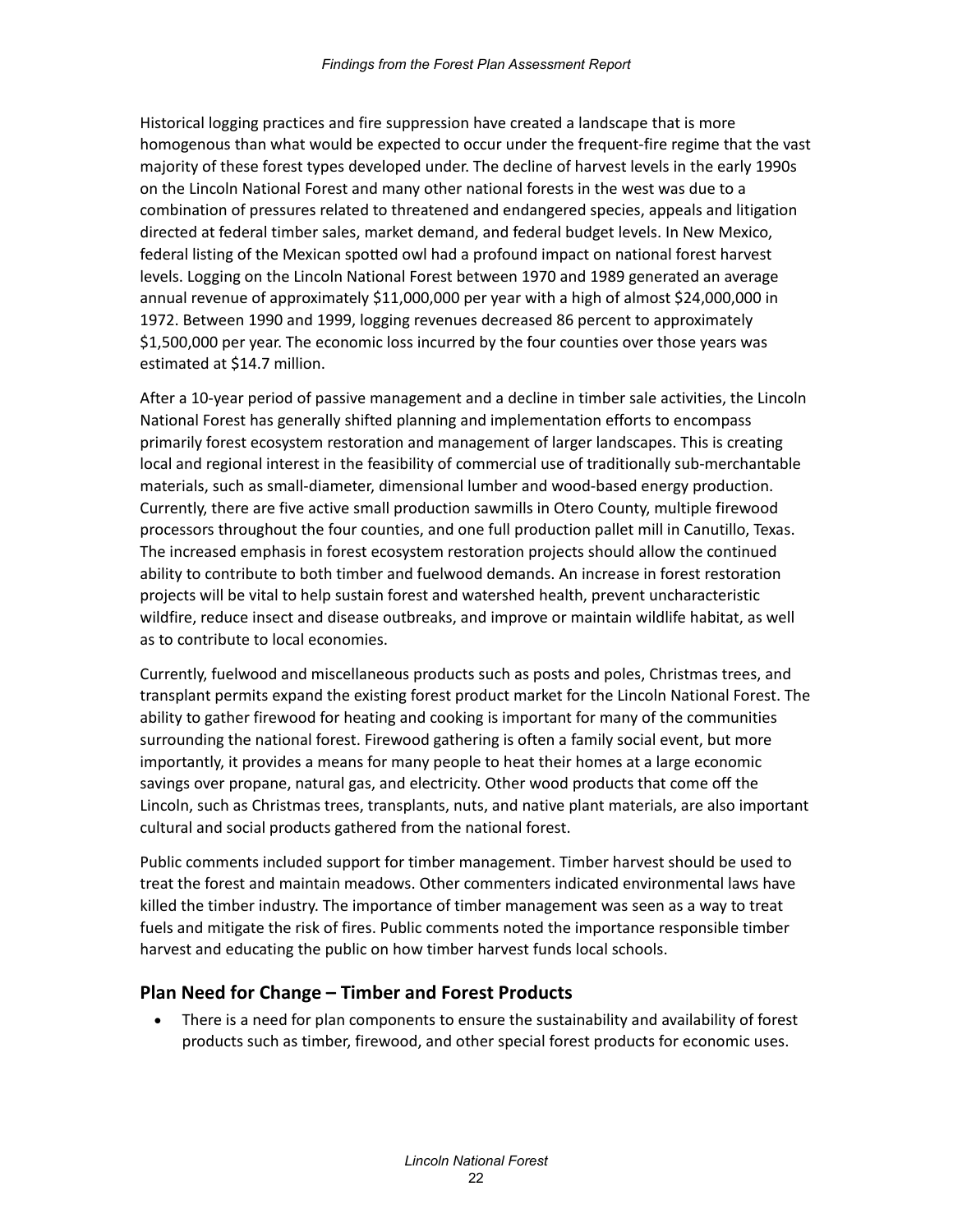#### <span id="page-26-0"></span>**Water Resources**

Water resources on the Lincoln National Forest include streams, springs, wetlands, riparian corridors, and the underlying groundwater that support these features. Most of these water resources are used for consumptive purposes such as drinking water, livestock watering, and agricultural irrigation, as well as oil and gas exploration and development. Both the sights and sounds of clear water, along with the associated riparian vegetation and wildlife, are cited as valued amenities that draw people to live in communities surrounding the Lincoln National Forest. In addition, the distribution of water, whether it be naturally occurring on the landscape or constructed features (such as trickle tanks and troughs), is critical for wildlife management and hunting opportunities.

Within the six subbasins that constitute the Lincoln National Forest context area, 15 water bodies are impaired. Nonpoint sources of pollutants for surface water quality include wildfire, grazing, agriculture, recreation, hydromodification, streambank destabilization or modification, removal of riparian vegetation, road and highway maintenance, land disposal, resource extraction, road runoff, and septic tanks.

Regional climate assessments have found that temperatures in the Southwestern United States have increased and are predicted to continue to increase. Serious water supply challenges are expected as snowpack and streamflow amounts are projected to decline in parts of the Southwest, resulting in decreasing surface water supply reliability for cities, agriculture, and ecosystems. Water is one of the important resources of the Lincoln National Forest, ecologically and socially. However, ongoing and future concerns for water quality and quantity will continue to be an issue considering ecological pressures and increasing demands.

Public comments supported forest thinning and fire prevention for the recharge of water tables. Other comments indicated that water usage was subject to New Mexico water laws and management of water rights. A commenter noted that moving water from a spring to another canyon was not appropriate use. There is a need to encourage rain infiltration by treatment methods such as check dams. There are municipal concerns for the protection of water supplies and wells.

#### **Plan Need for Change – Water Resources**

• There is a need for updating and developing plan components that provide for the management of sustainable water supply for multiple uses.

#### <span id="page-26-1"></span>**Fish, Wildlife, and Plant Resources**

Fish, wildlife, and plants on the Lincoln National Forest contribute to social wellbeing and quality of life by promoting recreational and educational opportunities. The Forest Service maintains a stewardship responsibility for the habitat, while the State manages wildlife populations and hunting and fishing programs.

Culturally, hunting is an important activity for the people of New Mexico. Early inhabitants hunted and lived off the land. Many of the people in rural areas and small towns in southeastern New Mexico continue the traditional practice that provides food, serves as a bonding activity between parents and children, and is a way of teaching children about nature and the land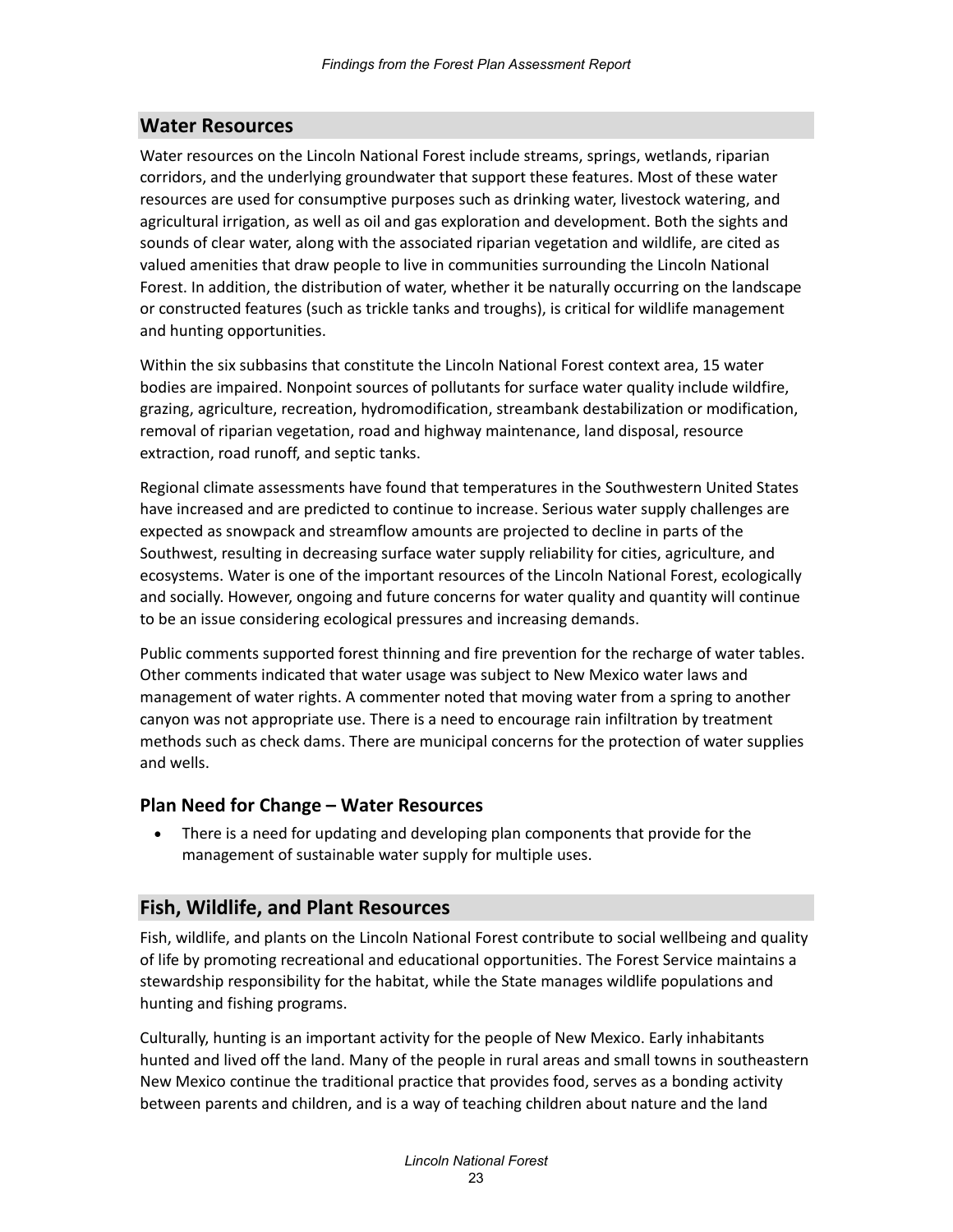around them. Sport hunting remains a social recreational activity, which can involve larger groups, off-highway vehicles, and hunting camps. The growth of sport hunting supports a community of commercial outfitters and guides. The Lincoln National Forest is known for its trophy animals, especially elk, which attract hunters from all over the country and ranchers are taking advantage of the hunting opportunities by developing outfitting and guiding businesses. Outfitters and guides look to the national forest for special use permits that allow them to guide hunters on Forest Service lands. Some rely on this as a main portion of their income. The Lincoln National Forest provides habitat for 10 legally hunted big game or trophy species, multiple small game species, and two fished nonnative fish species.

Some national data sources suggest a slight downward trend in consumptive fish and wildlife activities. Birdwatching is on the rise, however, and the greater Lincoln National Forest area contains the Peñasco Canyon important bird area, designated by the Audubon Society. This important bird area is a high-altitude riparian area and wetland that contains Mexican spotted owls and other high-priority species in great abundance and is the southernmost known breeding location in New Mexico for the Lincoln's sparrow.

The task of planning multiple resource use must also take into account the number and nature of interest groups and stakeholders that interact with the Lincoln National Forest in a given community. Evidence of the dynamic nature of relationships between the national forest and various groups, individuals, and organizations is found in ongoing debates over the preservation of open spaces, the administration of recreation and grazing fees, and the protection of water resources and wildlife. Although the information above represents a fraction of the elements covered in any single assessment of social and economic sustainability for community and Lincoln National Forest relations, it reflects the diversity and urgency of the issues facing national forest personnel as they take positive steps to respond to a rapidly changing demographic, political, and physical environment.

Public comments indicated that overpopulation of some species such as elk destroy ecological conditions of many habitats. Elk impacts on aspen was a concern. Public comments identified the need to manage nonnative species such as invasive love grass and the facilitation of herbicide spraying of forbs and woody plants. Acres treated should not be limited and riparian areas should be treated for invasive species.

#### **Plan Need for Change – Fish, Wildlife, and Plant Resources**

- There is a need for plan components to meet desired ecological conditions that allow a wide range of management practices to promote forest health, resiliency, and sustainability.
- There is a need to develop plan components that support ecological conditions of the various habitat types that contribute to the conservation of native plant and animal species for hunting, fishing, and wildlife viewing.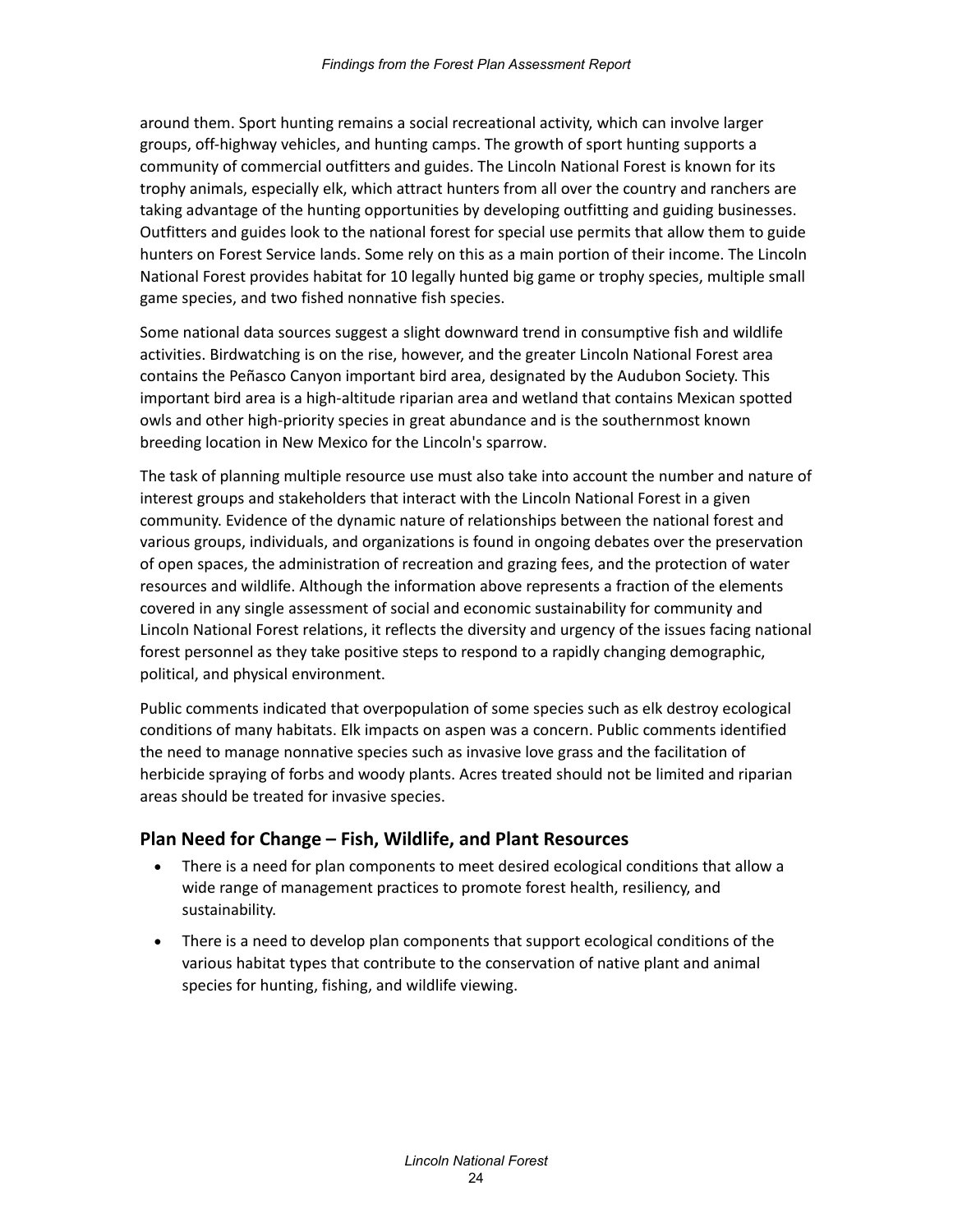#### <span id="page-28-0"></span>**Cultural and Historic Resources and Tribal Uses**

Human occupation of the areas in and around the Lincoln National Forest has spans thousands of years. Although it is unclear when humans first inhabited the area that comprises the national forest, much of the Southwest was occupied by 10,000 BC. Both prehistoric and historic properties occur in association with riparian areas, though riparian areas on the Lincoln tend to be limited. Historic period properties on the forest tend to be farming and ranching related within and near the Smokey Bear and Sacramento ranger districts. Railroad grades in the Sacramento Mountains tend to follow drainages, and sawmills and are often located on the banks. Prehistoric sites are most often found in association with Little Walnut-Ponderosa Pine, Little Walnut-Chinquapin Oak, and Little Walnut/Desert Willow ecological response units, all of which are found on the Guadalupe District. There is a substantial concern for the effect of erosion on washing away archaeological sites.

Four sites have been listed on the National Register of Historic Places, including the Cloudcroft Trestle, Monjeau Lookout Tower, the Wizard's Roost (a prehistoric solar observatory), and the Jicarilla Schoolhouse. This area is also famous for Smokey Bear, a cub burned in a fire in the Capitan Mountains in 1950 and who became the living symbol of fire prevention. Smokey Bear is buried at a museum in Capitan, New Mexico.

The Lincoln National Forest maintains a governmental relationship and routinely consults with three federally recognized tribes based in New Mexico and Arizona: the Pueblo of Zuni, the Hopi Tribe, and the Mescalero Apache Tribe. All three tribes have expressed some level of interest in the resources and management of the national forest and sometimes provide input pursuant to Section 106 of the National Historic Preservation Act and the National Environmental Policy Act. These tribes recognize the lands managed by the Lincoln National Forest as part of their aboriginal or traditional use areas and acknowledge contemporary use of these lands for traditional cultural and religious activities.

Places and properties valued and used by the tribes for a variety of purposes have been identified on every unit of the Lincoln National Forest. Properties of cultural and religious significance can have traditional cultural or religious significance for a number of reasons. Some of these include locations with long-standing cultural use, locations of buried human remains repatriated, locations where ceremonial objects have been retired, locations of contemporary ceremonies, and locations where specific forest products are gathered for ceremonial use. The tribes consider all of these types of locations to be traditional cultural properties. Some locations such as shrines, caves, springs, and resource collection areas have long-standing and ongoing historical, cultural, and religious significance. The Lincoln National Forest has formally documented three of these locations as traditional cultural properties, some of which have been determined eligible for the National Register of Historic Places. These consist of site-specific locations. Other locations remain minimally documented, but clearly meet the criteria of traditional cultural properties.

In addition to specific noted locations, entire mountain ranges are commonly regarded as sacred and viewed as an integral part of a tribe's cultural landscape. Sierra Blanca, the Guadalupe Mountains, Three Sisters Mountain, and Oscura Mountain Peak represent the direction of everyday life for Apache people. The Capitan Mountains also have associated stories important to Apache culture. For more distant tribes—such as the Hopi and Zuni that are currently based in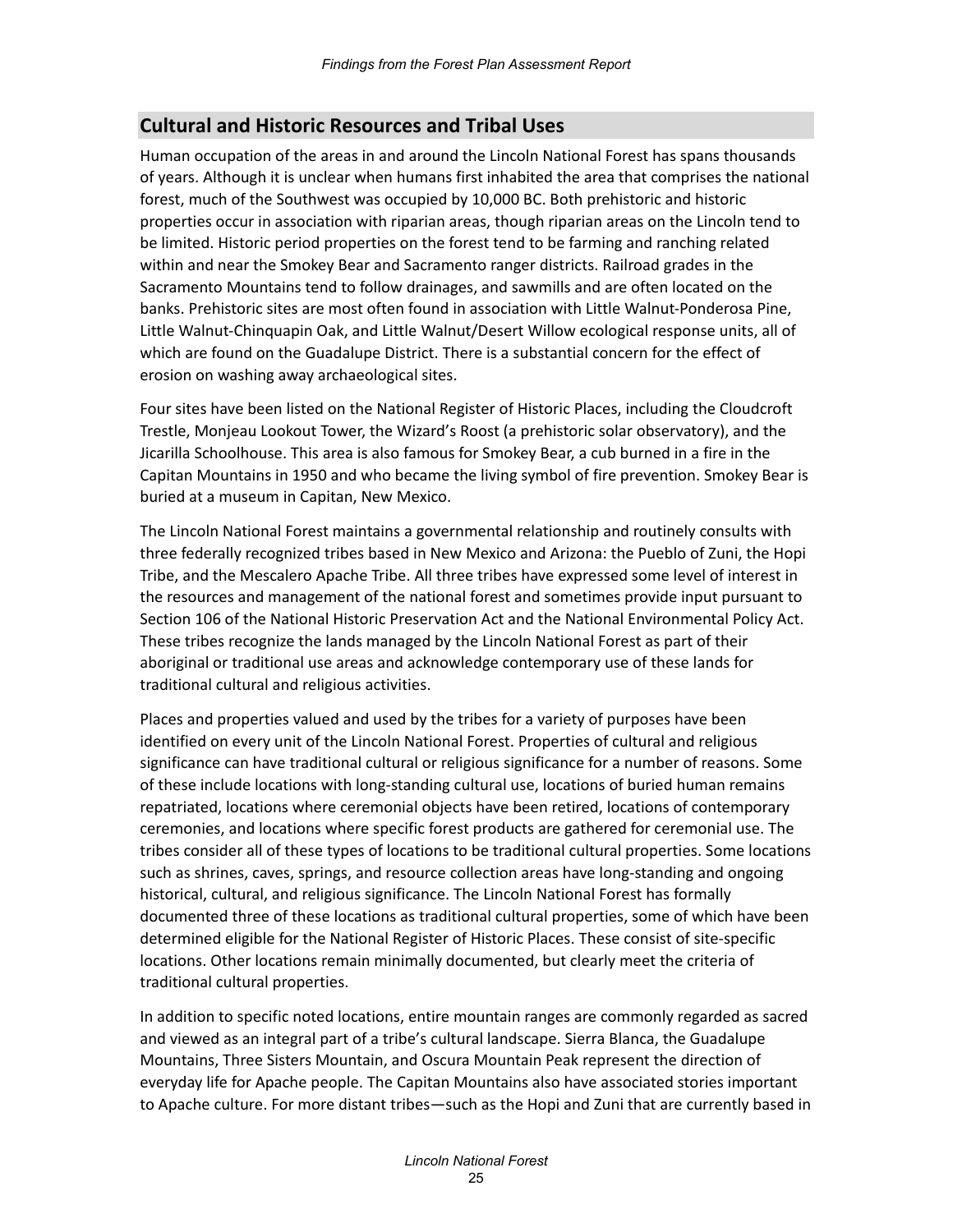Arizona and western New Mexico—some of these mountain ranges served as a distinctive landmark or waypoint to aid in travel.

Many tribes also rely on the Lincoln National Forest for products for personal, commercial and ceremonial use. Plants are used for food, medicine, and items like cradle boards or brush structures. Piñon nuts are one example of a forest product commonly gathered for both personal and commercial use. The collection and sale of piñon nuts is important because tribal members may partially rely on the nuts for income. Firewood is another forest product that is widely collected by tribal members for personal and ceremonial use. This includes juniper, piñon, oak, and ponderosa pine. There is also a heavy reliance on forest products for traditional and cultural purposes.

A public commenter asked about the guidelines used to evaluate historic properties, indicating that the 50-year requirement seemed too recent.

#### **Plan Need for Change – Cultural and Historic Resources**

- There is a need for plan components to evaluate, stabilize, preserve, interpret, and protect historic and sensitive properties (for example, archeological sites, historic structures, and traditional properties).
- There is a need for plan components to ensure the sustainability and availability of forest products such as timber, firewood, medicinal and ceremonial plants, edible plants, and other special forest products for economic and cultural uses.

#### <span id="page-29-0"></span>**Recreation and Scenic Character**

One of the smaller national forests in the west, the Lincoln has three distinct districts, each with its own constituents. Outstanding recreational opportunities from the most primitive and wild to the highly developed are available throughout the year. Based on an analysis of the niche of the Lincoln National Forest relative to recreation, the primary recreation opportunities on the Lincoln include climatic relief from the summer heat, easily accessible day use activities in dispersed settings, scenic touring, and opportunities for family gatherings in developed sites. Visitors participate in a variety of activities, with the most popular being viewing natural features, hiking and walking, relaxing, and driving for pleasure. The variety of uses can create conflicts between user groups. This is predominately occurring between the nonmotorized and the motorized uses throughout the Lincoln National Forest. There is a large concentration of this within the highly motorized use areas of the Sacramento Ranger District. User conflict between motorized and nonmotorized uses is expected to continue and possibly increase. Conflicts also occur between mountain bike users, equestrians, and hikers.

The 2014 National Visitor Use Monitoring Program results revealed that one-quarter of Lincoln National Forest visitors are "local," almost 35 percent are considered "near-by neighbors," and over 40 percent are "destination" visitors traveling more than 200 miles to the Lincoln. The 2014 national visitor use monitoring results estimated total visitation to the Lincoln National Forest at 767,000 people, which is a 10 percent increase from 2009.

The 2014 national visitor use monitoring results also show that 59 percent of visits are made by males versus 41 percent by females. In addition, Hispanic and Latinos (26.5 percent of visitors)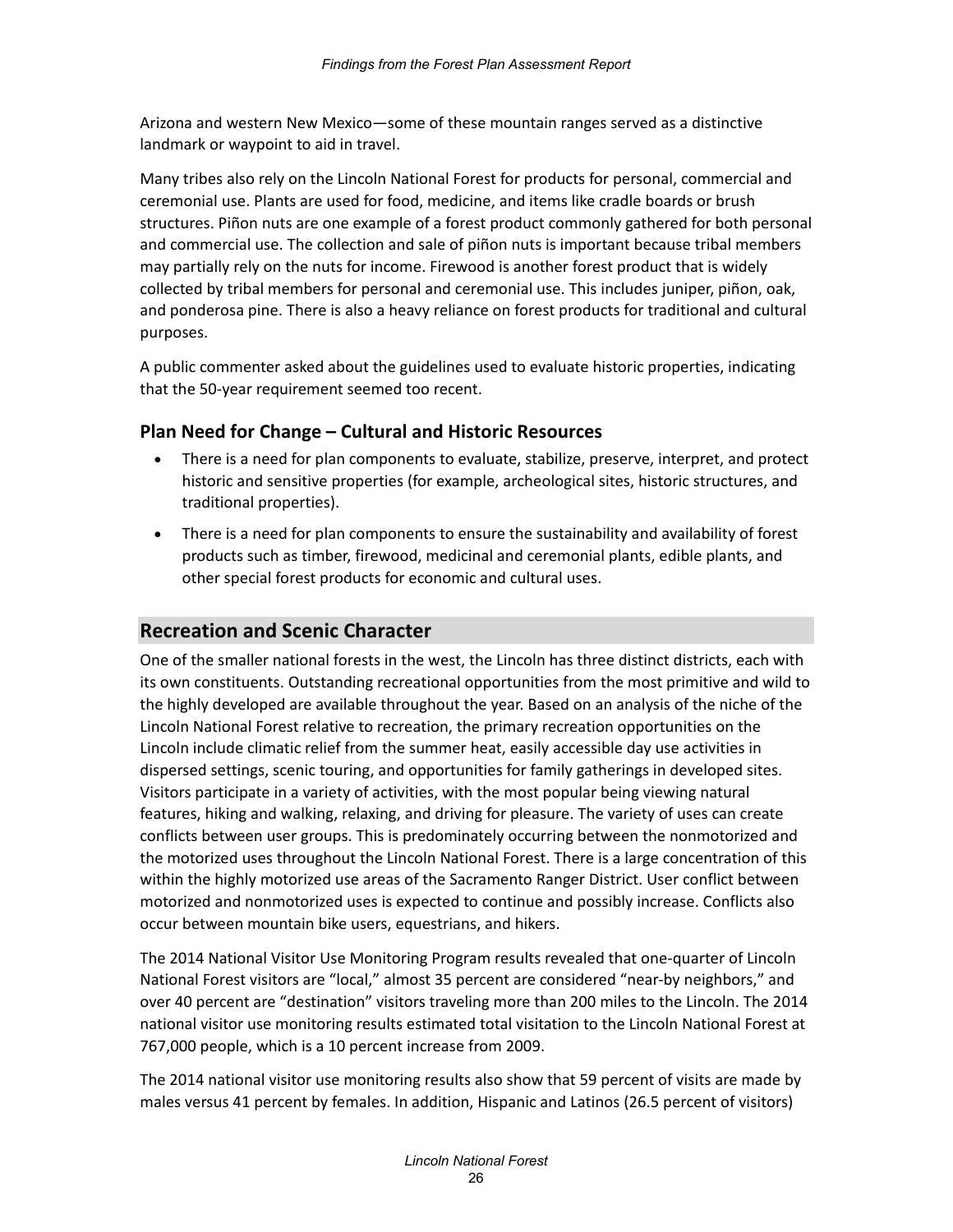are the most common racial or ethnic minority. The Lincoln National Forest will need to serve this segment of the population better to maintain relevance. This may require more forest information in both English and Spanish and more opportunities for large groups of people to recreate together.

The scenic character of the Lincoln National Forest stands out, making it a major local and regional recreation destination with many visitors arriving from El Paso, west Texas, and Mexico. Most of the national forest area, about 40 percent, has a natural appearing scenic character and appears unaltered, although some human activities are present. While roads and trails are evident, they serve as the viewer platform, offering opportunities and access to view scenery, especially along the Sunspot and Billy the Kid scenic byways.

Viewing natural features or scenery has been among the top two recreation activities on the forest during the last two rounds of national visitor use monitoring. The population growth of regions surrounding the Forest and suburban development encroaching on lands adjacent to the Lincoln National Forest bring challenges for managing scenery. Changes from a natural appearing setting to a rural or urban setting are often quite abrupt. However, communities and homeowners value the natural appearing backdrop that the national forest provides.

Most noticeable changes to scenic conditions across the landscape occur through natural processes such as wildfires or flooding. These natural disturbances will continue to shape the vegetation and landform features of the landscape, affecting the overall sustainability of the scenic character. Fire can also benefit scenic character. Historical fires in the Sacramento Mountains have resulted, at certain elevations, in large areas of aspen that provide beautiful golden fall colors against green conifer-covered mountains. Other factors that will continue to affect the sustainability of the scenic character of the Lincoln National Forest include drought conditions affecting vegetation and water features, invasive species affecting native vegetation, tree encroachment on meadows and other forest openings, and aspen stands succeeding to conifer-dominated forest.

Several recent uncharacteristic, stand-replacing wildfires on the Lincoln National Forest have affected the quality of recreational settings. In order to protect the public during drought conditions, the Lincoln may at times put restrictions on campfires allowed in the national forest. When fire restrictions are in effect at any level, fewer people visit the forest. Over the past five years, with the exception of 2016, some fire restrictions have been in place on the Lincoln National Forest generally from May through July. Over the past 10 years, the Lincoln has been closed to all visitors three times for a period of two or more months. In addition to impacting forest visitors, local communities and their economies suffer as well. Fires affect trail conditions and create visitor hazards. The scenic quality of an area is also affected by fire as it changes the entire landscape.

In addition to environmental conditions, unmanaged recreation has been identified by the Forest Service as one of four key threats to the Nation's forests and grasslands. The unauthorized use of off-highway vehicles in areas not designated for use is seen as a major component of unmanaged use. Off-highway vehicle use trends—including increasing numbers of participants and changing technology that has allowed access to previously inaccessible areas impacts recreational settings because of dust, soil disturbance, the spread of noxious weeds, a proliferation of unauthorized routes, and other damage. Visitors also can cause damage,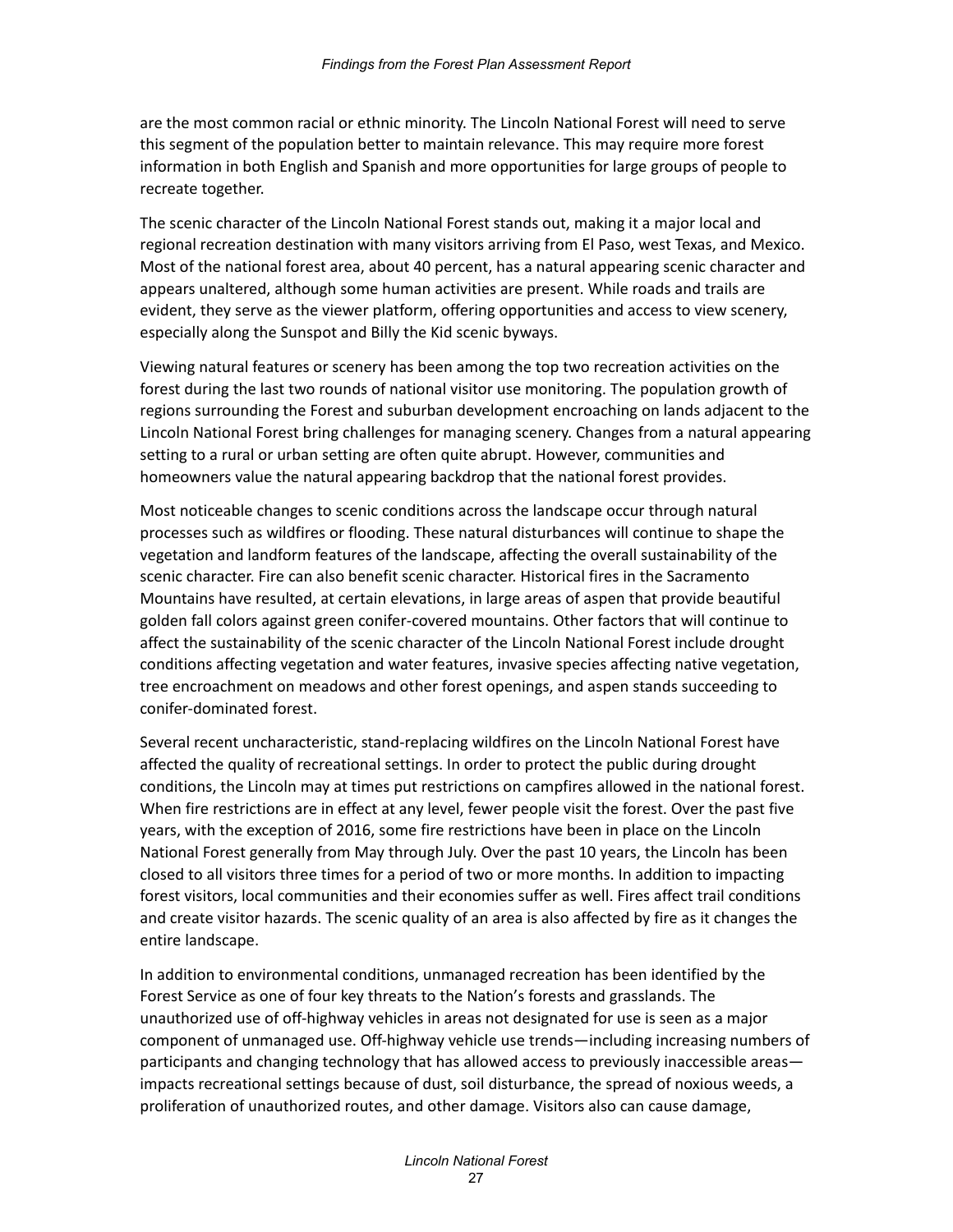including vandalism, graffiti, and more subtle impacts such as trampling, creation of bare ground, and user created trails.

Historically the Lincoln National Forest, like most national forests, relied primarily on appropriated funds to support its recreation program. Over time, the costs of doing business have increased and budgets have been declining. The Lincoln now depends on a wider variety of funding sources including volunteers and partners, fee revenue, and grants to meet recreation needs. The volunteer and partnership program on the Lincoln National Forest significantly contributes to the recreation program, with both on-the-ground accomplishments and by building community and goodwill.

The Lincoln National Forest collects fees at 17 recreation sites, six managed on the Smokey Bear and Guadalupe ranger districts and 11 concessionaire-managed sites on the Sacramento Ranger District. The developed recreation fee sites are Sitting Bull Falls on the Guadalupe Ranger District, Three Rivers Campground, Oak Grove Campground, Cedar Creek Picnic Shelter, and Sam Tobias Group Campground on the Smokey Bear Ranger District. South Fork Campground was included, but has not collected fees since 2012 due to damage from the Little Bear Fire. Over the last 10 years, an annual average of \$51,869 was collected from the six recreation fee sites managed by the Lincoln. Currently, there is no clear trend of increasing or decreasing recreation fee income for the Lincoln National Forest. Fee collections have varied significantly (from a low of \$28,287 in 2012 to a high of \$85,406 in 2010); fees are highest when fire danger is low and the entire national forest is open to visitation, including both Sitting Bull Falls and South Fork Campground. These are two of the Lincoln's most popular fee sites and they have been closed various years due to fire and flood damage. Closures appear to have the most effect on fee collection, as most developed sites have hosts to assist with collection. The trend in fee collection is expected to increase in the future as the forests in New Mexico are in the process of a statewide fee proposal review. The very popular South Fork Campground is scheduled to reopen in 2020. Fee sites on the Lincoln are a critical component of the national forest's sustainable recreation program both because of recreation opportunities they provide and income they generate.

In 2006, the Lincoln National Forest began a comprehensive analysis of existing recreation facilities to evaluate how these facilities might operate more efficiently while receiving the required maintenance. This was an inward evaluation of what the national forest offers to the public—the financial costs of facilities and visitor use—to meet the changing preferences of our users. This evaluation identified the Lincoln National Forest as a dispersed day-use forest; the campgrounds offered are likely adequate for current and projected use; and that most visitors to the Lincoln choose to stay off-forest (for example, at hotels or recreational vehicle parks).

With current levels of appropriated funds, retained fees, partnerships and volunteer labor, the Lincoln National Forest is able to operate and maintain the existing recreation program; however, acquiring funds to make improvements is difficult. Some services are lacking, such as patrols of illegal off-highway use. Forest law enforcement officers have large areas to patrol and are not able to address every issue. These types of situations provoke visitor complaints and dissatisfaction with their recreation experience. Limited funding is available to improve visitor satisfaction or offer new and different recreation opportunities as visitor demand changes.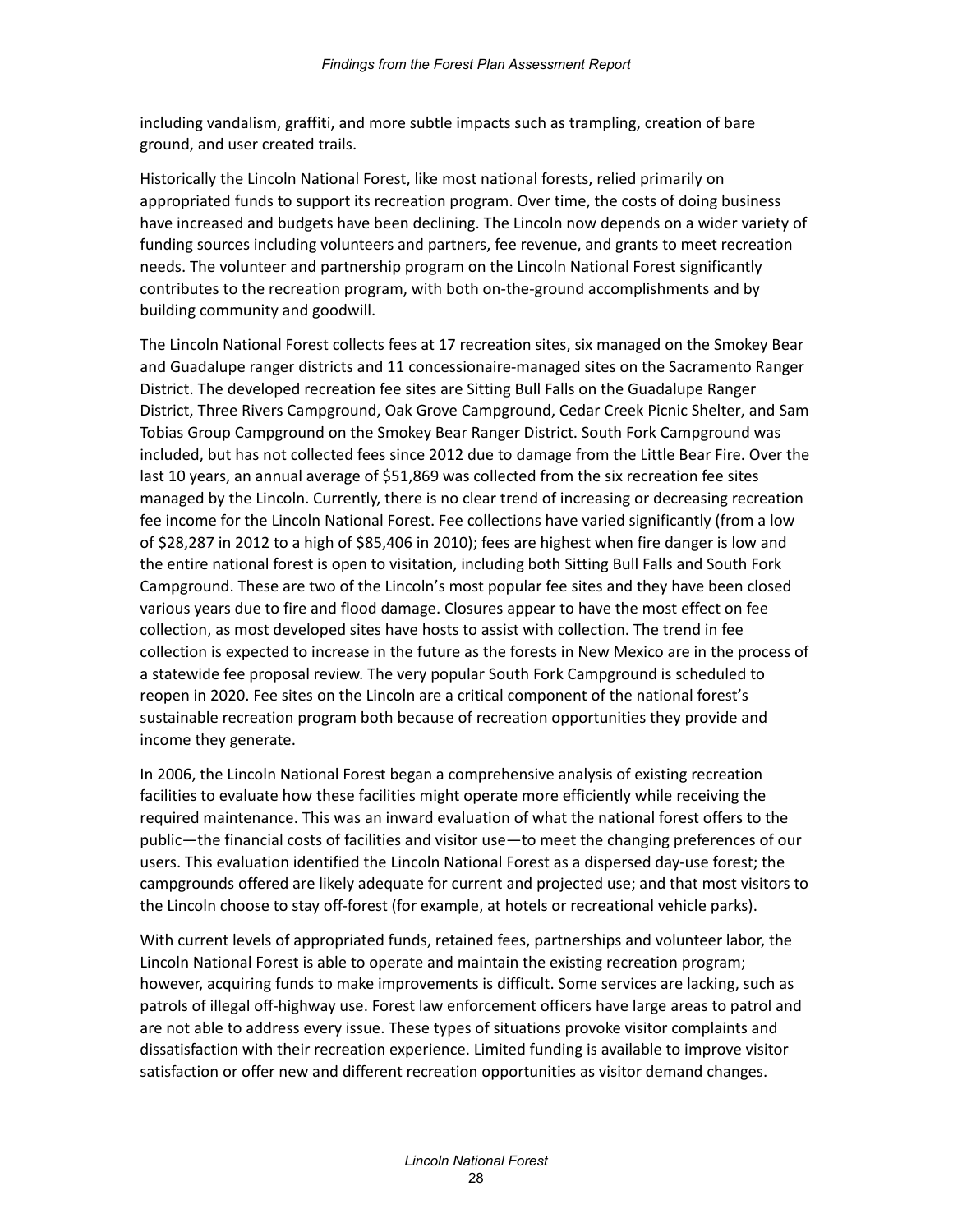Recreation provides significant contributions to local and nearby communities within the Lincoln National Forest since recreational activities are one of the main reasons people come to this area. The Lincoln is considered an "introductory forest" in which most nonlocal visitors do not know the difference between a national forest and other similar looking undeveloped land ownerships. Thus, it is important to provide education and recreation opportunities that visitors find desirable so the national forest remains relevant.

Average overall satisfaction of all visitors for 2014 was high with 69 percent of all visitors rating their experience as very highly satisfied. National visitor use monitoring and interaction with the public has noted the need for social media resources to provide information about the Lincoln National Forest. There is a need to provide tourism type guides via digital media for handheld devises, especially where maps are concerned. The Forest Service as a whole, including the Lincoln National Forest, has not kept up with electronic technology trends. There is a need to use the latest technology to provide maps, guides, suggestions of places to visit, and available activities.

Public comments expressed concern for resource and soil damage from large campsites in dispersed areas. Other commenters saw the need to limit the duration of dispersed campers in a campsite or limit the number of vehicles. Other commenters saw the need for more camping sites. Comments also expressed concern for recreational shooting in areas with other users.

#### **Plan Need for Change – Recreation and Scenic Character**

- There is a need for plan components to address changing trends in services, activities, and types of facilities desired by the public, while balancing those trends with other resource management such as soils and vegetation.
- There is a need for plan components to address illegal use and compliance to prevent resource damage.
- There is a need for management approaches to address those areas of public concern with law enforcement for the protection forest users and resources.
- There is a need for plan components to reduce user conflicts (for example, recreational shooting and hikers; equestrians, hikers, and bicyclists; and motorized and nonmotorized users).
- There is a need for plan components to better integrate scenery management within all forest management (for example, restoration, habitat diversity, and timber management) to further positive outcomes for all resources.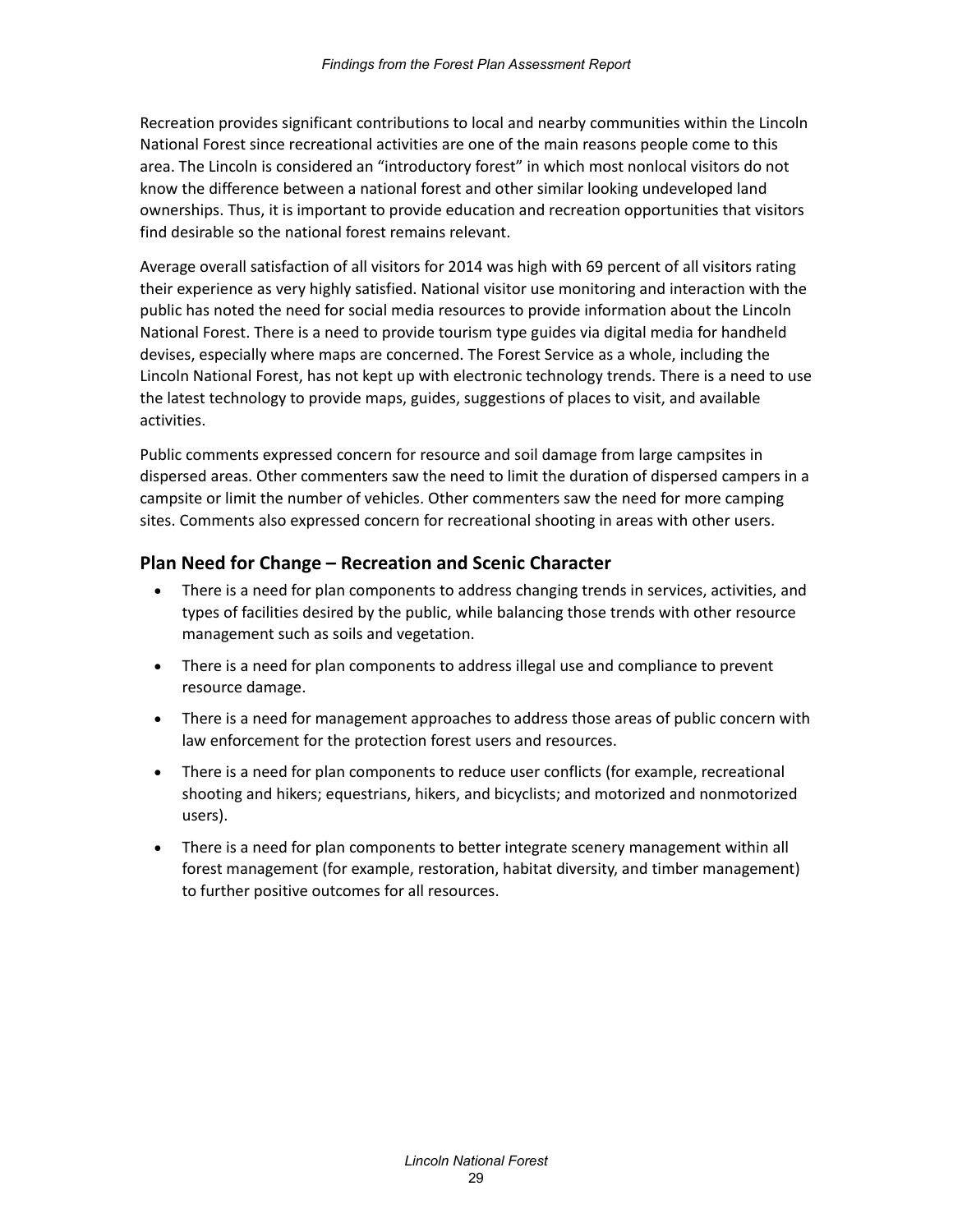#### <span id="page-33-0"></span>**Designated Areas**

A designated area is an area or feature identified and managed to maintain its unique special character or purpose. The Lincoln National Forest assessment report documents the locations, purposes, and types of existing and proposed designated areas from the 1986 forest plan. Designated or eligible areas on the Lincoln include:

- ♦ Wilderness Areas (2)
- ♦ Wilderness Study Area (1)
- ♦ Eligible Wild And Scenic Rivers (17, totaling 132.8 miles)
- ♦ National Recreation Trails (2)
- ♦ Inventoried Roadless Areas (12)
- ♦ Significant Caves (246)
- ♦ Proposed Research Natural Areas (3)
- ♦ National Forest Scenic Byway and National Scenic Byway (2)
- ♦ Critical Habitat Areas Under Endangered Species Act (2)

The designated areas on the Lincoln National Forest (especially wilderness, national recreation trails, significant caves, and scenic byways) serve as destinations for many visitors and will continue to receive high visitor use levels. Management considerations will need to emphasize public education on the values and contributions of designated areas and resource protection efforts. During the forest plan revision process, inventories and evaluations will be conducted for wilderness and wild and scenic rivers to determine if additional areas should be designated. Research natural areas were proposed in the 1986 forest plan but not recommended or designated. In at least one case, ecological conditions that made the site desirable for study of old-growth spruce-fir systems were dramatically changed by the Little Bear Fire (2012). Proposed research natural areas should be evaluated for whether they meet the need of the intended research natural area, and should be evaluated for retention in the revised forest plan.

Public comment on designated areas indicated that the public did not want permanent designations or that they sought approval from allotment owners.

#### **Plan Need for Change – Designated Areas**

- There is a need to re-evaluate designated and proposed special areas (such as research natural areas and botanical areas) excluding congressionally designated areas, as considerable time has passed and conditions may have changed.
- There is a need to conduct designated area and wilderness evaluations for the revised plan while taking into account existing uses of the areas being evaluated and recommended

#### <span id="page-33-1"></span>**Infrastructure**

Infrastructure consists of physical facilities and systems constructed to support the use of National Forest System lands. The predominant trend affecting the Lincoln National Forest's transportation system is decreasing budgets for repairs, maintenance, and improvements. The Lincoln has been successful in cooperating with counties to maintain roads that are used by the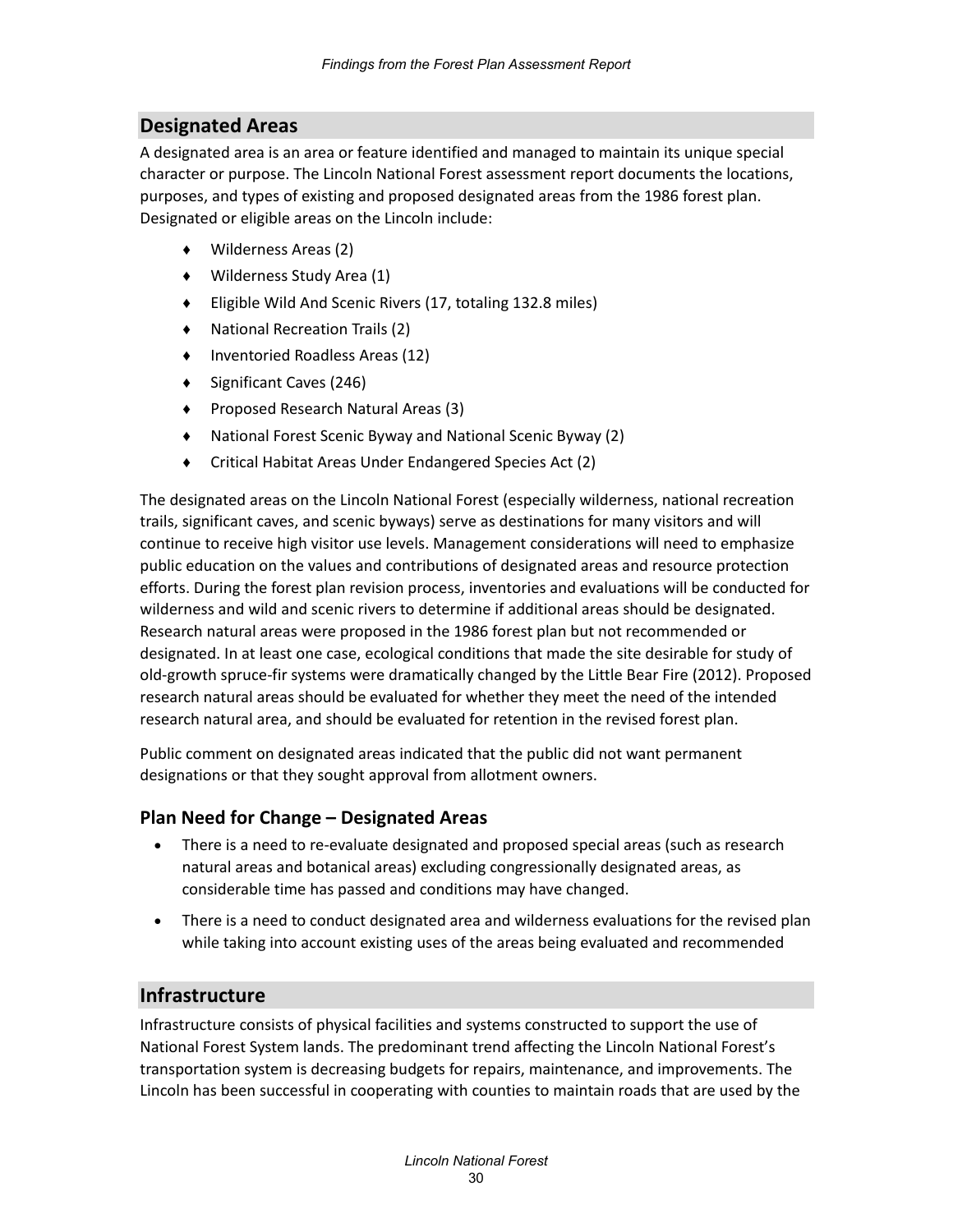general public and local communities. However, deferred maintenance needs required to bring the existing National Forest System roads on the Lincoln to their objective maintenance level exceeds \$40 million. It is anticipated that demand for road use will increase with growing populations and desire for access to recreation opportunities and national forest commodities. In addition to National Forest System roads, many unauthorized routes exist that are not part of the Lincoln National Forest transportation system but the Lincoln has not done a comprehensive inventory or compilation of these routes.

Aviation facilities for the Lincoln National Forest include airstrips, heliports, launch pads, and other developed facilities such as an air tanker base used by the Forest Service and other agencies. Airstrips are popular destinations for backcountry pilots. There are two known historical airstrips located within the national forest. They include the Sunspot "Heliport" Airstrip and the Bluewater Airstrip on the Sacramento Ranger District. Neither of these airstrips are officially part of the Lincoln National Forest transportation system. Launch pads for recreational hang-gliders and paragliders are another form of aviation facilities on the Lincoln. On the Sacramento Ranger District, recreational pilots actively use the Horse Ridge Launch Pad.

Only about 29 percent of trails on the Lincoln National Forest are maintained to standard. The current trail system is not sustainable without assistance from resources outside of the Forest Service. The decreasing trend in federal budgets is expected to continue, thereby challenging managers' abilities to operate and maintain trails. The total estimated cost for deferred maintenance of the Lincoln's trail system is approximately \$1.3 million, indicating a backlog of work and current substandard trail conditions. Fees used to maintain developed campgrounds and other fee sites cannot be used for trail maintenance, as they are not collected there. It is important that the needs of the public are met and that maintenance of trails and other infrastructure reasonably addresses the safety and accessibility needs of users of all ages and abilities.

Administrative facilities include office buildings, work centers, visitor centers, fire lookouts, warehouses, communications buildings, other utility buildings, and living quarters such as barracks and individual residences. The Lincoln National Forest manages and maintains 31 administrative sites, 9 of which include lookouts. Recreational facilities include toilet buildings, shower buildings, storage, entry stations, shade structures and other structures maintained for public recreational use in campgrounds, camping areas, interpretive sites, and picnic or day use areas. The Lincoln National Forest manages and maintains 29 developed recreation sites; however, recreational facilities are not exclusive to developed sites.

For example, current estimates of deferred maintenance needs on the Lincoln National Forest is approximately \$21,000 for water systems and \$178,000 for waste water systems. The future trend may be to decommission water systems resulting in reduced services at campgrounds. Furthermore, due to aging buildings, increasing deferred maintenance costs, and budget reductions, the trend in direction from the Forest Service Washington Office, General Service Administration and the White House is to focus on decommissioning under-utilized facilities and reducing square footage.

Despite the challenges faced in terms of budget limitations and resource protection concerns, the Lincoln National Forest has generally been able to meet the current plan objectives in the management of administrative facilities and has been successful in providing safe recreational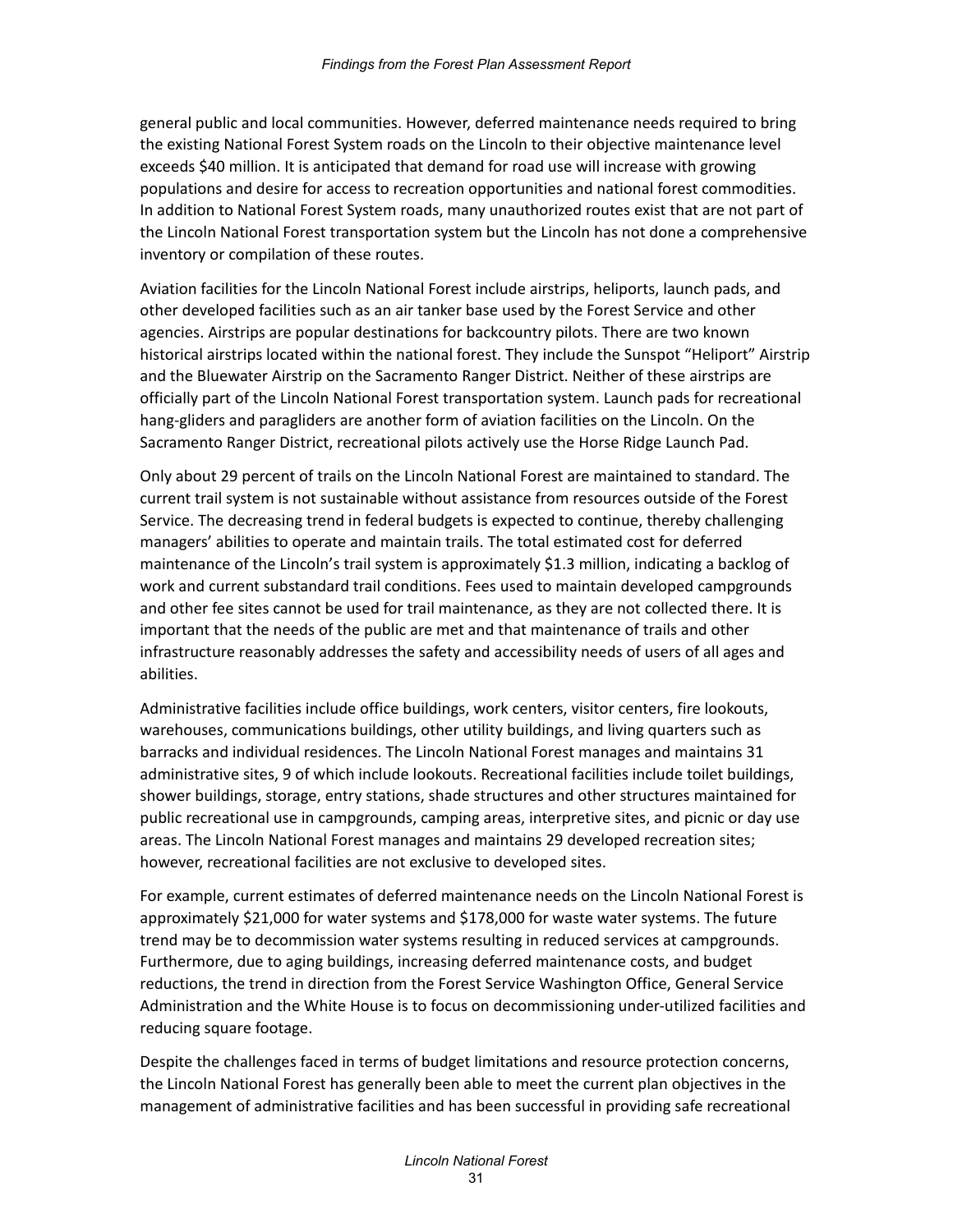experiences for visitors. Facilities are provided for employees to work in that are safe and functional. Water and wastewater systems are provided that meet all operational safety requirements. Although the trend for funding is declining, there is no known resource damage occurring as a result of the management of administrative and recreational facilities on the national forest.

Public comment on facilities indicated a desire for more motorized trails. Other comments on trails saw a need to be fair, providing trails for equestrian in addition to hikers.

#### **Plan Need for Change – Infrastructure**

• There is a need for plan components to address the long-term sustainability of infrastructure (for example, trails, administrative and recreation facilities, range improvements, and roads), maintenance, design, and improvement.

#### <span id="page-35-0"></span>**Land Ownership, Status, Use, and Access**

The Lincoln National Forest boundary encompasses 1,095,470 acres that include 166,425 acres of other ownership. This mix of ownership includes the State of New Mexico, the Villages of Ruidoso and Cloudcroft, the City of Alamogordo, communities like Queen, High Rolls, Weed, Timberon, Nogal, and White Oks, and private land ownership scattered throughout the planning area. For the most part, these private inholdings were created when homestead or mineral entries were patented to private individuals. Due to the high number of inholdings within the Lincoln National Forest boundary and the amount of private land abutting the forest, unauthorized use, trespass, and encroachment occurs along the boundaries. Trespass cases include personal property being stored, roads being created, and entire homes and other structures being built on National Forest System lands.

Many land and recreation uses are covered by special use authorizations, which include permits, leases, and easements that allow occupancy and use on National Forest System lands. Special use authorizations are legal instruments whose terms and conditions are fully enforceable, and consistent with law, regulations, and policy. Currently, there are 378 special use authorizations issued on the Lincoln National Forest, which includes two long-term ski area lift permits. As an example, special uses permits like the two issued to the ski areas provide economic benefits to local economies.

Access to the Lincoln National Forest is primarily through U.S. highways, state highways, county roads, and National Forest System roads. A large portion of the national forest can be accessed directly from National Forest System roads. However, due to the "checkerboard" style of interspersed ownership within the national forest boundary, the Lincoln has significant access needs across private land on which there is no right-of-way. The Lincoln National Forest currently has 206 access road and trail easements across private land. There are a number of acquired rights-of-way in place but more could be acquired for access.

Public comments expressed opposition or concern for military use of the national forest, questioning the tool used for authorization, compensation to the Lincoln National Forest, and if military use conflicts with multiple use. Other commenters identified special uses as important to local economies.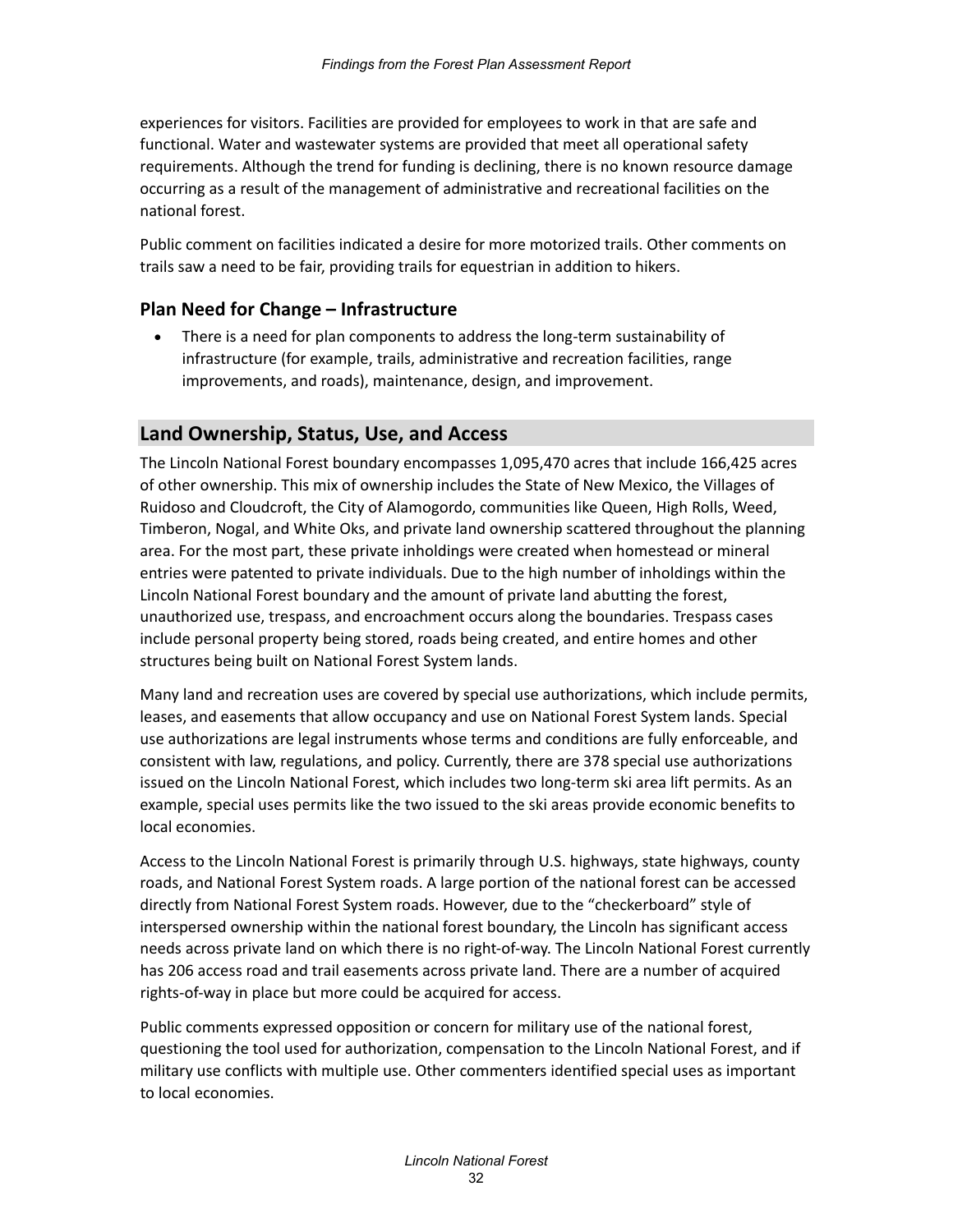#### **Plan Need for Change – Land Ownership, Status, Use, and Access**

- There is a need to develop plan components to manage special uses for the purpose of resource protection and public needs.
- There is a need to develop plan components related to the Forest Service land uses and adjustment programs to provide access, resolve boundary inconsistency, create connectivity for wildlife, and facilitate management.
- There is a need for plan components that encourage the acquisition of public access and protection of existing public access.
- There is a need for plan components related to military uses of the national forest.

#### <span id="page-36-0"></span>**Energy Resources, Mineral Resources, and Geologic Hazards**

The National Renewable Energy Laboratory identified the Lincoln as a national forest with high potential for the development of two or more solar and wind energy sources. The potential for wind energy is highest on the Guadalupe Ranger District and fair-to-moderate on the rest of the Lincoln. At this time, there is no development of solar or wind energy on the Lincoln National Forest, but there has been significant development in areas adjacent to the national forest.

There are currently no hydroelectric or geothermal facilities on the Lincoln National Forest or within the four counties surrounding the forest and none predicted in the future. Potential for hydroelectric development within the plan area is extremely low due to the lack of water resources on the national forest.

Small diameter wood products produced by the Lincoln National Forest could potentially have social value by creating another local economy while meeting and enhancing restoration efforts. Interest in biomass and other products such as biochar has grown as the technology has improved. In the past 10 years, Otero and Lincoln counties have investigated the feasibility of woody biomass facilities, but so far nothing has emerged. The Lincoln National Forest, in combination with other sources, has potential to supply woody biomass for local industries.

There are numerous subtransmission, distribution, and underground transmission lines across the Lincoln National Forest serving local communities and neighboring counties. There are currently no high voltage transmission lines (greater than 229 kilovolts) crossing the national forest. Within Lincoln County, the SunZia Southwest Transmission Line—two 500-kilovolt overhead parallel lines and substations—is planned to serve southwest New Mexico and southern Arizona. Another major transmission line, a 345-kilovolt line, crosses Otero, Chavez, and Eddy counties serving western Texas and southern New Mexico. Additional development of renewable energy could max out existing transmission corridors, which could prompt a need for new transmission lines over Forest Service lands.

The Lincoln National Forest has a long history of mining. Selected areas of the Lincoln National Forest were historically mined, which produced significant amounts of precious and heavy metals (gold, silver, lead and copper) in the early 1900s. World War II caused a revival of mining for a limited time but economic conditions limited production following the war. Currently, known deposits do not favor economic exploitation. Future developments in technology may change interest in the Lincoln's locatable mineral resources. At present, the Smokey Bear Ranger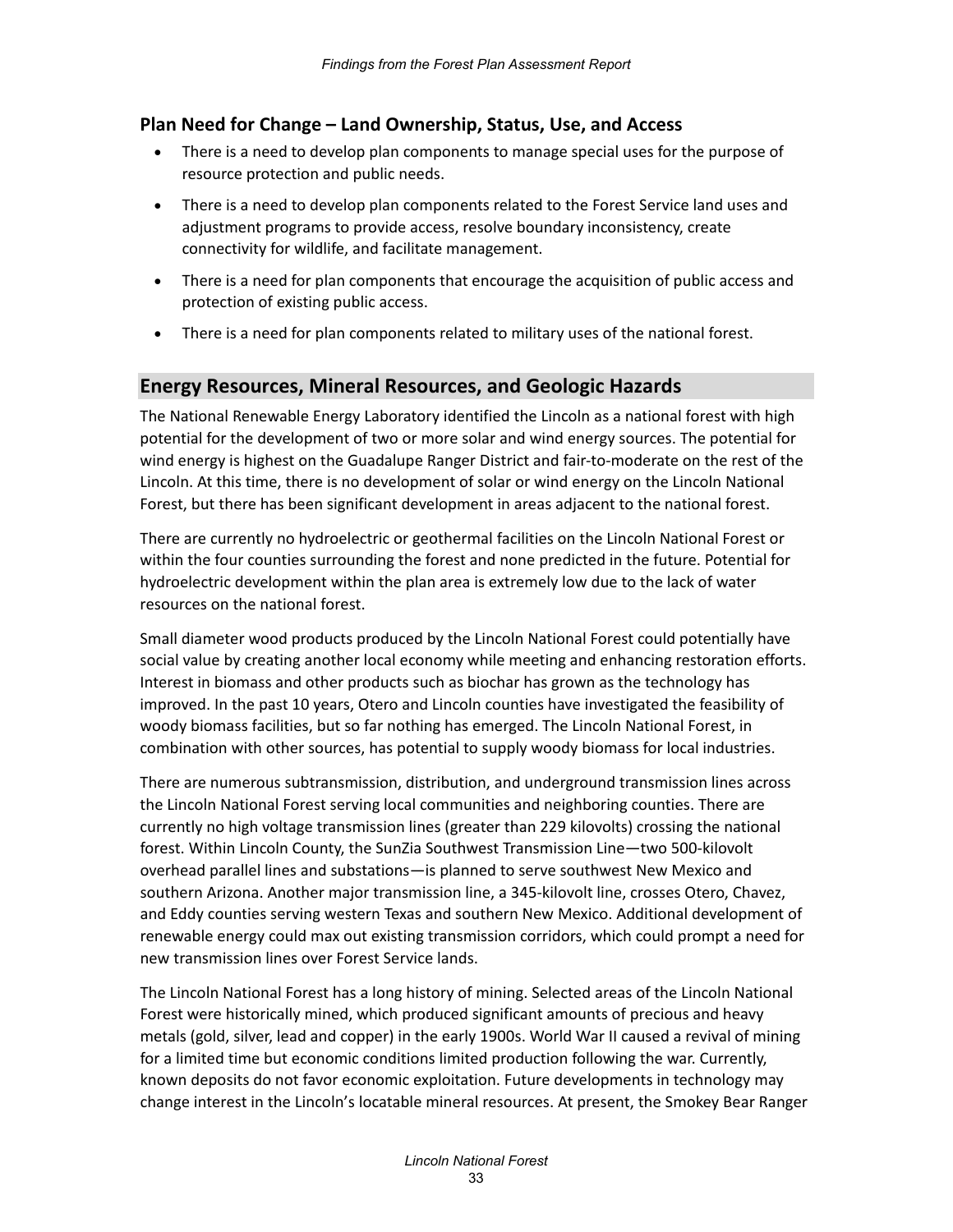District has one authorized plan of operation for access across a National Forest System road to an iron mine on private land, and there has been past interest in expanding the iron mine to include Forest Service land. There are currently no active mines on the Sacramento or Guadalupe ranger districts.

Coal mining was once a prosperous industry in Lincoln County in the White Oaks District and extensive coal deposits were found near Capitan in the late 1800s. From the late 1800s to the early 1900s, Lincoln County was the third-ranking producer of coal in New Mexico. However, numerous faults and dikes interrupted the coal beds, making them difficult to mine, and that led to the closing of a majority of coalmines in the early 1900s. The White Oaks District continued to produce coal for local use, including generating electric power for the town of Carrizozo until 1939. It is unlikely any future coal mining will occur due to economic costs and value of the resource. Currently, there are no oil or gas leases on the Lincoln National Forest and no leases for solid resources (coal, sodium, potassium, and phosphate).

Concerning saleable mineral materials such as sand, gravel, and other common variety materials, there is one active commercial pit on the Lincoln National Forest on the Sacramento Ranger District. The Apache Pit gravel site covers approximately 18 acres and has operated for more than 20 years. In 2011, a pit expansion plan was developed for future use based on the available material (approximately 1.5 million cubic yards) for an estimated 30 years of additional operation.

Interest in exploration and development of oil and gas may occur in the future. The Bureau of Land Management has approached the Lincoln National Forest in the past for leasing of natural gas in the northwest portion of the Sacramento Ranger District. Portions of the Guadalupe Ranger District have been closed to oil exploration in the past in order to protect cave resources. The current plan identifies limits for oil and gas surface use (but not locatable or salable minerals) to protect visual resources for specific locations. The protection of visual resources does not protect other resources such as traditional tribal activities or subsurface cave resources.

Lastly, the main geologic hazards of the Lincoln National Forest are flash flooding, rock falls, and debris flows. All of these to an extent have affected roads, trails, recreation areas, and infrastructure. Widely unregulated, production from mines throughout the national forest yielded a variety of metals and minerals with booms in the late 1800s and again during World War II. The decline of mining since in mid-19<sup>th</sup> century left behind hundreds of abandoned mines, many on National Forest System lands. The Southwestern Region and the Lincoln National Forest have an active Abandoned Mine Land Program with the program priorities being closing abandoned mine sites near trails, campgrounds, roads, and any other populated areas. Over the past 20 years, about 50 abandoned mine features on the Lincoln have been addressed.

#### **Plan Need for Change – Energy Resources, Mineral Resources, and Geologic Hazards**

• There is a need for plan components that address transmission corridors, nonrenewable, and renewable energy generation—including wind, solar, biomass, and geothermal—to protect natural resources, heritage and sacred sites, traditional tribal activities, caves, and scenery.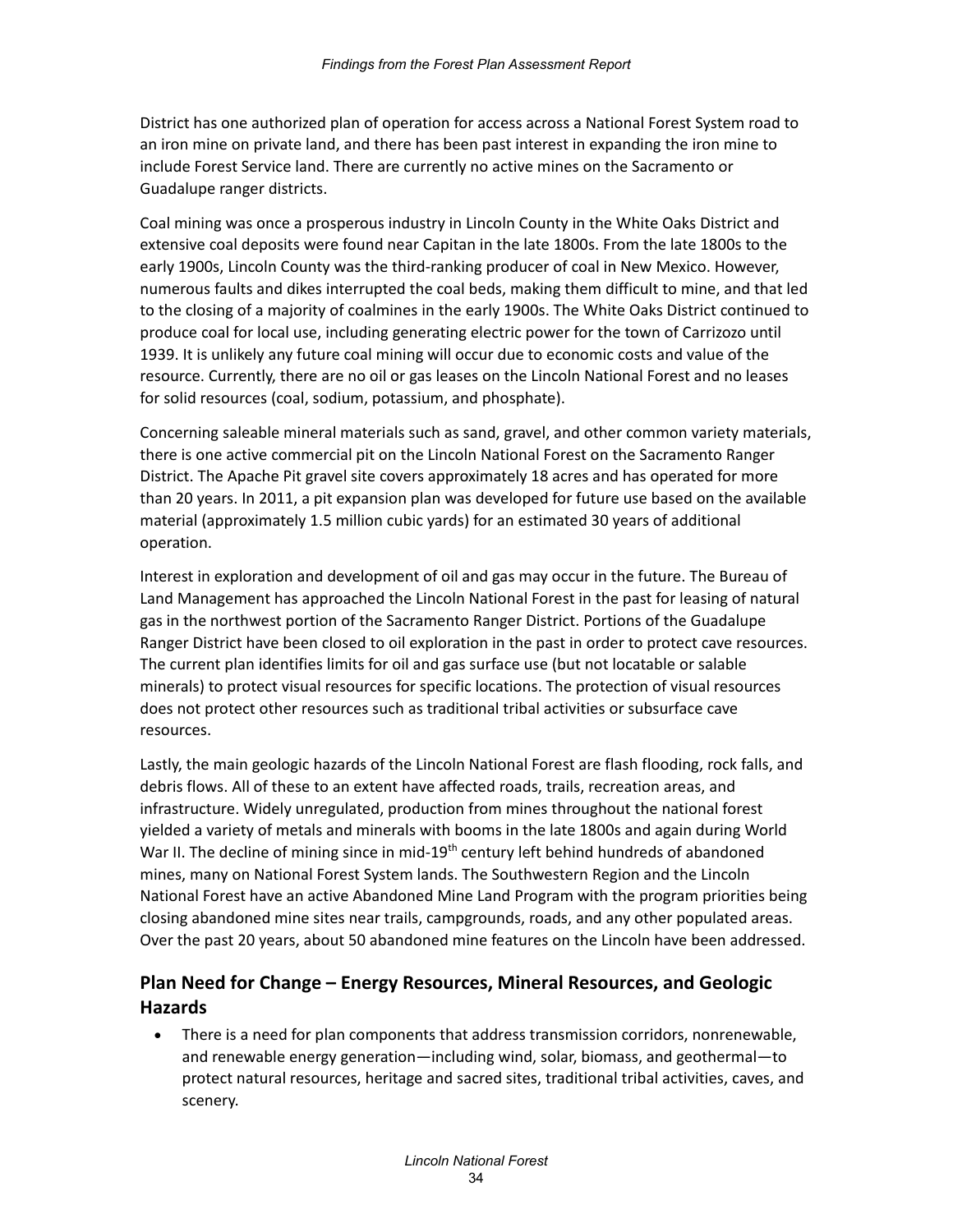- There is a need for plan components regarding the use of common variety salable mineral materials, such as commercial contracts, personal use, and free use permits, while protecting natural resources, heritage and sacred sites, traditional tribal activities, and scenery.
- There is need for plan components regarding locatable minerals such as commercial leasing, while protecting natural resources, heritage and sacred sites, traditional tribal activities, and scenery.